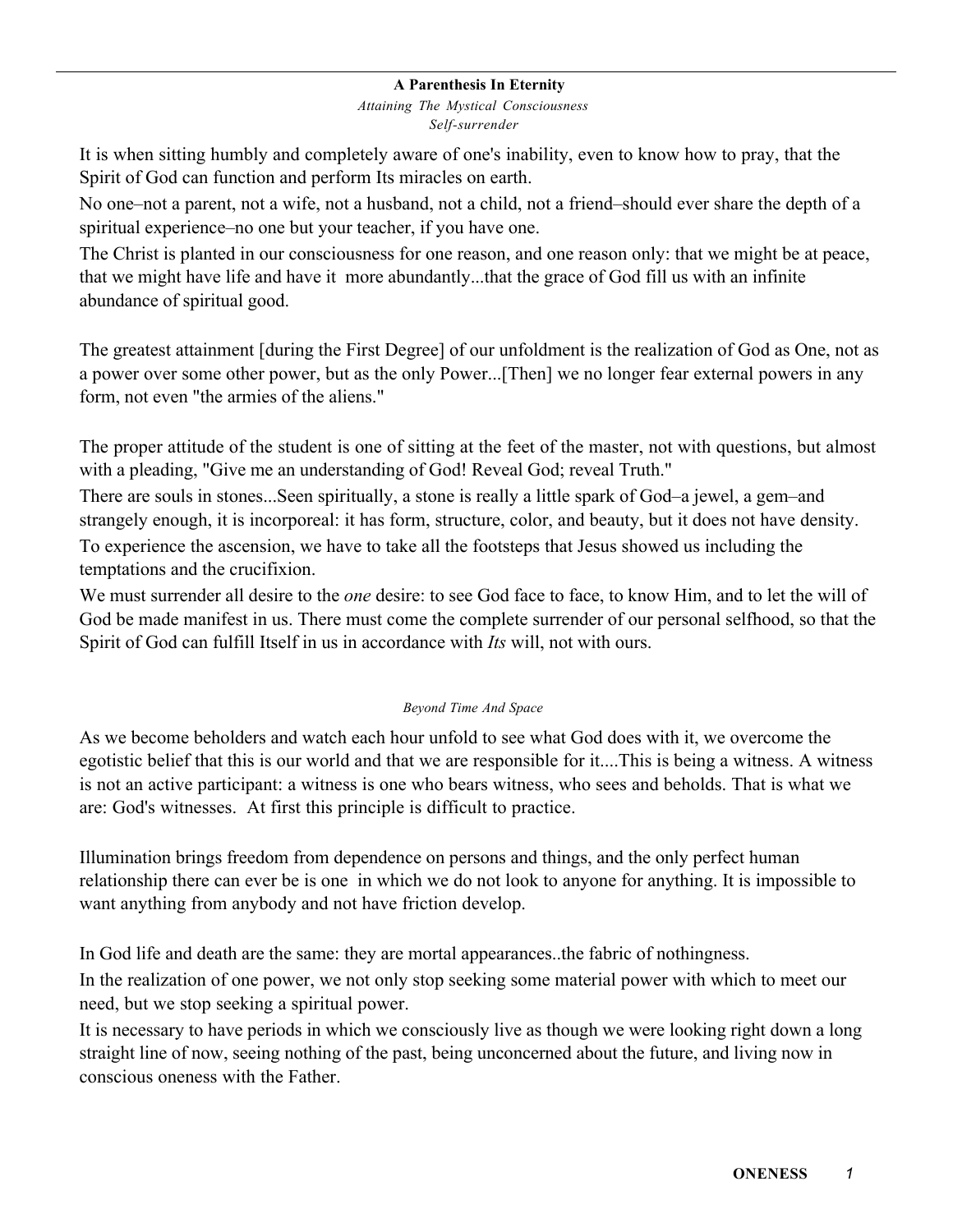Relaxing in that oneness, we permit the Invisible to govern, uphold, sustain, move, feed, clothe, house, direct, and instruct us.

Spiritual consciousness acknowledges that God alone is power; it is a consciousness that is not divided, a consciousness that sees with a single eye, and sees but one Power, one Presence, one Being, one Cause. The continuity of life after death is just a continuation of the same state of consciousness that existed prior to death, *whereas immortality is the expansion of consciousness to the point of infinity.*

There is only one Self, and as long as I recognize that the Selfhood of me is the Selfhood of you, I cannot be antagonistic toward you, but neither can I unite with you because there are not two of us: there is only One. There may be many forms, but back of the forms there is the One.

To begin with, the retiring into a quiet state should not be of more than two or three minutes' duration at the most–probably only one or one and a half minutes would be better–but this should be repeated as many times in the day as possible, and it should be repeated at night any and every time that one may awaken from sleep, and then again early in the morning.

When we are in meditation, we are inside of the parenthesis but reaching outside, reaching way back into Consciousness so that there may be more of Consciousness, more of Life, Love, and Truth expressed in what appears to be the parenthesis, but which is rapidly breaking the bounds of the parenthesis.

With every temptation to see twoness, opposition, or competition, [the mystic] inwardly smiles in the realization: "Be not afraid, it is *I.* There is only one of us here, not two. There is not a 'me' and danger, there is not a 'me' and competition, there is not a 'me' and an enemy–that is twoness.

# *The Mystical I*

Even Jesus Christ was subject to temptations up to the last moment. Do not be ashamed of the temptations that assail you.

Eventually, every one of us will come to Paul's state of consciousness in the realization, "I live; yet not I, but Christ,' the son of God, the very Spirit and presence of God, lives my life." Then, and only then, are we a state of humility that has in it not a single trace of virtue, but only the realization of the truth that we are nothing, that we can do nothing and be nothing of ourselves.

God-power is not a power over sin, disease, or death, any more than light is a power over darkness. If we could see this life as a parenthesis in eternity, we would realize that each one comes into this parenthesis to advance himself beyond what he was before, and therefore, there must be a going on from this experience in order to evolve into the next.

The contemplation of God's grace, of God as the One and Only, and the contemplation of scriptural passages which give us the assurance of the divine Presence lead to an inner stillness, and then the second phase of meditation enters our experience. That is when something comes to us, not something that we have consciously thought, but something that was thought through us.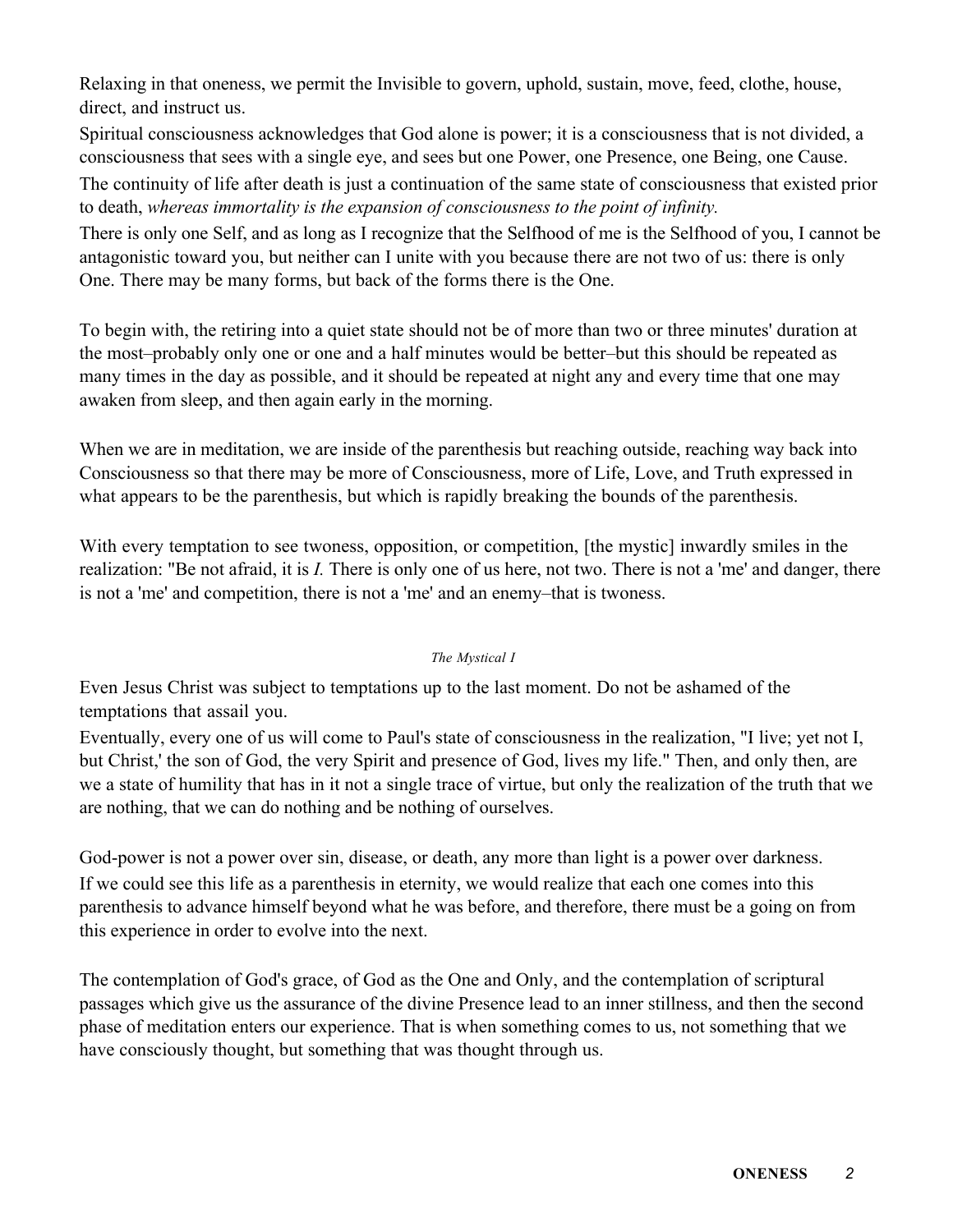The goal of mysticism is the attainment of the realization of one's self as Self, so that life is a continuing experience of the Self, with a coming down to the personal sense of self only for the purpose of the immediate work to be done.

The Master called this consciousness "the Father within," and he said "I and my Father are one." Certainly, we and our consciousness are one. How can we be separate or apart from our consciousness The only God that has ever revealed itself is the one that has come through the still small voice which is uttered within me. But there is nothing within me but me; I am the only being that I am, and if I hear a still small voice, it must come from within the depths of my Self.

The third stage, that of conscious union with God, is the ultimate, and in this stage the personal or separate selfhood disappears. It is as if one were not aware of himself as a person, but as if only God Itself were there. It must have been in moments like this that the Master spoke from the standpoint of the word *I*: "I will never leave thee, nor forsake thee."

Ultimately, we come back to the one word which holds the secret of the ages–*I. I* is neither objective nor subjective, and that *I* is the *I* that I am, the Knower. It is the Knower and the known, that which knows and that which is known; and *I* am both: *I* am He.

When we awaken from beholding this mortal dream as if it were reality, we will see one another as we are, and then we will love our neighbor as ourselves because we will discover that our neighbor is our Self. Why should we need to use power if there is only one power–God? What would we want to use it for, on whom, or on what? And why do we need any power to correct a *belief* in two powers? Wrong mental malpractice, whether it is done individually, collectively, or by universal belief, has no

power whatsoever except on the malpractitioner himself. The malpractitioner accepts two powers, and he is, therefore, a victim of his own belief....[When] it touches our understanding of one power, all it can do is to boomerang because those who accept the belief in two powers go down under their belief.

# Awakening Mystical Consciousness

*Consciousness Unfolding As The Harmony Of Our Experience The Mystical Consciousness Of Oneness, The Secret Of Brotherhood*

Once we can acknowledge one God, we will acknowledge one truth; then there can be no difference that divide us.

There is only one demonstration for those who wish to be disciples: demonstrate the Presence; have the feeling of this Presence within you, about you, or next to you.

#### *Freeing Yourself From A Universal Malpractice*

What you personalize in any way will come back to your own doorstep because in the last analysis there is but one Self.

Spirit, which is the original substance, is one form. It is the idea; and as it comes to us in our consciousness, it is the Word made flesh. When it becomes visible, it is the flesh that withers, the flesh we can enjoy today.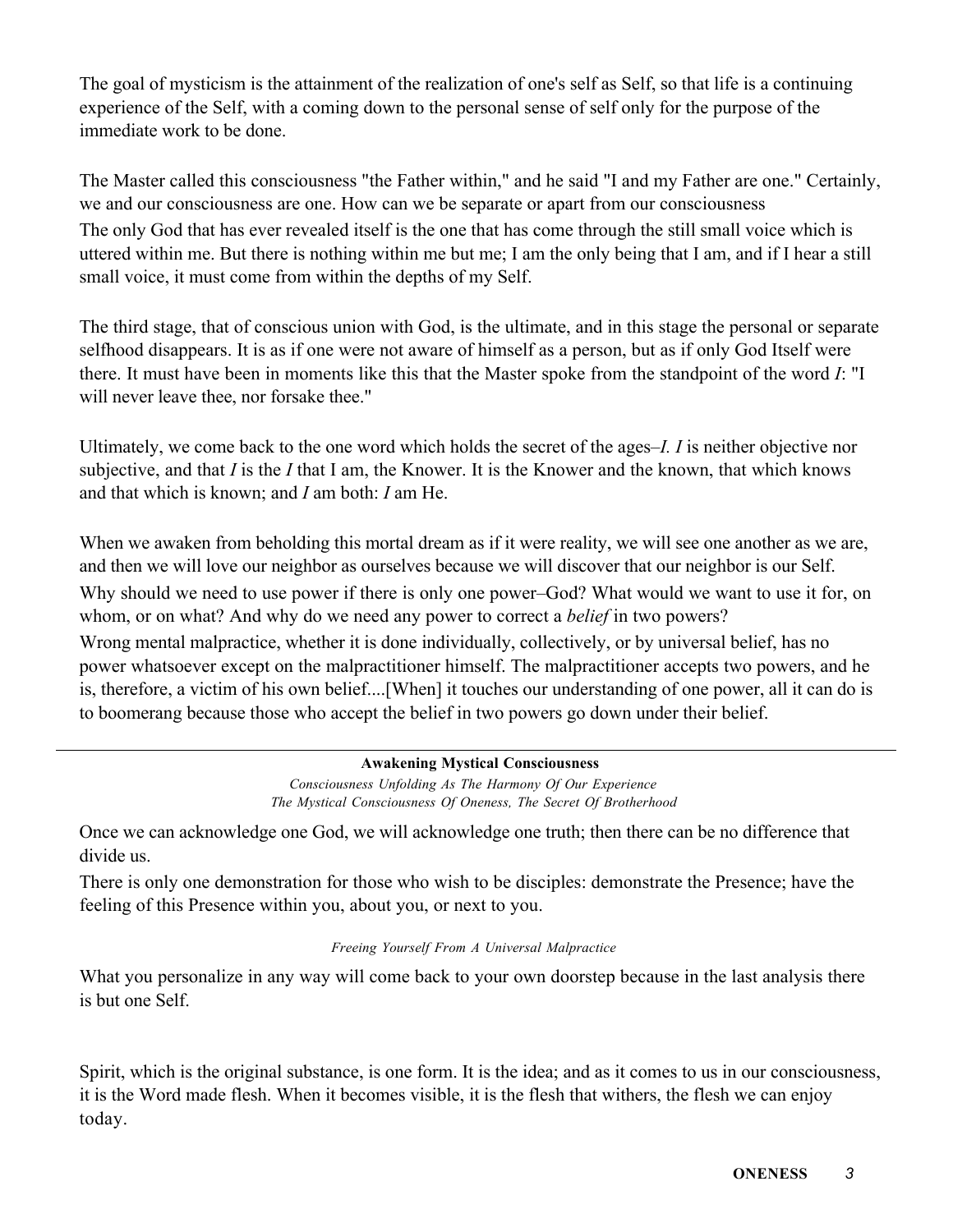#### *The Invisibility Of Spiritual Identity*

God does not desert my soul or my body because my soul and body are one. The soul is the essence, and the body is the form.

Spiritual consciousness is a state of consciousness that fears neither persons nor conditions. It looks out on this world and says, "I love you whether you are good or bad, in pain or without pain."

#### *Discovering The Nature Of Spiritual Power*

No one can bring complete harmony to another.

#### *The Dearth Of Spiritual Healing*

Dedicated religious leaders..are not doing more spiritual healing work because...power is still being given to sin, disease, death, lack, and limitation.

#### *Knowing The Truth About What Is*

Do not try to know the truth about man...sin, disease, and death. There is none; they are illusions.

# Beyond Words And Thoughts

*Beyond The Pairs Of Opposites To Being Living, Not Preaching, Attracts*

No one is ever going to be attracted to a spiritual message by hearing someone preach it, because preaching reaches only the human mind. Living it reaches the Soul, and that is why all the preaching there has been for six thousand years has not changed men.

Once you come to the realization of God as your life, then and only then can you realize that both the goodness and the badness of your human life have to be overcome in order that you can ultimately say, "Why callest thou me good? There is none good but one, that is, God." That is the good that is flowing; that is the good that is healing; that is the good that is enriching; that is the good that is forgiving–not you, not I, but that which flows from the Father as the son.

Think what happens once you recognize that there is only one Being. That means that your being is my being, and therefore, you cannot be good to me or bad to me: you can be to me only what you are to yourself. That is all! God does not bestow his grace in different degrees on His children because the truth is that God has only one child, one offspring, one life.

No matter how many billion times it may be lived on earth, it is the one life that is being lived.

#### *A Knowledge Of Truth Develops Consciousness*

As we learn... that there is but one power, we stop trying to use that one power to do something to another power called evil, sin, disease, or death.

*The Tempter*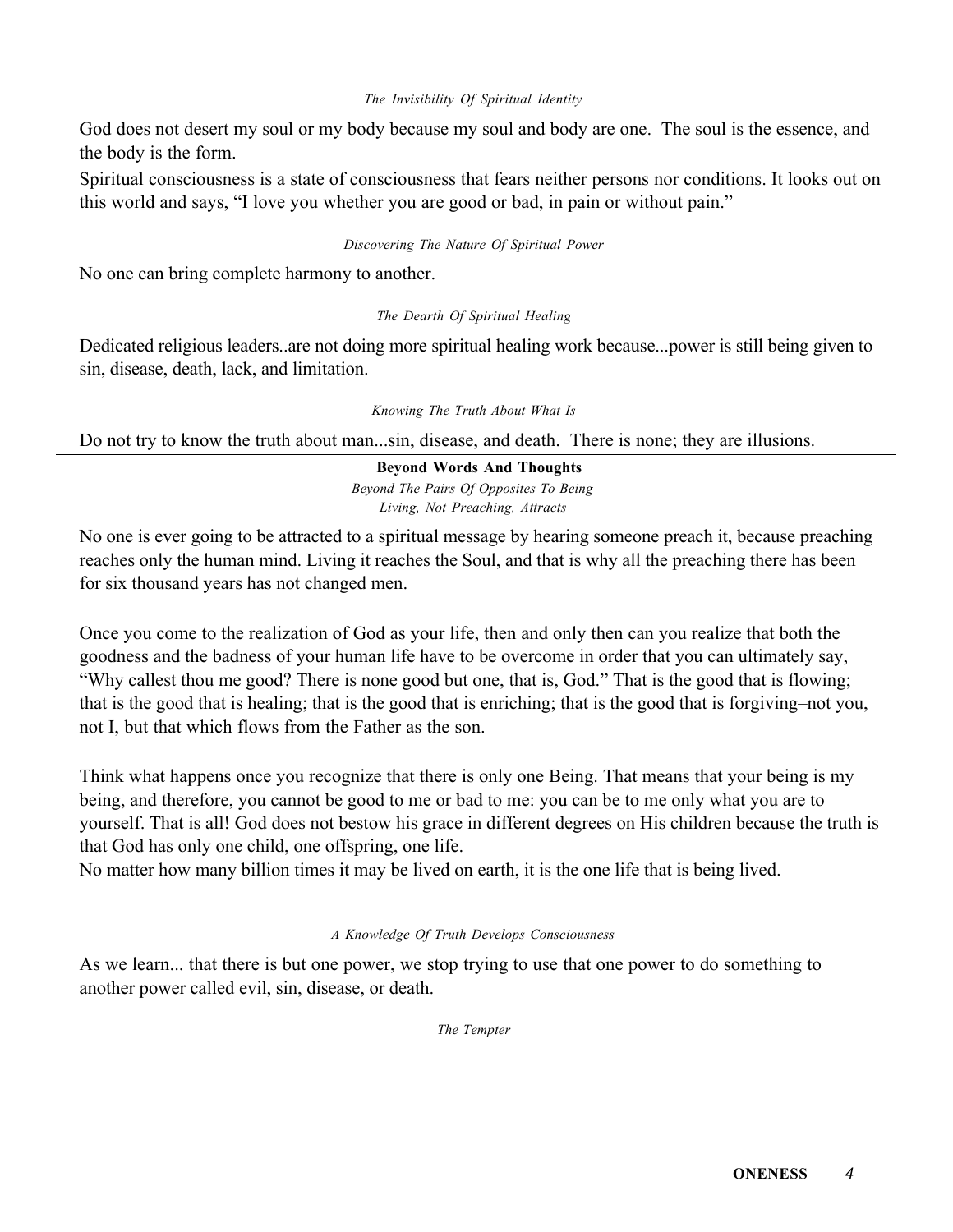*I* have always lived in the bosom of the Father, and even when *I* went forth to walk on earth, *I* never left the Father because *I* and the Father are inseparable and indivisible. Let none of us ever voice what the Master said, but let us all recognize and realize that this is the truth: "He that seeth me seeth him that sent me...[for] I and my Father are one."

It has been taught for two thousand years that "I and my Father are one," yet very few persons have attained any measure of awareness of that relationship with Deity. "I and my Father are one" means I am that One. "He that seeth me seeth him that sent me," but how far short we fall from realizing that we are that He and from living out from the basis of being Spirit, rather than a man seeking Spirit.

Knowing [oneness], ask yourself: Can I be tempted to accept the universal belief that my good can come to me from anywhere, from anyone, from any power, from any being" Or do I realize that by voicing the word *I*, I am declaring the divinity of my being, and therefore, the all-inclusiveness of my being, so that I cannot *receive* bread, meat, wine, or water, I cannot *be* resurrected, I cannot *become* life eternal. Why? Because *I* am the bread, the meat, the wine, the water; *I* am the resurrection; *I* am life eternal; *I* am He. The very good that should come to me, *I* embody. *I* embrace the infinity of being in the consciousness which *I* am.

Live in the word *I*. But be careful, be careful! It has always been lost by revealing it to the unprepared thought–always, always! It has made some persons believe that they humanly had power or were powerful: "Oh, I am God," and they began to try to be God, and they destroyed themselves...No one becomes a power over anyone else: he becomes a transparency for the power of Spirit, the power of love, the power of life, the power of liberty–not a power over the personal life of anyone.

Nobody can take another person into the Promised land as long as he thinks there is God *and* man–nobody! A spiritual teacher can lead a person to greater heights by instructing him, but it is the person himself who must attain the realization, "Oh, *I AM*," and then he walks right into the Promised Land. In fact, he finds himself in the very middle of it. "I and my Father," who always have been one, then become one in realization.

One of the evils of the human world is that it looks on human conception as if it were something human, sometimes even evil or sinful, and at best, physical. This misses the whole point because it is not sinful: it is something sacred. It is another individualization of God appearing. In that light, it is not a human being that is being born, and it is not the product of a carnal act that has taken place, It is I and the Father becoming one, and out of that oneness is coming another one.

Seventeen years of presenting the message of The Infinite Way in many, many different forms has gradually lifted consciousness above the belief of separation from God to the attainment of a consciousness through which we are enabled to say, "Whereas I was blind, now I see" –I am He. This enables us to take the higher stand and the higher step of abiding constantly and consciously in the realization of *I*. With every temptation to accept ourselves as a selfhood apart from God, with every temptation to accept others as having a selfhood apart from God, we must immediately retire into that word *I* and abide in It: *I* am He, *I* am every "he," "she," and "it," because I am that *I AM.* That spiritual identity, *I,* I am.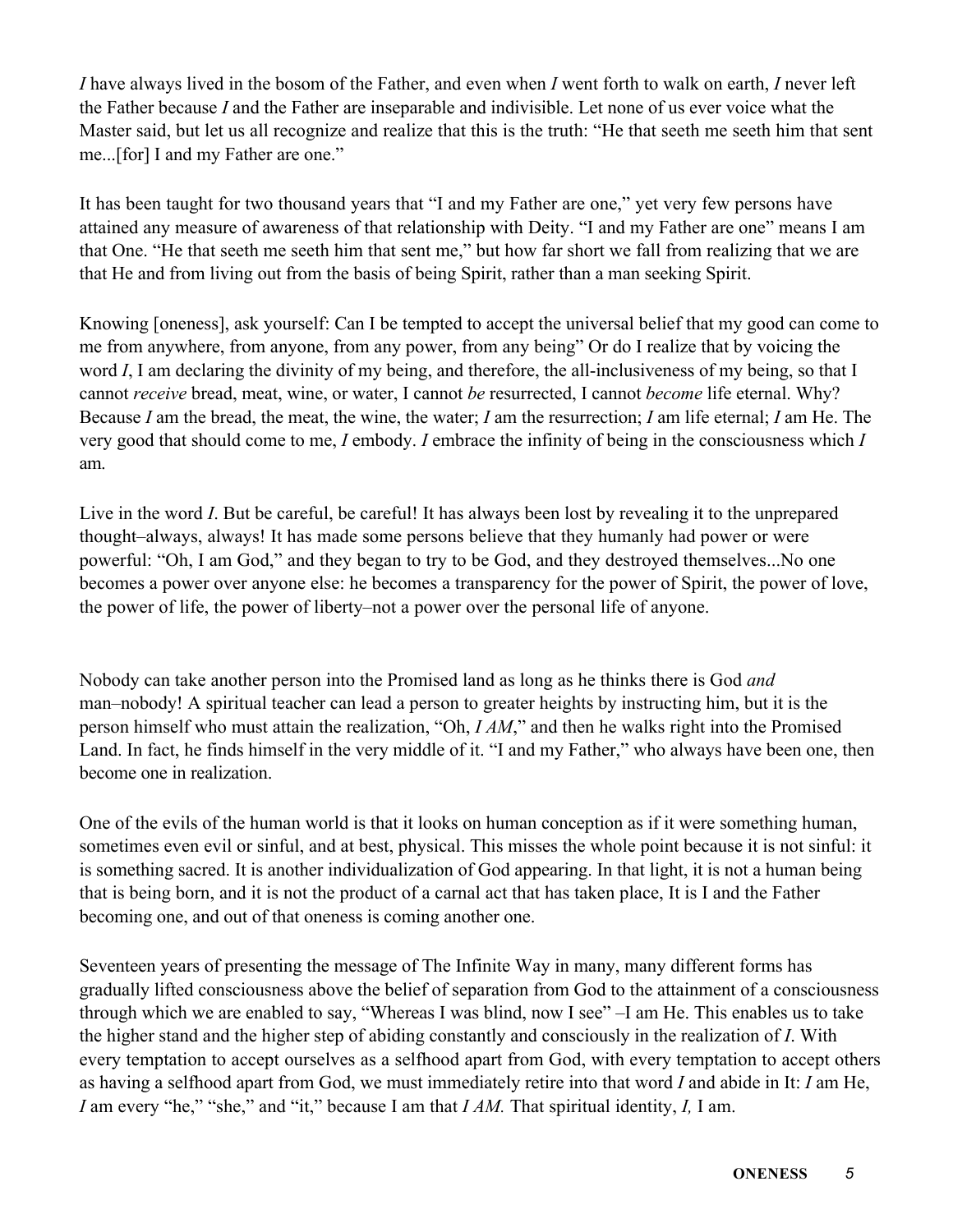The basic principle of The Infinite Way is the word *I*, The teaching, as set forth in the textbook, *The Infinite Way*, is that God appears as man–not God *and* man, not man going to God, but the revelation that God appears *as* man. Then all that God is, I am; all that the Father has is mine, and so the way to find God lies in going within to that *I* that I am...Now it is presumed that students are ready for the *realization* rather than merely the teaching of this principle. It is one thing to be taught or even to teach something: it is quite a different thing to *be* that, to attain the consciousness of that which has been taught.

The search for God never ends until we realize, "I and my Father are one," "*I* am thou," or "I will never leave the, nor forsake thee." Whether it comes as a message, whether it is spoken in the ear, or whether it is just an inner experience, the moment that *I* voices Itself, we know that *I* is not man: that *I* is God...Now we rest, and life begins to be lived out from within the Self. Then it is that we are a benediction to all who come within range of out thought, not because we are walking around blessing anybody, but because as we look at the persons who cross our path, we are realizing that *I* at the center of their being. We cannot help it. There is a smile that comes to us when we stop to think, "Oh, you may not know it, but I know that the kingdom of God is within you."

There is only one temptation, and that is to accept yourself and myself as other than the *I* that we are. We are called upon every day of our lives to bear witness to this revelation [of oneness] because whether or not we may need any immediate supply, there are those who come to us in person, by cable, by telephone, or through the mail, presenting to us the claim of lack and limitation. To them, we can have only one answer: "The *I* that I am, thou art. Therefore, the fullness of the Godhead bodily which is the fulfillment of my being is the fulfillment of thy being, since there is but one *I*, one infinite Being, regardless of how many times It may be manifested on earth."

We have one great advantage, however, over the rest of the world and over those persons who live in fear of every pain because they think it is a sign that they are going to die. We do know that there is an answer, and that it is just a matter of our attaining that answer. And what is the answer? The right degree of realization...If we were facing our last minute of life on earth, it could be completely reversed, just by the correct realization.

You must remember why the Master revealed his own temptations to his disciples, and the way in which he handled those temptations. "Get thee behind me, Temptation, or Tempter, for I do not have to demonstrate bread. I do not have to turn stones into bread; I do not have to demonstrate safety; I do not have to depend on a God to protect me. I have realized that I and the Father are one, and all that the Father has is mine. Therefore, I have bread without the necessity of demonstrating it. I have safety and security without proving it or testing myself or seeking it from God." ...So he was virtually denying any God or any power separate and apart from his own consciousness.

#### *To Be Born Into An Unillumined Family Is To Born Into Limitation*

Your personal sins and mine are due to the fact that we were born into this consciousness that sows to the flesh. Therefore, one thing became a pleasure of the flesh, and another became a pain of the flesh; this became desirable to the flesh, and that became undesirable to the flesh. And what is happening? What has happened? All you have done is to cater to the flesh.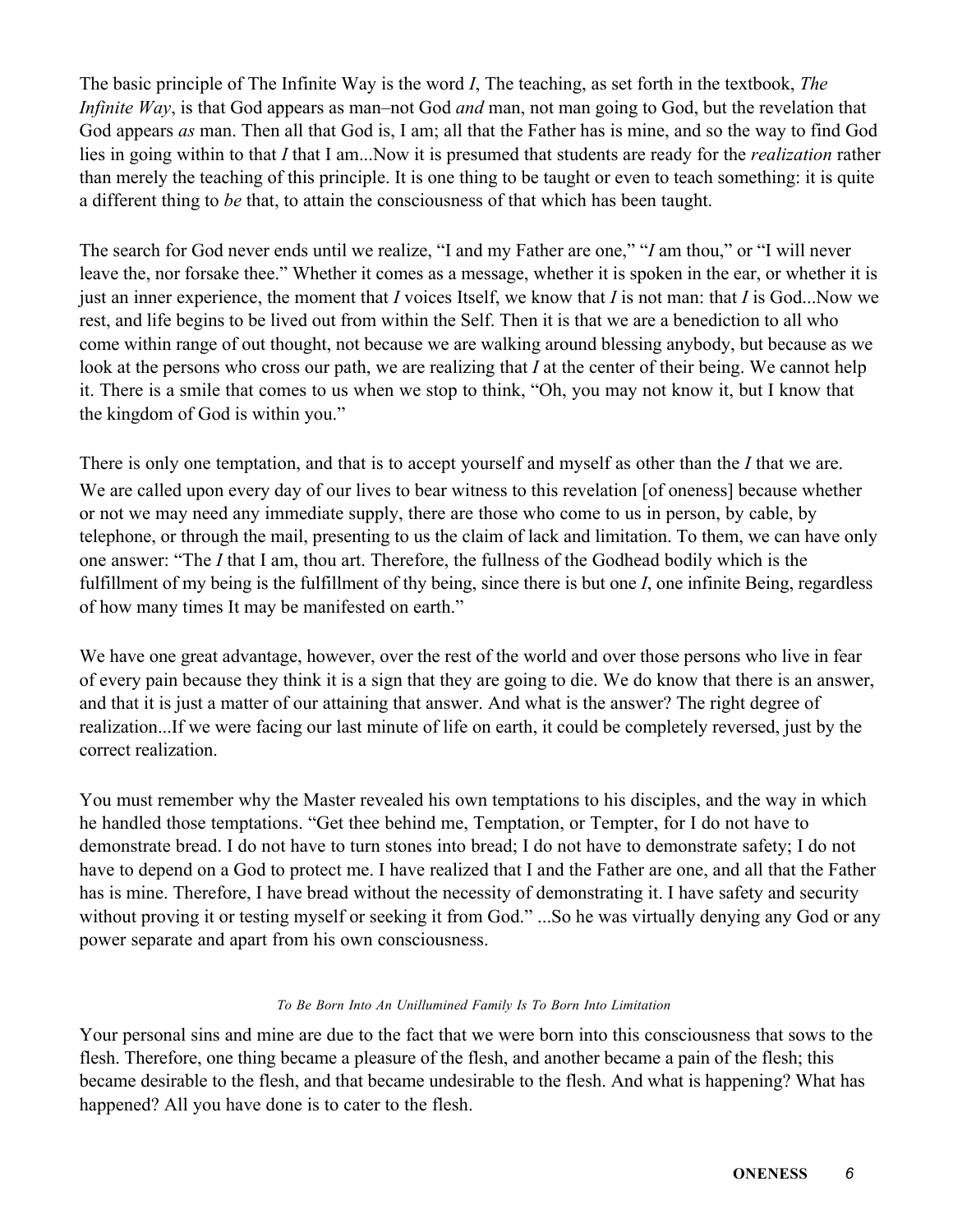#### *God Reveals Itself In A Moment Of Unknowing*

If I am to acknowledge God, I must acknowledge incorporeal God, and that means not only that I cannot embrace God in a figure or form, but I cannot even embrace It in a mental image. I dare not even name It because if I call It "Spirit" or "Mind," I have made an image of what I think God is. Even if I call It "Love," I have made an image...The only way in which I can know God is by knowing that I cannot know God, that God cannot be embraced in my mind, and that God is. Once you acknowledge that God *is,* you are inferentially declaring that God is infinity, God is omniscience, God is omnipotence, God is omnipresence...All you will even know about God is the word *I*.

In one of my deeper meditations, when I was in full awareness of the incorporeality of my Self, I saw that *I* could incarnate as a male or a female. That is because *I*, God is neither male nor female. There is only one *I*. Therefore it would make no difference at all whether in another incarnation *I* appeared as male or a female, and this will explain something else to you. You have never had a beginning. You cannot coexist with God and have a beginning or an ending.

Sooner or later somebody will tell you that you have to have common sense, and you do, when you are living out from a material state of consciousness. If, however, in an illumined state of consciousness you yield to that suggestion, you are going to lose your demonstration...Do not yield to the temptation of using common sense.

To live mystically, you not only must live as *I*, but you cannot teach or heal except as you recognize that you are *I,* whether that *I* is sitting on one side of the table or the other. In teaching, I am never speaking to a group of persons. I am speaking to myself and reminding myself of the truth I know. I am not addressing you: I am addressing myself, and because my Self is you, I am hearing my Self. If you think of yourself as a teacher and of someone else as a student, you will not be understood because you will be setting up twoness: the student and you. The teacher can impart the message only when he recognizes God is *I* and that there is only one *I*: all that *I* am imparting *I* am receiving. *I* may be imparting it as Joel and receiving it as Bill, but it is all taking place within the *I* that *I AM.*

When you realize that "I and my Father are one," you will know that *I* also am incorporeal and infinite. Moreover, you will know that all that God is, *I* am. This is the reason it has been possible to write or cable me from any part of the world and be healed before the message reached me. I have recognized my incorporeality; I have recognized that *I* am not in a body: *I* am speaking through the body, but *I* am not in the body. *I* am where you are...Therefore, without taking thought and without directing thought, anyone who makes contact with that Spirit which I am has made contact with his Source. Eventually he is going to learn that he made contact with himself because the *I* that I am is the *You* that you are.

You must have supply when you have incorporeal supply, consciousness as the substance of form. Whose consciousness? Mine! Yours! There is only one, only one consciousness. My consciousness, your consciousness is the substance of this universe because God is our consciousness. This is the ultimate truth. There is nothing left to teach. You cannot go beyond incorporeality. You cannot. You have to bring forth incorporeality out of your consciousness, bring forth incorporeal man out of your won consciousness, incorporeal body and incorporeal supply.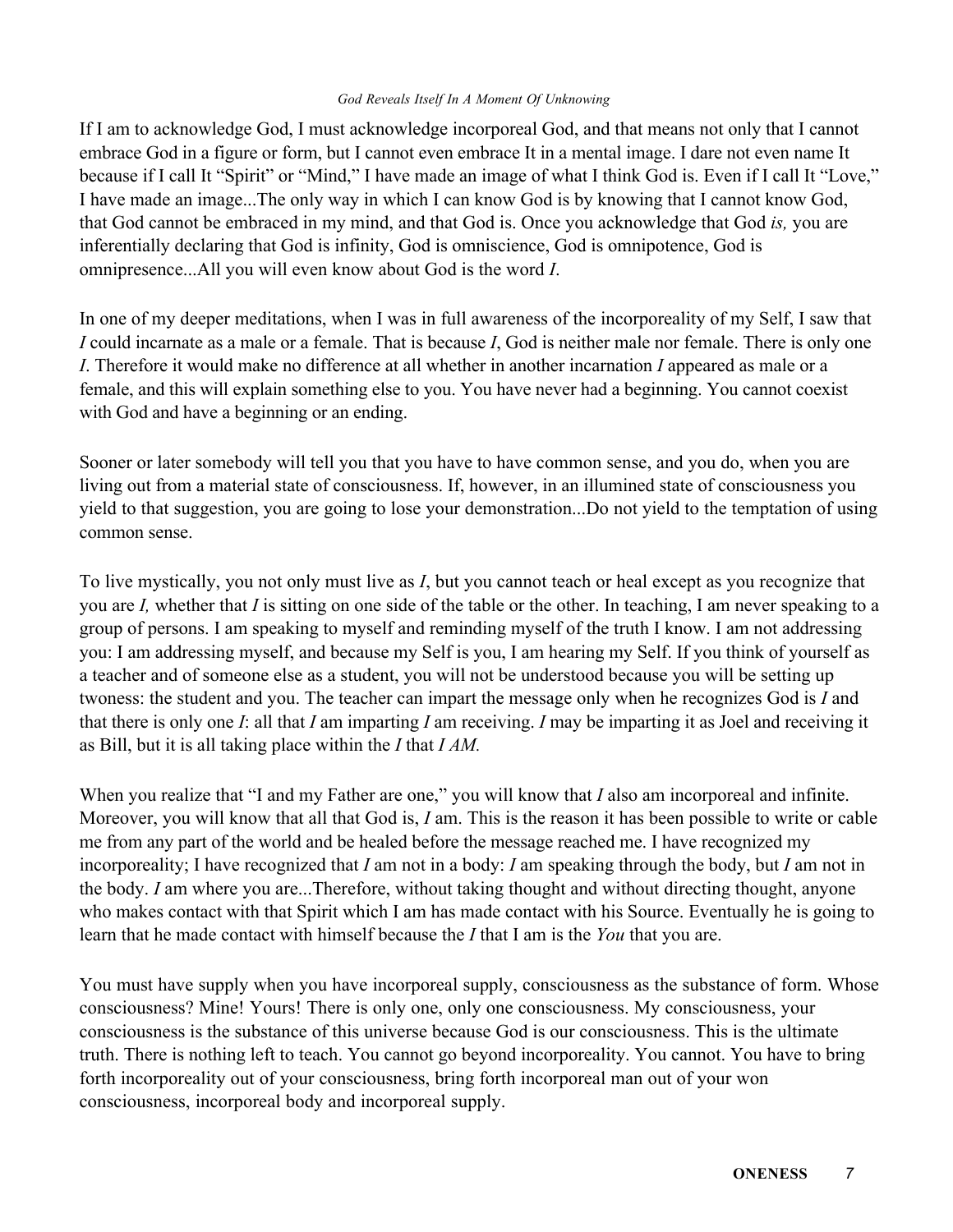#### *Progress Cannot Be Judged By Appearance*

Do not judge by the fact that today you may be very ill or very poor, or that you may be entertaining sinful thoughts or even be committing a sin. Do not judge from any of these things as to whether or not you are one with God. All such conditions can tell you is that at a particular moment you have a sense of separation from God. It does not prove that you are not one with God.

I say, "God is." I not only say it, but more than that, I sit back and let God be God to me, and not merely a form of worship in my mind. I am finished with "God is" in half a second, and get back into my silence where I open myself to God: "Speak, Lord; for thy servant heareth." ...No matter how many words one uses or how many acts he performs, he has done no more than acknowledge God, and I have done that.

If [a person] is not aware of this truth [of oneness] how is he to become aware of it?...It is only as you pray aright, that is, as you, in your meditation realize, "All that Thou are, I am," that a person can be touched by the Christ which you are loosing in the world. This can change him, and only this. It has been so with me, and it will be so with you.

There is no twoness. But to believe in oneness is not easy because there is no time in your life when you ever feel that you are God, or when you feel that you are spiritual. Occasionally, you may have a few moments of emotion or ecstasy, or seeming to be on Cloud Nine, but there will always be an hour from then, or tomorrow, when that sense of separation breaks in, and you say to yourself, "I cannot be one with God because I feel so human."

There is only one way to pray for your enemies, and that is to understand that God is individual being. The more you realize that, the fewer mistakes they can make, and the fewer sins they can commit. But the more you look upon them as human beings who are sinning and whom you in your generosity are going to forgive, the more egotistical you are, and the more you bind them.

You must not judge by the appearances of today, nor must you try to judge your progress, because no one on the spiritual path can ever evaluate his own progress...You go along, sometimes for years, feeling that you are making absolutely no progress, and then all of a sudden...it happens...The reason that you cannot feel any progress in yourself is that you cannot feel spiritual.

#### *Let Your Consciousness Be Prepared To Feed A Hungry World*

When I started in the practice, I gave one hour to every patient who came to me, and at that time it probably took an hour for me to give a patient enough spiritual substance to meet his need; but later, five minutes would do, and still later three minutes. Why? Because it was not the words feeding him: it was the consciousness.

*God's Grace, The Gift Of Himself*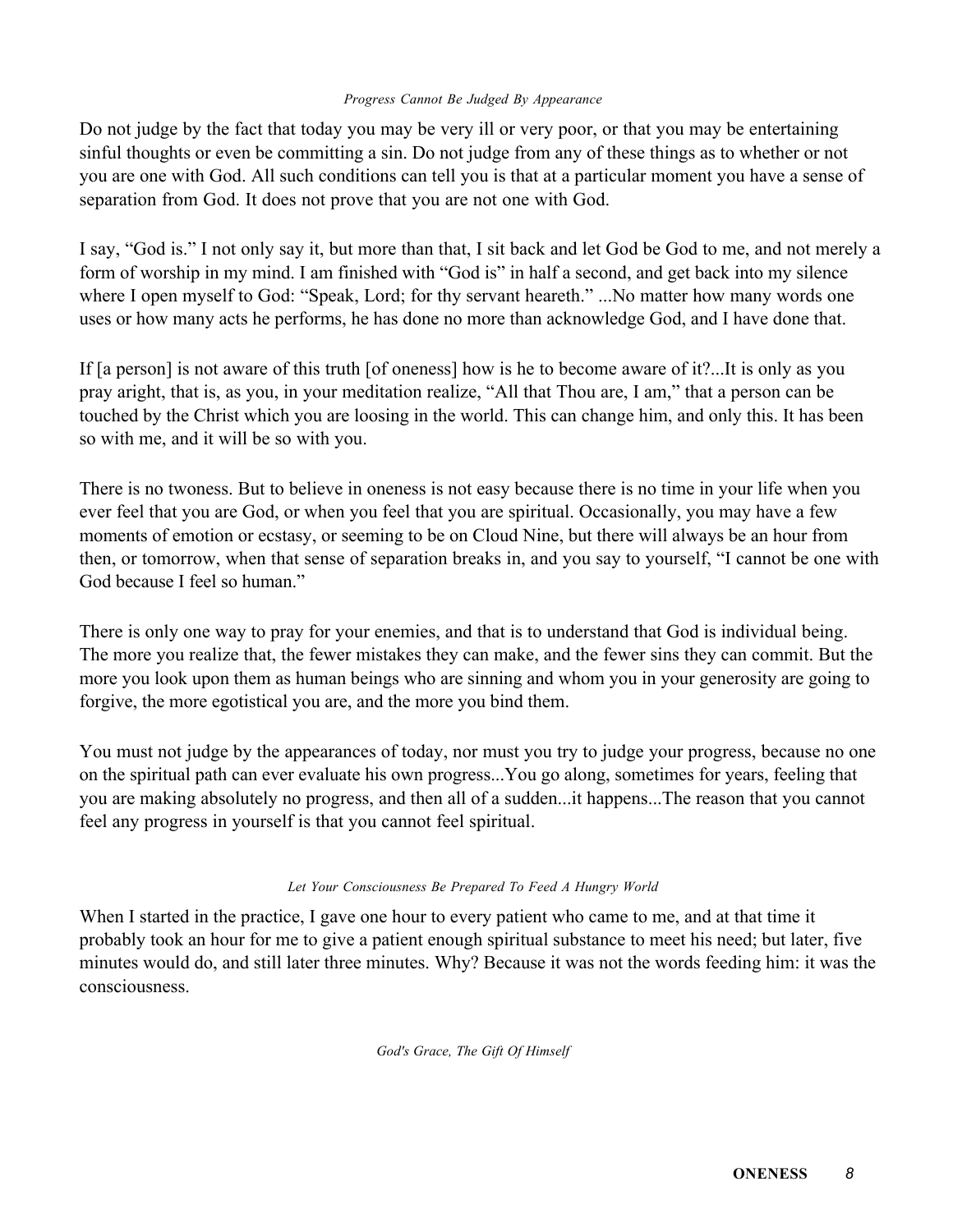God's grace is the gift of Himself appearing on earth as us. God, the Father, is appearing on earth as God, the son; and these are one, not two. Therefore, all that the Father has is ours; all that God is, we are, once we have overcome our religious superstition and ignorance.

In the whole kingdom of God there is no money, there are no houses, and there are no automobiles. God knows nothing of food, clothing, and housing, so praying to God for such things is a waste of time...God is not the source of material things, but God is the source of the substance that appears outwardly as gold, silver, trees, and all the good of this universe. In the kingdom of God, there is only life and love..and such additional facets as wisdom and intelligence, which are offshoots of these two great qualities, life and love. But unless we have God's love, which is the substance of all form, we will never have the form.

It is love that puts leaves on fruits on the trees; it is love that gives us divine Grace; it is the love of God that appears outwardly as what we call food, clothing, and housing.

The point is that we live by Grace, and in that moment that we recognize this and abide in this truth, we live "not by might, nor by power." We do not then live by our brains or by our virtues: we live by divine Grace. From that moment on, the new way opens, not always as quickly as we would like...But be assured that from the moment we have recognized our oneness with the Father, the sins, the sinful thoughts, the false appetites, and the bad habits begin to disappear, and we are living by Grace.

### *Surrender Your Mind To God*

Then, when a student here or a student there with sufficient readiness is found, he can be carried one step, another step, and another, until you can say without shocking him and without making him think that God is a human being, "Sop looking for God. You have found him; you are looking at Him.

What you take into your mind with any degree of intensity must become manifest on the body because the mind and the body are one.

#### *The Reborn Consciousness*

As your consciousness accepts this truth [of one power and one law], material or mental law hits up against that developed consciousness, and like darkness, it is not there any more. That is how spiritual consciousness operates.

Man is a prisoner of mind-created laws which sooner or later will be revealed as not being law at all...*"I and my Father are one." What can touch that oneness? Is there a law of matter or of mind that can touch God? If I and the Father are one, then I am that One, and that is the One who is not man, not a human being, but spiritual being.*

When in your healing work, you can sit down with the mind at rest and not battle the appearance, not fight it, not try to remove germs from someone's body, not try to dissolve lumps and reduce fevers, not try to heal insanity, but rest in that inner peace and quiet and assurance that there is only one law, spiritual law, and that all else is an image in the mind, the experience of God can take over, and then the healing takes place.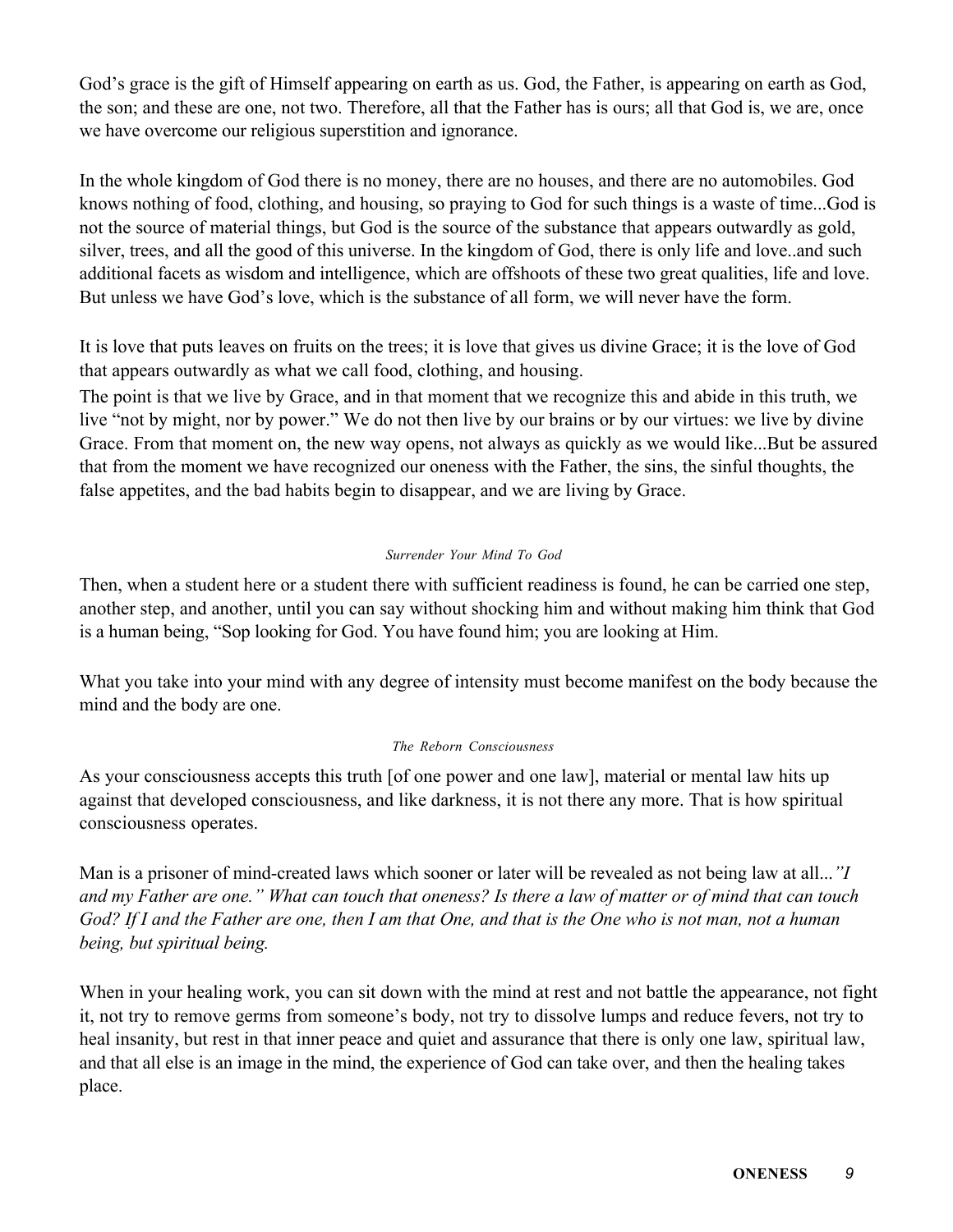When something claiming to be a law comes to your attention...and it touches your consciousness, which is no longer your consciousness, but God-consciousness functioning as your consciousness, the one and only power, and therefore the light of the world, what happens? Exactly what happens when the light shines. It disappears! You have not used a power; you have not even used the power of Truth: *you have been the power of Truth.*

### *The Significance Of Jesus' Experience On The Mount Of Transfiguration*

Because of Jesus' experience on the Mount of Transfiguration, I understand now that crucifixion was not necessary for him, and that he could have avoided it. Enoch [and] Elijah [were] translated without knowing death...[but Jesus] chose to accept corporeal death in order to reveal to his disciples that death is not an experience, but an illusory sense that must be understood and seen through...Jesus ascended out of corporeal form...he rose above his own mind because it is only in the mind that corporeal sense can be entertained, not in the spiritual faculties.

What always puts the veil back on the truth that "I AM THAT I AM" is that those who have not yet attained, those who have not yet come into spiritual awareness or the demonstration of their spiritual Selfhood, always love the message so much that they become do-gooders and go out in the world to try to spread it around the world, and they do not have it.

# *Inasmuch As Ye Have Done It*

I do not think that the leaders of the French, American and the South American revolutions were all humanly good men. Many were under spiritual orders and could not have done otherwise. Whether we are the spiritual power that raises up that seed or whether we are one of the seeds raised up to go out on the battlefront, we must not underestimate the value of those who are out on the front, more especially, those who are out there under divine orders.

I see it as a mission of every Infinite Way student to give not less than one period each day for an intelligent world meditation.

If we were to pray to remove the sins of our friends, relatives, or community, and if we succeeded, what would be attained? The human mind is still there and is always fertile ground to take on more sins, and so tomorrow we would have to pray to remove those sins. That is why the Master taught that if one error is removed, we may be making room for seven more to enter. So...we are praying that the activity of the Christ take over his consciousness. When it does, there is no sin left in it because there is no room for sin in the Christ-mind.

When I engage in spiritual work, it is not for the purpose of changing any set of human circumstances. My only interest is the realization that the activity of the Christ dissolving mortal sense. Remember, there is only one claim, the claim that the carnal mind has power and that it not only can have evil power, but sometimes it can even have good power.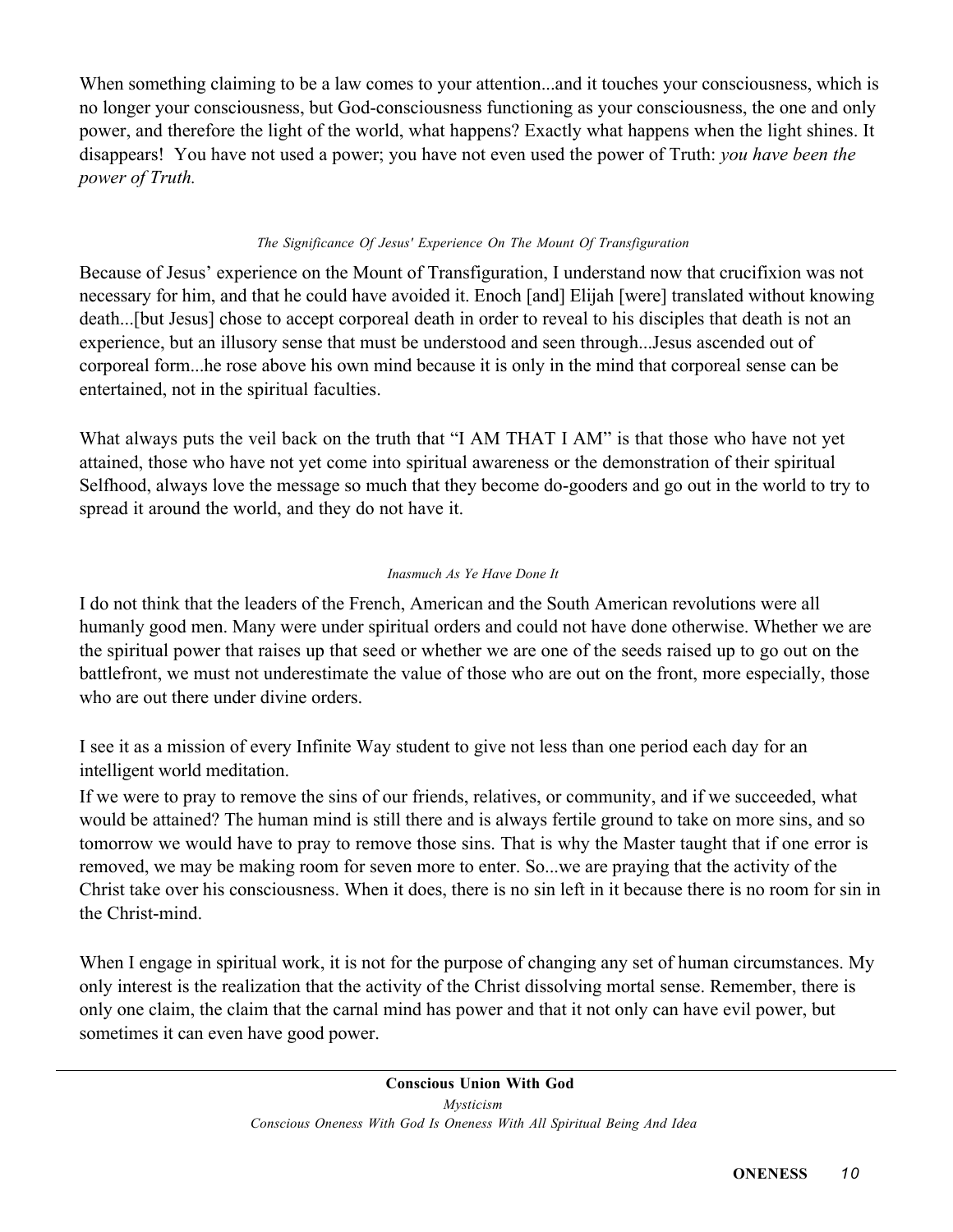High spiritual truth: My oneness with God constitutes my oneness with all spiritual being and idea. No one can give you anything that is not already part of your consciousness; supply Transparency has no love, fear, or hate of error

#### *An Illumined Treatment Never Stops*

The word of God must be made flesh, so one illumined treatment is all that is necessary

# *The Ancient Wisdom*

1550 BC Abraham: One God/power; 200-800 AD Shankara: illusory nature of senses God did not create universe because cause and effect one. Praying for enemies one of greatest laws;

### *Ordination*

Chapter from one of most sacred nights of Joel's life, see Spiritual Journey p 50 Envy is one way of violating the conviction that all that the Father has is mine. If there is only one life, then who am I lying to or cheating Maintain oneness in consciousness and live out from it The Christ is individual consciousness when it is purged of all love, fear, or hate of error [good or bad].

*Spiritual Consciousness Reveals Reality*

Feel Christ sitting in center of every one .

# Consciousness Is What I Am

*Attaining A Measure Of Spiritual Consciousness Spiritual Consciousness Recognizes Consciousness As Supply*

Spiritual consciousness reveals that if we have only a few loaves and fishes, we can feed the multitudes. There is no such this as division: there is only multiplication, one multiplying itself over and over and over again.

The subject of supply plays a major role in our lives. Until we begin to live as if we are one with the Father and as if all that the Father has is ours, and act that our by sharing our resources, sharing forgiveness, cooperation, understanding, patience, whatever it is, spiritual consciousness has not yet touched us.

There is in reality only one consciousness, but we entertain a material sense of that Consciousness. And what is it that constitutes a material sense of Consciousness? It is that state of thought that depends on the outer world for its good.

Until recently the coming of the Christ to individual consciousness was thought of as a unique experience limited to one person known as Jesus.

*Spiritual Discernment*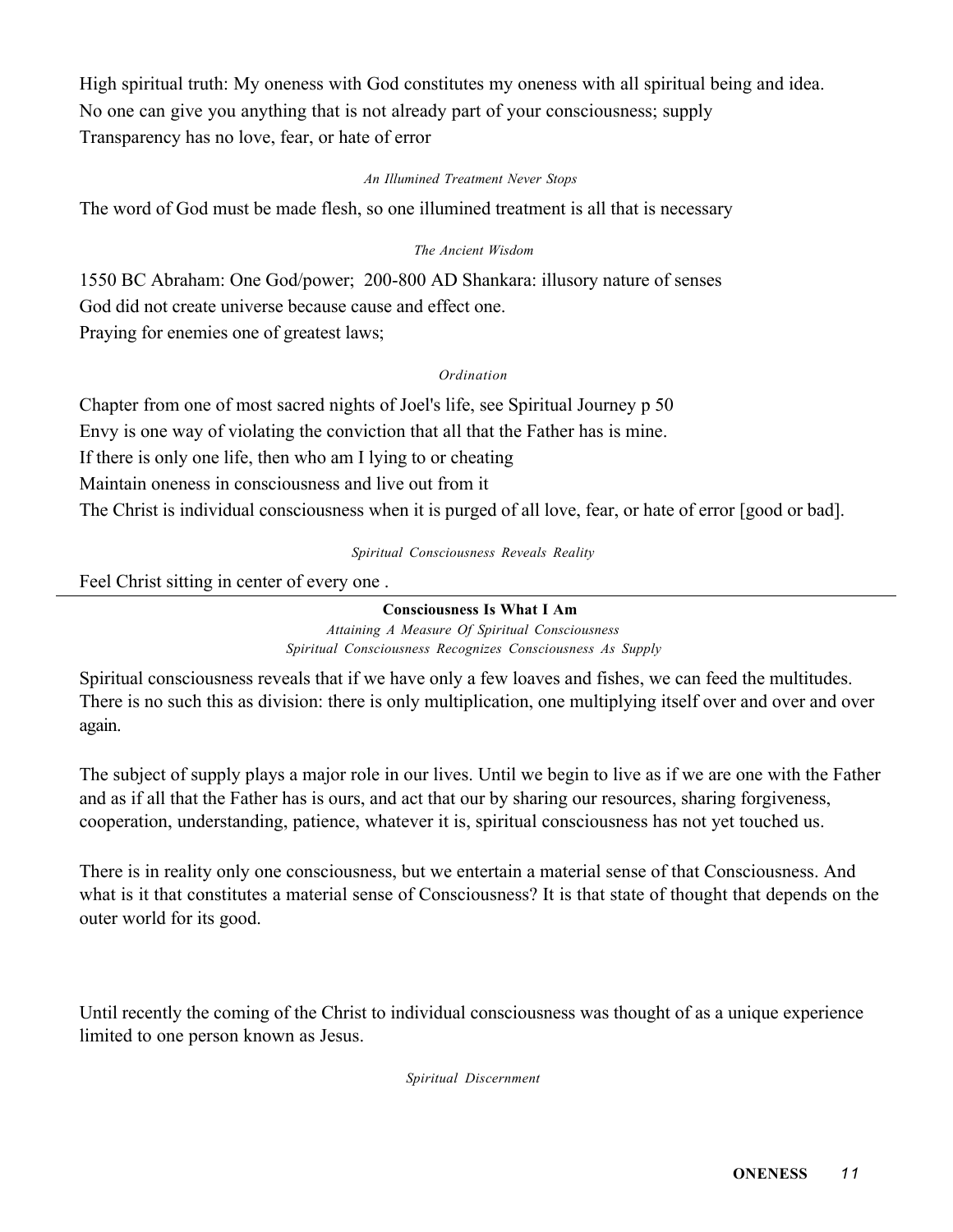To live this [oneness], the personal sense of self must stop taking thought, otherwise it is trying to play God, and that is very dangerous. It must stop taking thought as to what the weather, the business, or the plans will be, and let God reveal His will, His plan, His life.

Ultimately, the revelation struck me that there is no word beyond *I*. *I* is not a word in my mind: *I* is my Self. Since I and the Father are one, and there is only one *I*, God must be my Self. That makes sense. Something is functioning as Joel, and what could It be but God functioning as the son?

When you say, "God is love" or "God is life" or "God is power," you are building an image in your mind, and this is idolatry. But when you can relax in the truth that *God is*, you are not trying to embrace Infinity within the confines of thought. You are accepting whatever God is as *IS* and then letting that *IS* define Itself to you.

Whether individual consciousness is aware at the physical or mental level, behind both must be the Consciousness that is God. Now bring that down to the truth that the Consciousness that is God is the consciousness that you are, and you have oneness.

# *The Degree Of Realization Is The Measure Of Attainment*

God is infinite Consciousness, the divine Consciousness of this universe, the Consciousness of man and of the animal, vegetable, and mineral words. Since God is infinite, God could have evolved this world and all that therein is only out of the Consciousness which God is; and therefore, we individually have existed from the beginning. We were never born; we will never die because God evolved us out of His own consciousness and that which God has joined together can never be put asunder. "I and my Father are one," is made so, not by me, but by God.

In the beginning, the divine Consciousness was your consciousness and mine, and we had no other consciousness than that. We were as infinite, as eternal, as immortal as God, for God-consciousness was individual consciousness and these were one....We were never born; we will never die because God evolved us out of His own consciousness.

The first temptation is to use human force–mental or physical force– and begin to combat the enemy, whereas the most difficult thing in the world is to close ourselves in tight and realize that we need not resist evil. The battle is not ours but God's.

Through the limitations of the human mind, there is no way to understand how all of God-consciousness can be mine and still all of God-consciousness can be yours. This can be understood only when God can be realized as Spirit. With God as Spirit, we can understand that God cannot be divided, separated, or cut up into pieces, but that God is always One, infinite, and God is the mind of you and of me.

*Replace The Concept Of A Giving And A Withholding God With A God That Is*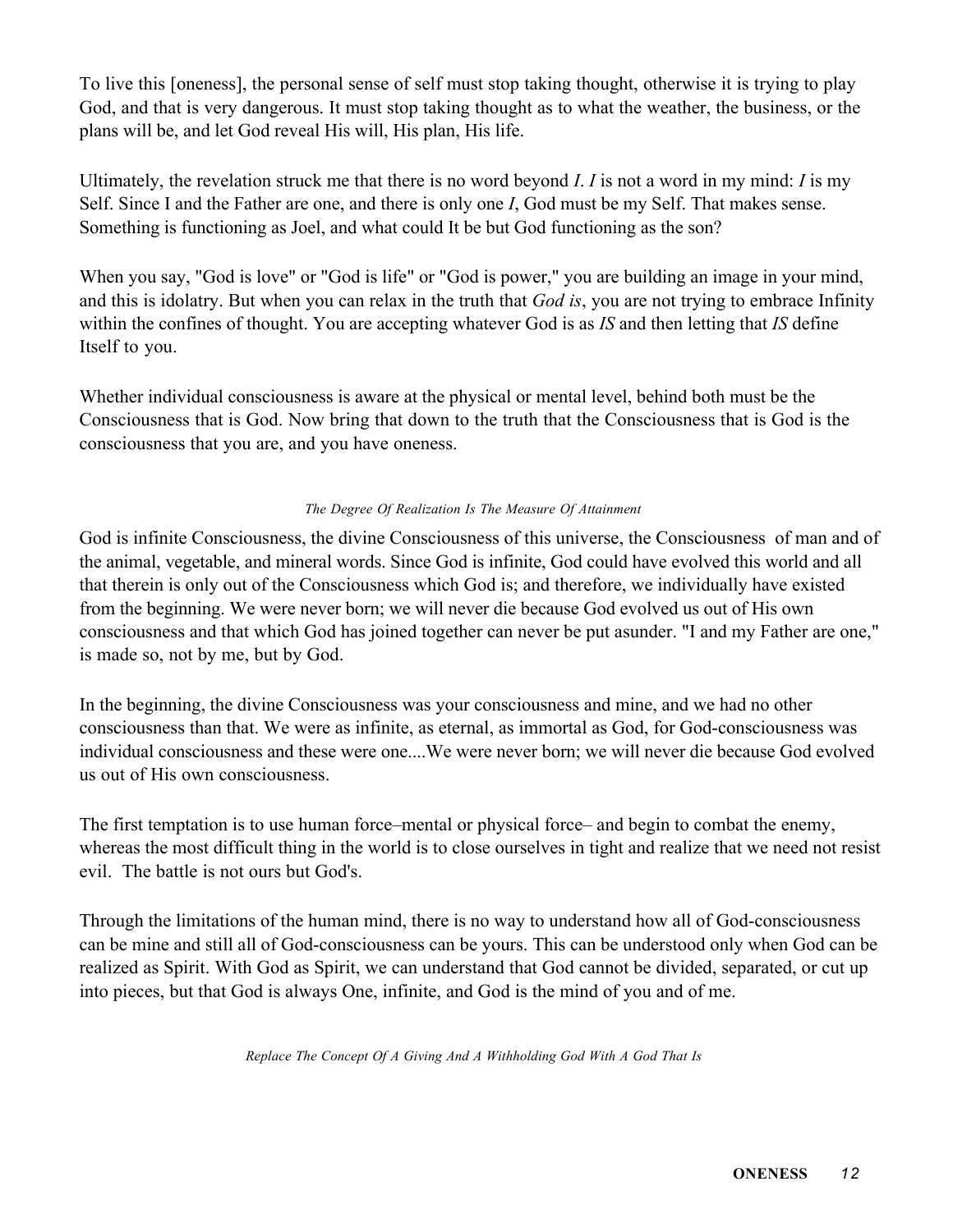Having this higher concept of God as Spirit, All-knowing, all-loving, All-presence, All-power, why can we not rest, relax, live our life, and just *be,* knowing that whatever is necessary each hour will come forth in its season? But even though we know these truths, we forget to bring them to conscious remembrance each day. One of the barriers to our progress is that we let truth lie dormant in the back of our mind instead of praying without ceasing.

No one can take our money away from us because our supply is not money: our money is our consciousness of supply externalized. Those who lose it lose it for only one reason: they have not learned that money is not something separate and apart from God...and if God is our consciousness, then our money is part of our consciousness.

The higher form of demonstration is to forget the world and think only of attaining one's own highest consciousness. Then let follow what will.

We are forever lifted above any sense of competition at any level, whether is business, art, science, or in the healing or spiritual teaching ministry [when we realize that] we do not have customers; we do not have patients; we do not have students: we have our consciousness, and our consciousness externalizes as whatever form is necessary to us. No one can take what is ours away from us.

# *The Unconditioned Mind Is A Pure Transparency*

A change takes place in our life when we accept the one universal mind as a pure instrument, a reflector of what we hold in consciousness.

Our mind is the transparency which expresses what we give it. As we keep the mind filled with these truths, we are letting our old self "die," that self that fears negative powers, that self that has a selfhood apart from God, that self that does not acknowledge its divinity. We let that 'die' and let the individual who knows that he is one with the Father be reborn.

Sleep is not an activity of God; it is the next thing to unconsciousness and is necessary only because of a universal belief. Rest is necessary, but we can rest by filling our mind with spiritual truth...In this work we have proved how little sleep one really needs when the mind is imbued with spiritual truth.

The mind cannot accept the principle of the one Self: we must accept it and keep it in our mind. The mind of itself cannot accept the principle of the one Self: it must be we who accept it and keep it in our mind. Every time somebody talks about an evil, dangerous, or insane selfhood, we come back with, "But there is only one Selfhood, and I am that Self." We hold to that truth against every appearance thrust upon us of a male or a female self, a poor or a rich self, a sick or a well self, and as we do, we "die" to the belief of many selves and are reborn into the consciousness of one Selfhood.

The one universal/unconditioned mind becomes a reflector of what we hold in consciousness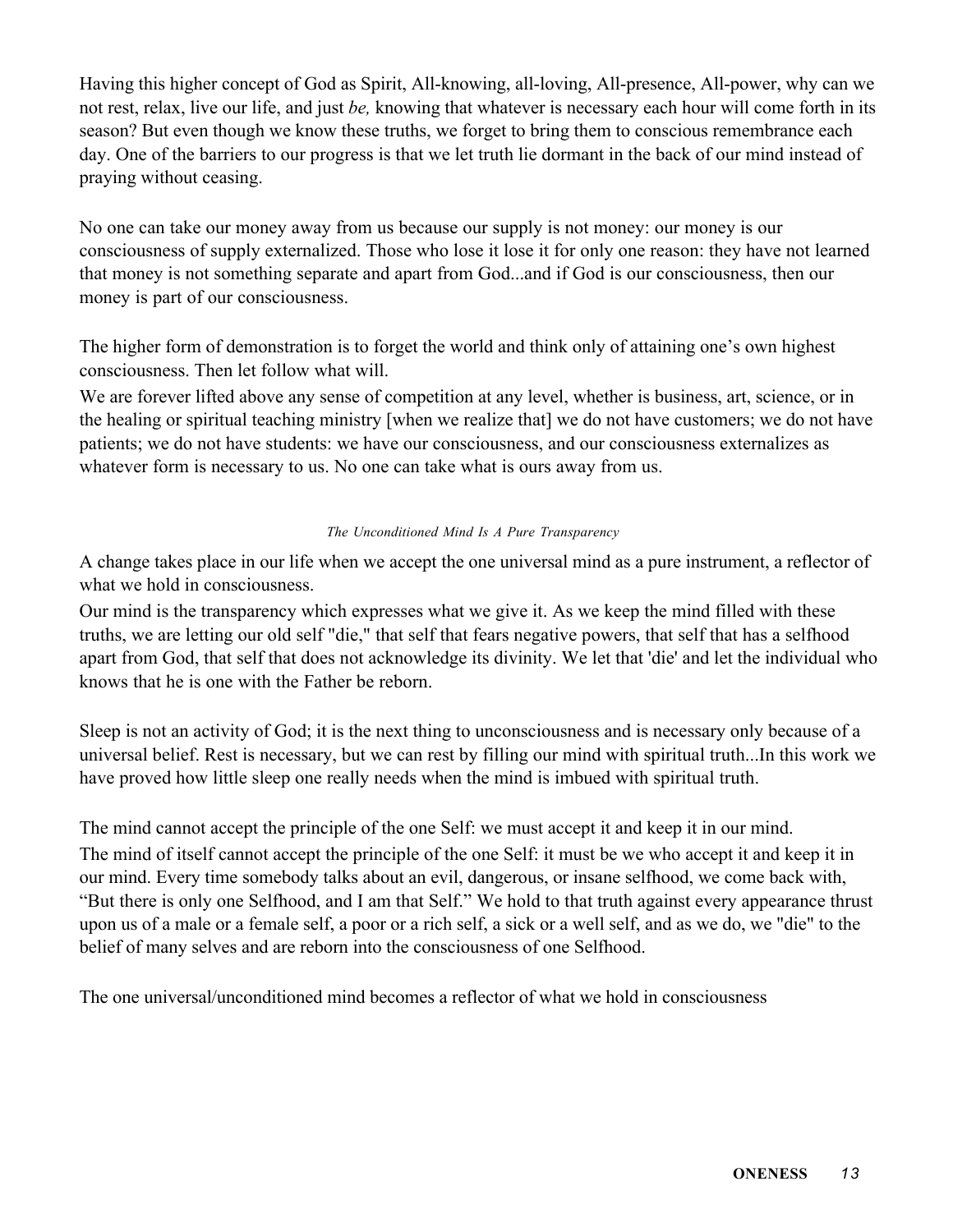The truth is: *I* am supply. "I have meat to eat that ye know not of." If our mind knew this, we would not have to be given instruction about supply; but the mind is ignorant of this truth until instruction is given us. After we receive it, we keep the mind imbued with the truth that *I* am supply, *I* am the Way, *I* am the meat, the wine, and the water. Tomorrow the temptation may come that we do not have enough, but our answer must be, "Wait a minute; wait a minute! I am not judging by appearances. I am now judging by the truth, and the truth is that I have meat the world knows not of."

Through imbuing the mind with truth, we are remolding our state of consciousness, and one day we will not consciously have to hold to one Power because it will be so much a part of us that we will not even have to deny any other power.

We also have a mind, a beautiful instrument, a beautiful transparency, and it will accept anything we give it. Let us keep it filled with one Power, so that with every appearance of two powers, we are holding that truth in our mind and saying, "No, I accept God, Spirit, as the only Power.

We can go on being sick every year, have a healing, and then get sick again and have another healing. This is not necessary. What we must do is to attain the consciousness of one Power, the power of *I AM.* It is not a Power that acts upon us: it is a Power that acts through us and as us.

We take the word *law* into our mind. God is law, and all law is spiritual. But there are legal laws, material laws, mental laws, and as they hit up against our awareness of one law, we stand fast, "No! I do not accept them. I accept god alone as law." As we do that we will be "Dying" to our fears about other laws and will be reborn into the consciousness of one law.

# *The Practice Of Specific Principles Develops Consciousness*

You cannot come to the spiritual throne until you love God supremely, and you are loving God supremely only if you acknowledge God as the only Power.

You cannot meet a problem on the level of the problem. If you treat a cold as a cold, it will get the best of you. Do not believe that a cold is a cold: a cold is a belief in two powers, a belief that there is God and another power...It is a temptation to believe that God is not the substance of all form, that God is not Omnipotence, and there is some Power you have to call up to do something.

# *Climb Into That Circle Of God*

My meditation remains in that circle of God. If it is a question of inactivity, I realize that since God is the source of all activity, there could be nothing other than perfect activity because no one has any activity of his own. Only God has activity. God is the activity of being.

When anyone in our family or among our friends involved in any sense of discord comes into our thought, instead of being concerned to see how much we can help him, we sit down with, "Ah, I'm not going to believe there is such a person. God is infinite individuality. God is infinite person. God is the infinite One, and besides God there is no other."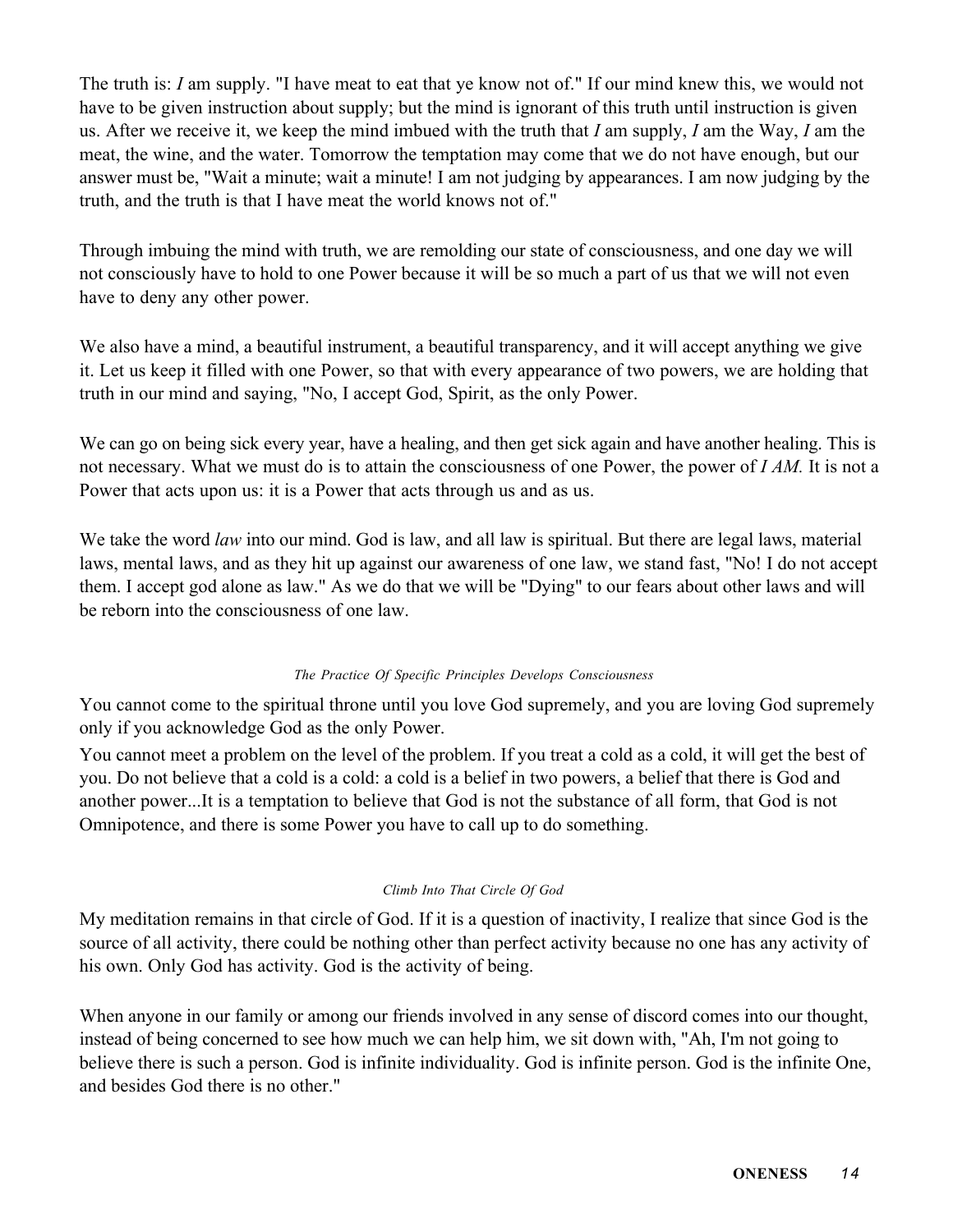#### *No Separation In Consciousness*

All the misery of humanhood arises from the belief that we are separate one from another, from our friends and relatives, separate from our supply, our home, our employment, and our country. Every discord on earth arises from the sense of separation.

I believe that if one rises high enough in consciousness, it is possible to look back into previous lives...In [the Master's] mountaintop experiences, part of his past may have been revealed to him to show him why he was on the Path, what the meaning of his ministry was, what his part in it was to be, and what his previous preparation for it had been.

The relationship between teacher and student is an eternal relationship, if the student will have it so....Never will I be separated from my serious students, not by time or space, nor will I be separated from them by life or death because I know that all that constitutes me in reality is Consciousness.

There comes a time when a transition is made from living a normal human life in which we make decisions and accept responsibilities to one in which we become aware that we are not alone, but that there is Something else. Whatever it may be or however the experience comes to us, we have a feeling that Somebody or Something is very close to us, governing our life.

There is within every one of us a resistance to Spirit...It is something in us that will not permit us to respond to the spiritual influence. Consciously or unconsciously, we are holding onto something.

# *Surmounting World Beliefs Through An Activity Of Consciousness*

No one can avoid the responsibility for spiritual realization and for developing a consciousness of one Power. We pay the penalty for whatever belief we accept, until that belief is corrected. Whatever of good comes into our experience comes through the activity of our consciousness in accepting the truth and rejecting universal belief and by remembering every day: *God at the center of my being is the law of my experience, and it is the law of love unto me...the substance and the nourishment of the food I eat...the law and the activity unto every organ and function of my body...[It] draws unto me everything necessary for my good. It acts as a law of elimination to everything not necessary to my spiritual unfoldment and development.*

When Jesus was hungry and the temptation came to him to turn stones into bread, he said, "No, none of that from me. I'm not interested in food on the outside, Get thee behind me, Satan. I'm not making any miracles around here." He knew that at the center of his being was the God-power that would feed and sustain him, and when It was ready to bring bread to him, the bread would be there.

*Consciousness Expressing As Love*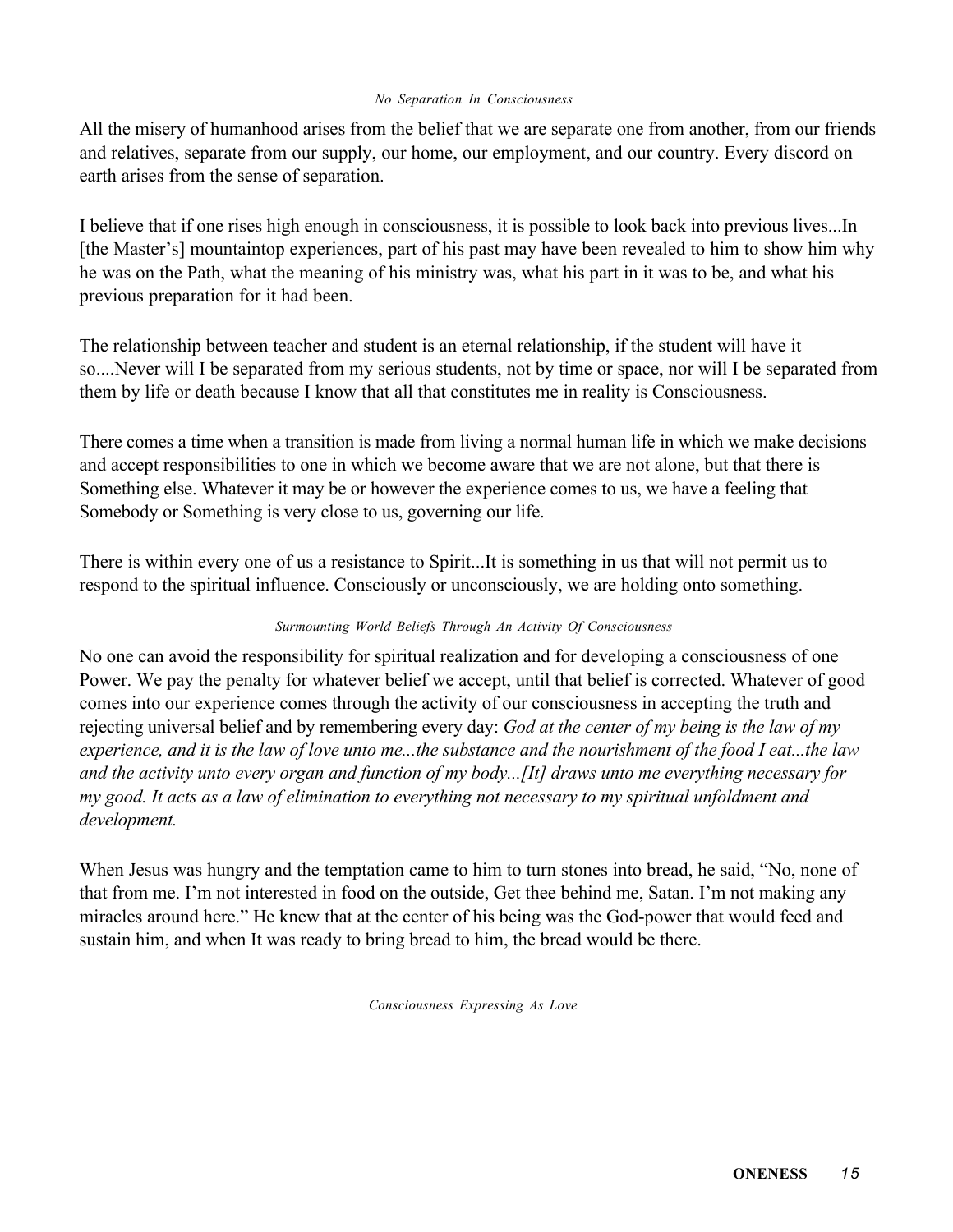Behind the physical or visible world, God, infinite, divine Consciousness, is pushing Itself into expression as individual consciousness and bringing to light the love of God and the love of neighbor...When a person...is turned to the spiritual life or to a search for God, he is not the one seeking the Light: it is the Light seeking to break through to him. It is not really seeking to break through to him, for the Light is always there, always available, but in one way or another he has become prepared for the influx of that Light.

What is it that we are trying to preserve of our selfhood except what we believe to be good for ourselves? And what is the height of spiritual progress? Not only "dying" to the self, but losing one's human sense of life...The idea of self-preservation is the enemy of that spiritual progress which says to us, "Give; share; donate; sacrifice. If necessary even lose your life for your friend. There is no higher spiritual demonstration."

> Consciousness Unfolding *Freedom In Christ No Unsolvable Problems*

For every condition the world calls sin, disease, or death, there is a spiritual light, a spiritual consciousness, which will dispel it.

Let us not even claim understanding. Let us realize that God is the only understanding, the only One who understands, and that God is the manifestation of Its own understanding, since God is all-in-all.

Since God is infinite intelligence, God must operate or act as an infinite plan of good for Its universe [bringing] everything into one divine pattern, nothing out of place and no one out of place, but everything and everyone fulfilling the spiritual function that they were created to perform.

The body is forever as infinite, as eternal and immortal, as life itself, for life and body are one.

Ultimately, that one mind will appear as our own consciousness, and we shall receive the treatment from within our own being.

When we have put on our Christ identity and have stopped relating ourselves to human birth, maturity, and ultimately death, we shall have achieved immortality here and now.

# *God Is Individual Consciousness*

For a while, every time you handle money, you will consciously need to remember that it is not supply, but that it is the effect of Love; it is the effect of the presence of God appearing as your consciousness.

Love is the child's sense of supply. Only as he grows out of this sense of love, will his sense of supply change and become fifty cents, or a million dollars.

No one has fully overcome the belief that there is power and presence in matter, although Jesus accomplished it more than all others.

The impartation...is not from one intellect to another. It is divine Consciousness revealing Itself as individual being.

# *Learn The Inner Meaning Of Words*

All healing is in the world of belief...God knows nothing about it, because in the entire kingdom of God there never was a sin, a disease, or a death.

All the time we are talking about Love, let us remember that Love is also divine intelligence, Love is also substance.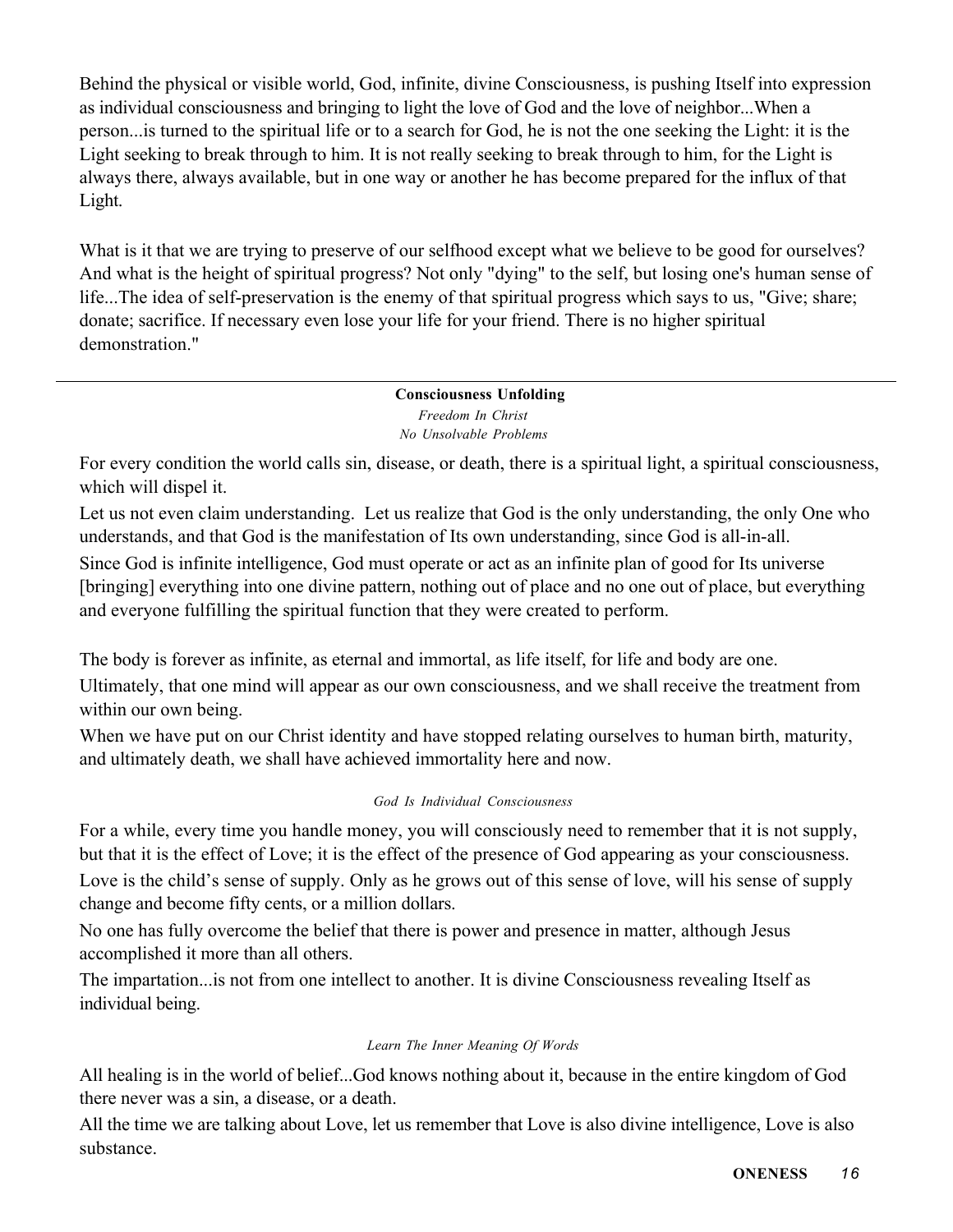By the time we have finished thinking about Love [and Its properties, qualities, influence, and omnipresence] the telephone should be ringing with someone at the other end telling us that there has been a reuniting.

Did you ever stop to think that there would be no relationships at all between human beings, if there were not love to cement that relationship?...Love is that basis for all relationships.

If you find yourself struggling with these errors, trying to improve or change them, you will not bring about healing. Go to that world God as quickly as you can. Then, if you like, jump from God to one of the synonyms [Love, Intelligence, Life, Law], and in that way work out from God.

Our mistake is that we look for love in or from some person. There we shall never find it--never. The love we find in a person is a counterfeit of love. We shall find love only when we discover it as the reality of our being.

The only reason that you or I, individually, and the world, collectively, experience inharmony and discord in the form of sin, disease, and death is the belief that we are something other than God-being. The ultimate of our work is when God and the individual blend into *one* —when there is no longer the individual as man, but there is only God voicing Itself, declaring Itself, disclosing, unfolding, and revealing

Itself unto this universe.

We set up a counterfeit identity and develop concern about the health, wealth, success, and contacts of this counterfeit identity. Yet all the time...we have been completely surrounded by an atmosphere of love and completely enveloped in divine Being.

# *Summary Of The Letter Of Truth*

All that God is, I am; all that the Father hath is mine. I do not have to seek for it; I do not even have to get it. I and the Father are one: I contain it.

You do not have to be concerned about demonstrating anything after tonight. You do not have to take thought, or give yourself a treatment for supply. From now on your treatment is: "I and the Father are one, and all that the Father hath is mine!"

# *Live Truth*

Become convinced of your identity as life eternal, and disease and death will fall away of their own nothingness. Let your efforts not be to change the outer picture. Rather direct your efforts toward realizing truth, love, life, as the very nature of your being.

Christ consciousness is your consciousness when you no longer hate, fear, or love error of any name or nature.

Do not use you mind or your thought or your spiritual powers trying to patch up the illusion. Become one with God—and stay on that level of consciousness. Do this as many times as you can in the day, and as many times as you can during the night. Get the feeling of God's presence. Soon the illusion will be dispelled.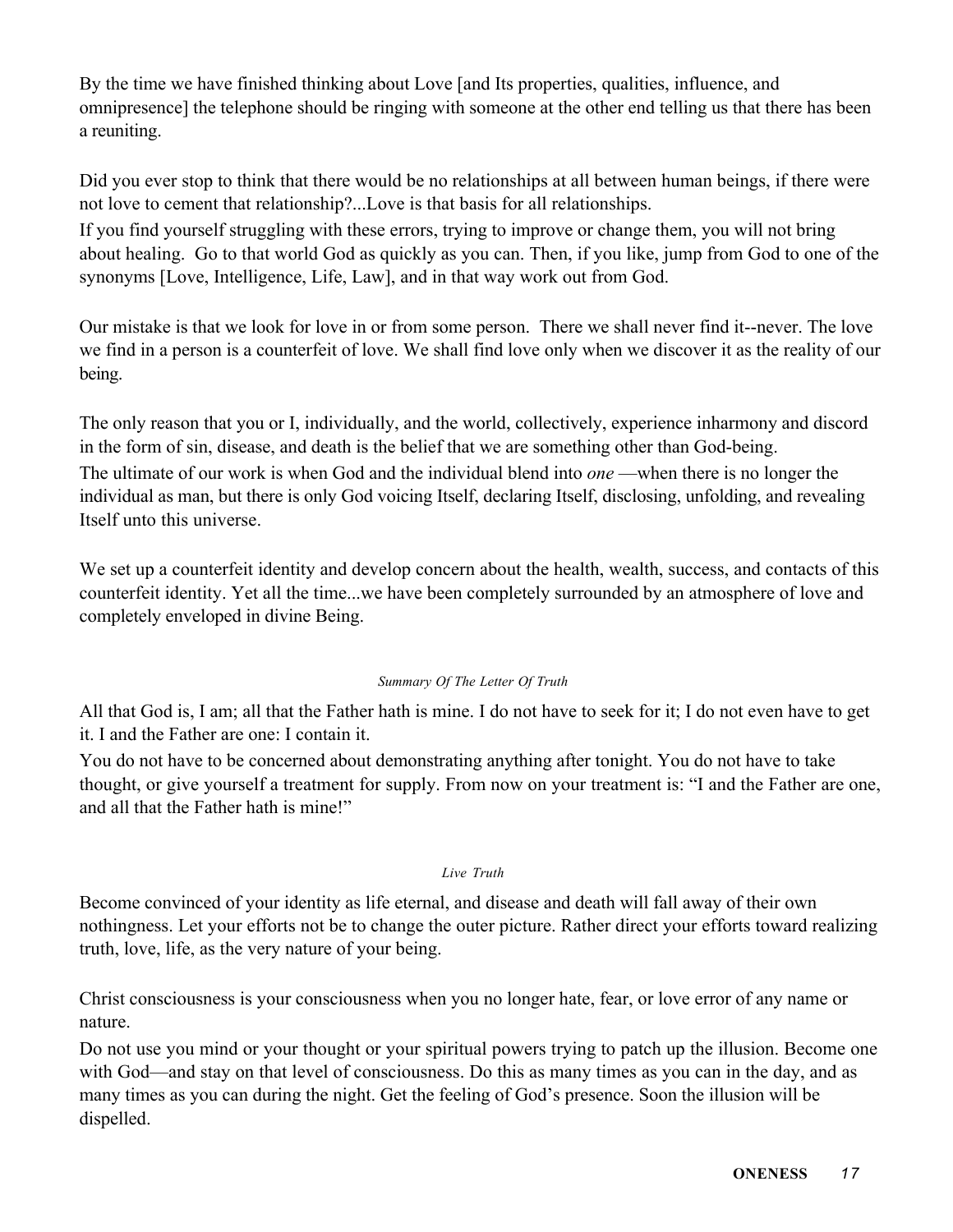God is love [and] you are love expressed.

One thing more [than just declaring the three principles] is needed. That one thing more is your conviction of the truth—not your declaration, but your conviction of it, your inner response to it, your actual awareness of it.

Our effort is on the side of attaining a conscious oneness with God and letting this realization carry us through whatever war, depression or accident may appear in the world of illusion.

# *Meditation*

"Wait a minute! Where does thinking like this come from? A temptation out of universal nothingness! I will accept no thinking like that. It is no part of the law of God, and it is no part of me."

We are [meditating] only for a conscious realization of our oneness, or to make our contact with God...We are not trying to see "light" or to have "experiences."

# *The Inner Meaning Of The Temptations*

All that the Christ consciousness is, is your individual consciousness when you no longer fear or hate or love error of any name or nature.

Let [your own consciousness] be filled with the same confidence that Jesus demonstrated in overcoming the temptations...He knew that his own consciousness was the source of all good.

One person, sitting in a room in silence, in a state of receptivity, can have that silence and that peace which he experiences felt by a roomful of people.

The way to demonstration is this: "Since God is divine consciousness, and since consciousness is the substance and the activity of all form, then as long as I live and move and have my being as consciousness, all form will appear without my taking thought." And that was Jesus' answer to every temptation.

There is one thing that you must practice and achieve and that is a state of peace within your own consciousness, coupled with the realization that it is your own consciousness which is the healing Christ.

# *During Meditation Affirmations Or Single Idea?*

As long as I can keep my consciousness open to the oneness of mind and let it flow, there is no limit to the books that can be written on the subject of truth. Truth, being infinite, must be infinitely expressed. As we understand oneness, and see that our body is our consciousness formed, then we overcome the world's mesmeric belief about body.

If you want to know the truth, get quiet within your own being and let God reveal spiritual truth to you. Then you will find that in the history of reality, there never was sin, disease, death, lack, or limitation. Jesus said: "The kingdom of God is within you." That is not literally true, but the real truth is that *you are the kingdom of God.* See the "kingdom of God" as consciousness and as consciousness formed. It is neither external nor internal. It is both. In one sense, it certainly is appearing externally, as for example, in the people who are appearing to us. But spiritually, they are not external to us; they are part of our own consciousness, or how else would we be aware of them?

Let us eliminate the belief that one part of our world is spiritual and that another is material.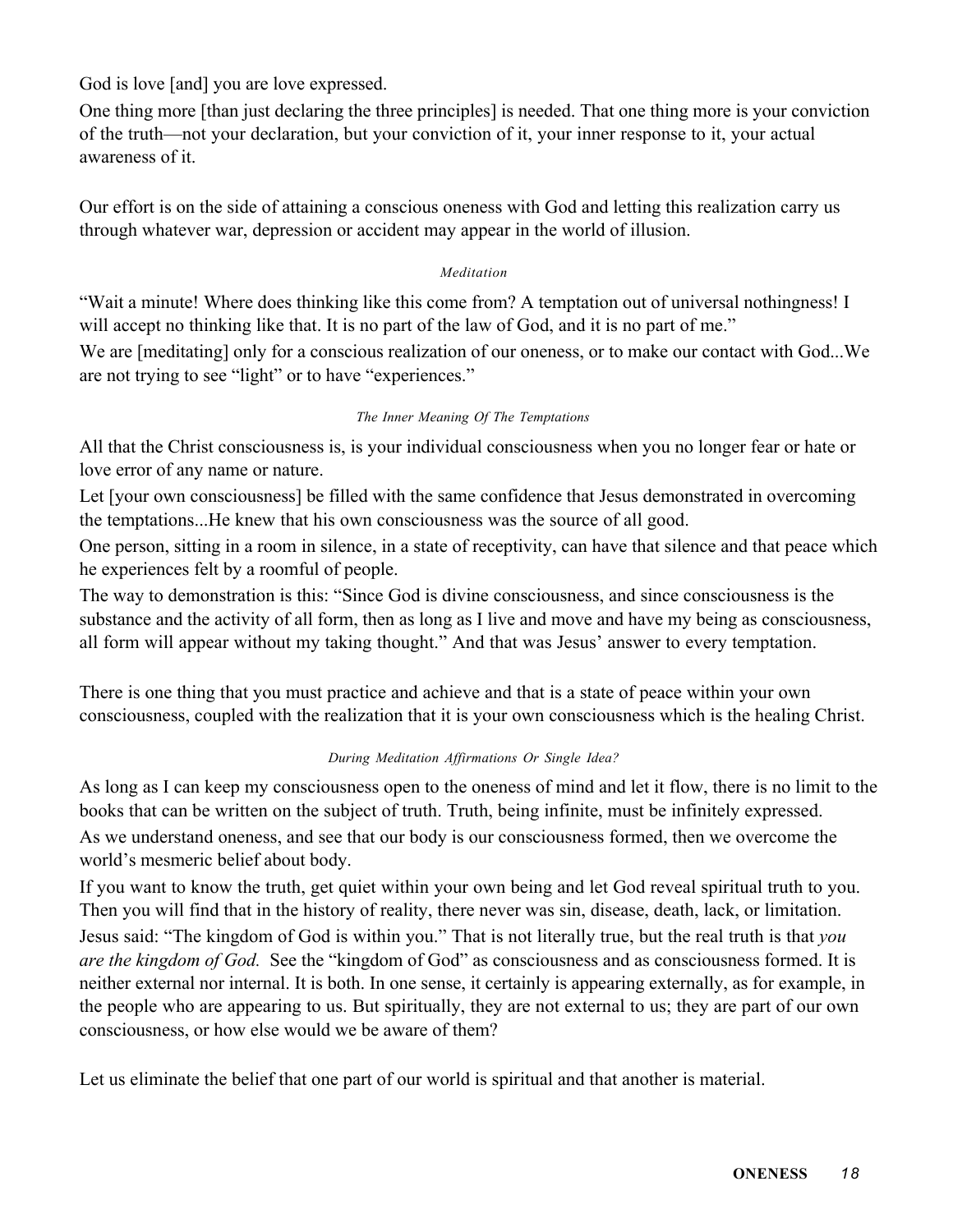Sometimes when I am called upon for healing work, I cannot get the sense of oneness for some reason or other, and I must sit for as much as an hour, or two, or three, before achieving that sense of conscious oneness.

That is all there is to the Christ consciousness, which is your individual consciousness when you no longer fear, hate, or love error of any name or nature.

The consciousness which we should attain is one which does not react to human experiences by going up too high, nor by descending too low.

When a practitioner prevents a passing on, that is what happens. He has raised himself to the place where he knows that death is not a possibility. He knows that there never was a danger to a patient.

You may have to stand fast in the face of the very opposite appearance. It may be in the face of a very, very persistent appearance. And so you will have to stand again and again and again and say, "I am being reborn of the Spirit. I am being renewed. I am no longer going to fear, hate, or love that which is outside of me. I am going to stand on the truth that knows that consciousness is the law unto that which is outside." It takes patience.

# *The Body Is Maintained By Consciousness*

There is only one thing important in this world, and that is showing forth God as our life, as our substance, as our safety, our security, our immortality, our eternality, proving that God is the only law unto our being.

We should live to be ninety or one hundred years of age, looking as if we were twenty-five.

# *The Birth Of The Christ*

All we have to do is to learn to live in the consciousness of our present perfection....After we have done that, there is only one other step, and that is to realize that the errors of the world, all of those things that the world is fighting, are not errors at all; they are illusions. And then let us learn not to fight them, not to try to subdue them or overcome them, or even try to get rid of them. Let us learn to live in a beautiful state of peace, the peace that comes from the understanding of God as the only reality of being.

His name was probably either Joshua or one of the similar names of that period...There was no such a name as "Jesus" [or Christ] in the Holy Land....He might have been known as Joshua, the Messiah If you can visualize yourself as Truth and Live and Love, how can anyone or anything touch you or reach you with a material whip--whether that whip be a thing or a thought? In the degree that you are able to transcend human thinking and look through the world of appearances, feeling little or no sense of hate, love, or fear for it or from it, or dependence upon it, in that degree, are you entertaining the Christ in your consciousness.

In the presence of the Christ, it is not necessary to entertain a thought, And yet that same Christ fills us with thoughts emanating from the infinite Intelligence, the infinite Wisdom, the divine Love that is really the center of our being.

Only the Father within can reach out and touch consciousness, open it, and make it realize it is one with God.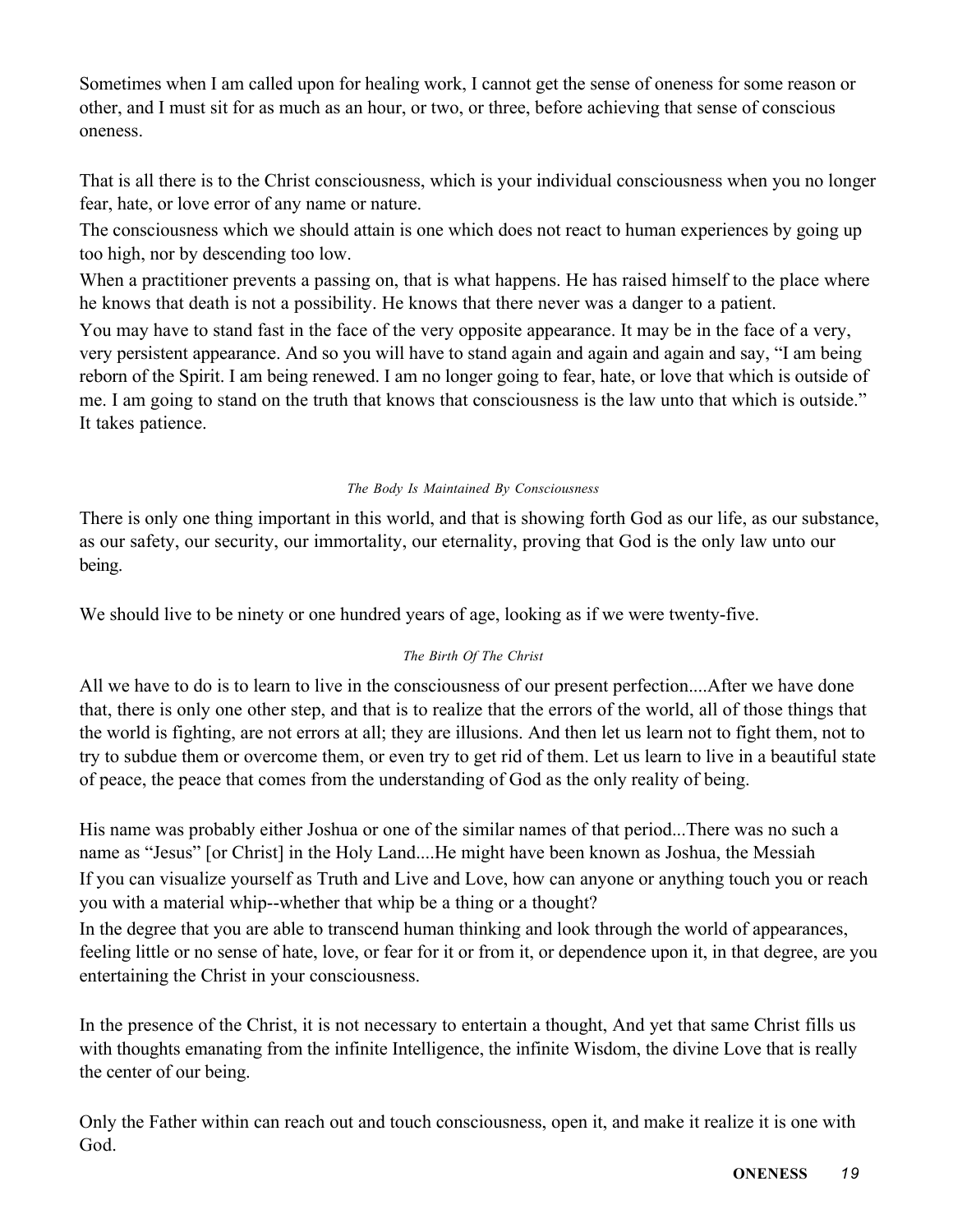That one statement—God is your own consciousness! If you can grasp one little bit of that one statement, you have the Christ right in your hands. You have the whole secret of living right in your hands when you know that everyone is mind or consciousness attracted to you in form.

[The Christ] will always find a "manger" in which to be born, and then it will go out into the world in the form of a human being. If one person does not take up the work, another one will.

Try to live up to that highest sense of what you have understood to be your own identity. Do not try in your treatment to say, "I am the Christ of God," in one breath, and then continue with, "How about my rent?"

When we no longer have problems of our own body, they will come to us by way of our patients' bodies...and these will keep coming into our thought in one form or another, until we arrive at that state of consciousness that can say, "None of these things moves me. I know that the power of life and death is not in the world of effect, but in the word of God--in consciousness.

# *The Purpose Of The Christ Ministry*

As we walk up and down this world, without any sense of desiring to help anyone, let us rejoice within our own being that, since God is the unfolded, revealed, and expressed consciousness of individual being, each one contains within himself the entire Christ, and that is all that is necessary for his fulfillment.

Others may not consciously understand how God can be their mind, but your knowing it and my knowing it brings us together in richer fellowship. It brings us into oneness with every individual on earth with whom there is any necessity for contact.

# *Becoming Instruments For The Divine Plan*

Only in the degree that we have overcome physical sense, is the mind of God our mind....except in proportion as we individually have become purged of personal sense, that is of our hate, love, and fear of error.

> God, The Substance Of All Form *Building The New Consciousness Sleep As A Resting In Consciousness*

If this wakefulness is accepted as an activity of divine Wisdom and there is a willingness and sufficient patience to let that Wisdom disclose and reveal Itself, it will be found that the waking hours in the middle of the night are the most beneficial ones of the entire twenty-four.

Sleep is really but a mild form of death, or unconsciousness; it is a loss of consciousness, and that is next door to death, itself.

*Developing A Healing Consciousness*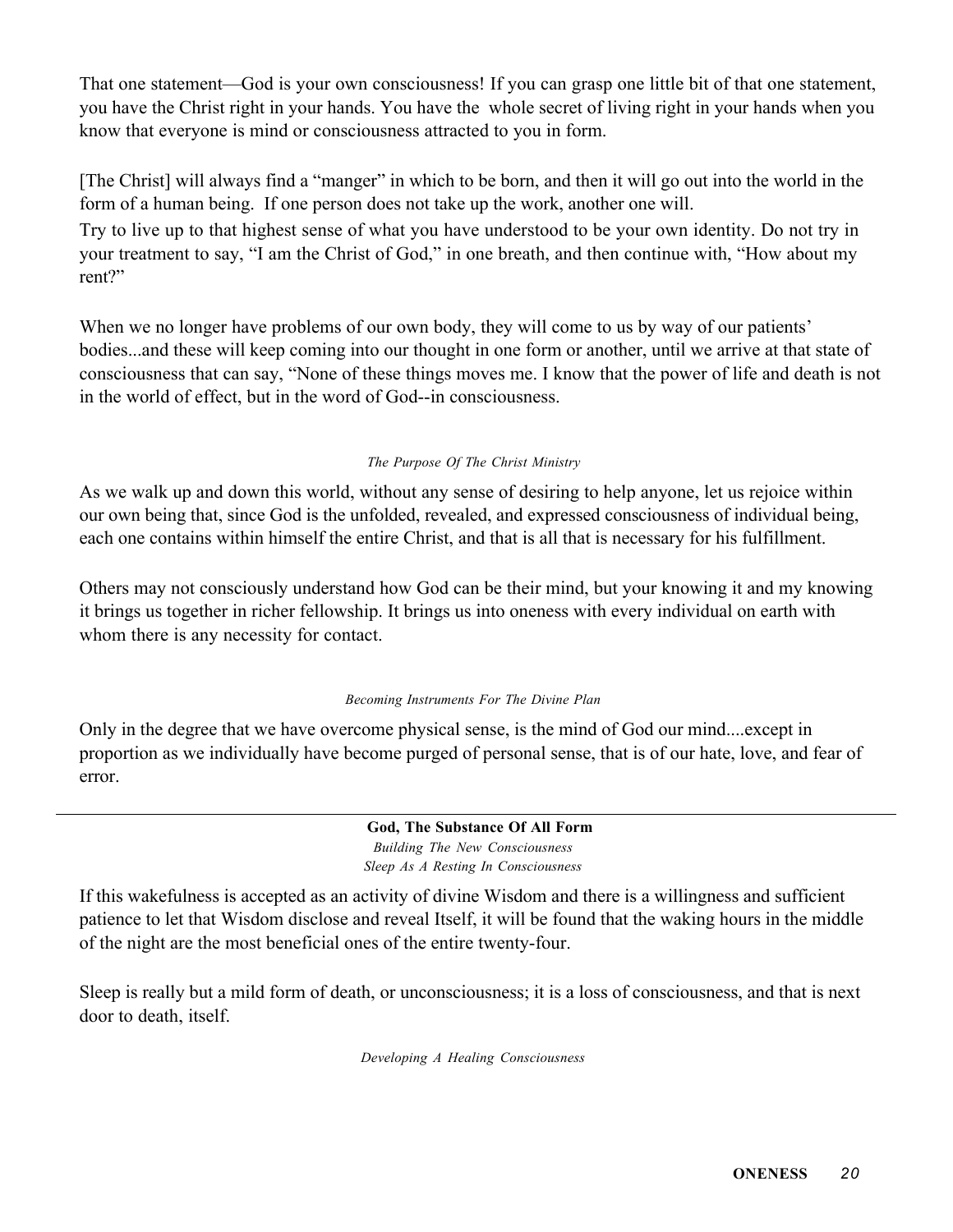By treatment...I mean realizing, no matter what the claim is that is brought to you, that right there is the wholeness, harmony, dominion, and perfection of the one God and that harmony is, therefore, universal, impersonal, and impartial.

Every time there is a claim or belief of discordant activity in the body, whether inaction, underaction, or overaction, there is only one answer: All action is God-action. Mind, as an instrument of God, is the only actor, the only action, and body merely reflects that action.

There is only one answer to any claim that relates to the fear of death, and that is that Life has no opposite for Life is infinite. Life, the life which is God, is universal; it is the life of all being whether the life of man, woman, child, animal, or plant. Life is always God; there is no other life.

You must *consciously* realize each day that business is an activity of God operating through the instrument of the one mind and is, therefore, an ever present activity of my mind...Only as I associate my business with God's business, does it become individually expressed, harmoniously and joyously evident.

# *Good, The Outpouring Of Consciousness*

If we are not doing the kind of work we would like to be doing, we should not attempt to correct it on the outer level. We do not give up our present job to find another one.

It is not that any one of us, for some special reason, has been given an unfoldment of truth and an opportunity for study and practice, but that Truth, Itself, is fulfilling and expressing Itself, and we are the transparency as which It appears to the world.

# *Gaining The Consciousness Of Good*

The purpose of this work is not to add one iota to your intellectual knowledge of truth, but to quicken...the unfolding of divine Consciousness as your individual consciousness.

# *Establish The Conscious Awareness Of God Daily*

If there only were some way that we could remember always: *My good must unfold as the activity of my own consciousness...which appears outwardly in the form of health, harmony, peace, joy, cooperation, friendliness, eternality, immortality, life, truth, and love.*

It would be just as easy to take a whole roomful of people into my consciousness, but it would be just as easy for any one of them or all of them to hold themselves out. That is what happens when you find one or two of three people being healed, and you wonder why the other six or seven or eight were not.

When a patient, or a person appearing as a patient, asks a practitioner for help...that establishes the oneness of consciousness and brings the one needing help into the consciousness of the practitioner, so all that takes place as the activity of the practitioner's consciousness is outwardly expressed as the harmony and the wholeness of the patient.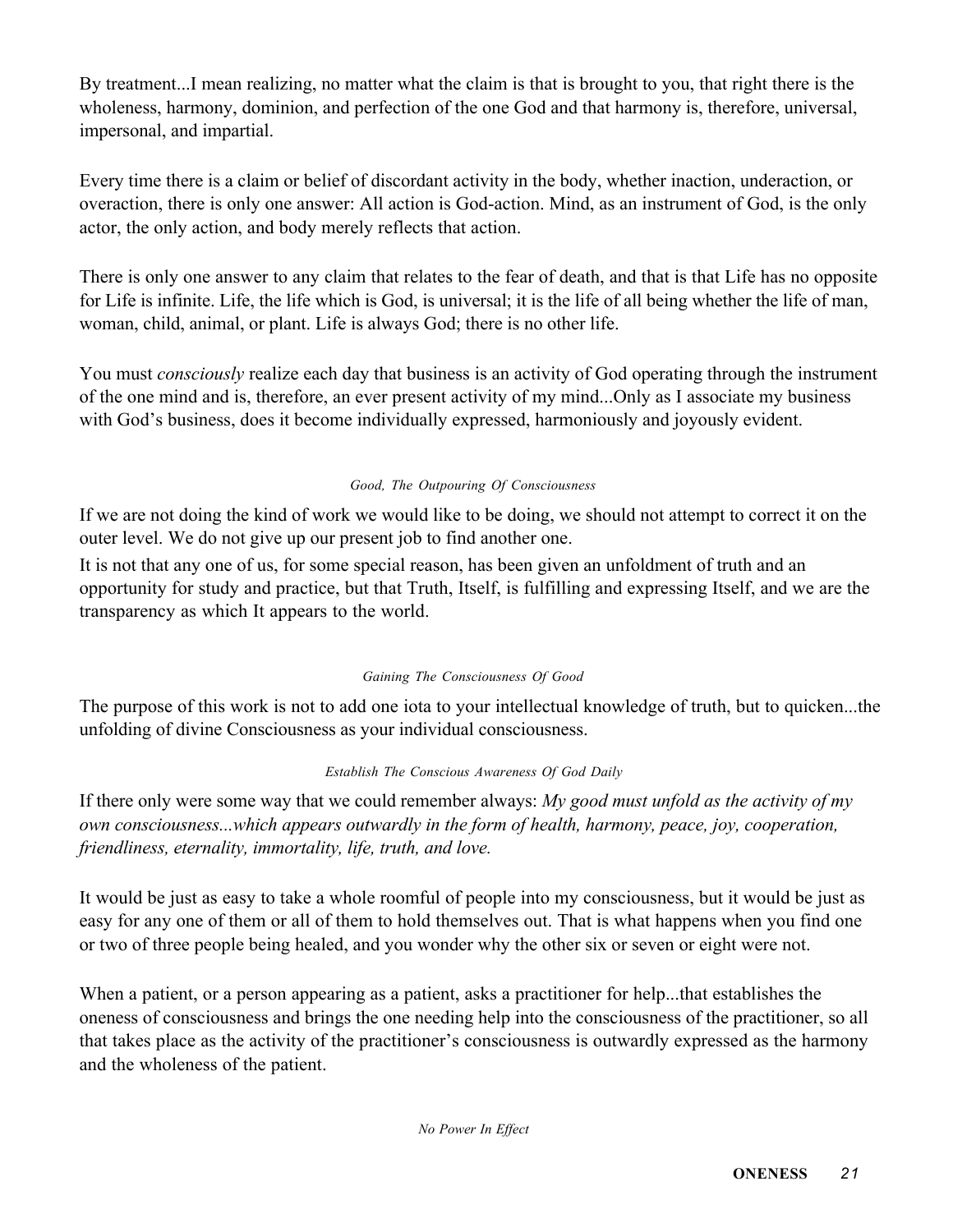As infinite individual consciousness, each one of us is a world unto himself, and each one has to find himself to be the law of life unto his own being—the kingdom of his own being. Nothing exists separate from consciousness. The power is in the consciousness that produces the effect and not in the effect itself.

There is only one way to experience the presence and power of God, and that is through the recognition and realization of Spirit as the reality of all that appears, but always with the understanding that the appearance itself is not the reality.

### *The Infinite Way And Other Teachings*

Doctors and nurses are devoting their lives to helping humanity as they see it, and on the physical plane they are making progress, so we have only love and respect for them.

One of the great differences between this message and that of certain metaphysical teachings is that in The Infinite Way there is not some divine Mind or divine Love or divine Something or Other that is going to do anything for you.

What we have to do is not to examine our own thought to see what wrong thinking we have been doing, but rather see to what extent we are accepting universal beliefs and realize that all universal beliefs are mesmeric suggestions and that our mind, the one and only mind there is, cannot be used as an instrument to mesmerize or to be mesmerized. Thus we withdraw power from that false sense and gain the consciousness of one Power and one Presence.

Whatever of truth is found in this message is really Truth voicing Itself, and ultimately, Its leavening influence will bring all together in the realization of the oneness of Consciousness.

# *God Is The Only Being*

A student who was healing someone with a physical claim suddenly had the realization, "*I am* the only one, *I am* all there is. There is only one *I*, and therefore, if this claim is not true of the *I* that I am, then it cannot be true of anyone else."

Every relationship in life is based on the belief that there are two or more of us...All spiritual truth, on the other hand, is based on the fact that there is only one *I*, one Consciousness, one Soul, one Spirit, and I am that *I am.*

We all know these spiritual truths, but we all get tripped up on one thing. After we have known this truth, we wonder, "Well, but what about my patient who is not responding?" *We do not have a patient!*

#### *The Mystical State Of Consciousness*

Mysticism is any teaching or religion which acknowledges the possibility of conscious union with God, conscious oneness with God....the ability to receive, without benefit of outside aid, a communication from God, to receive direct guidance, to commune with God.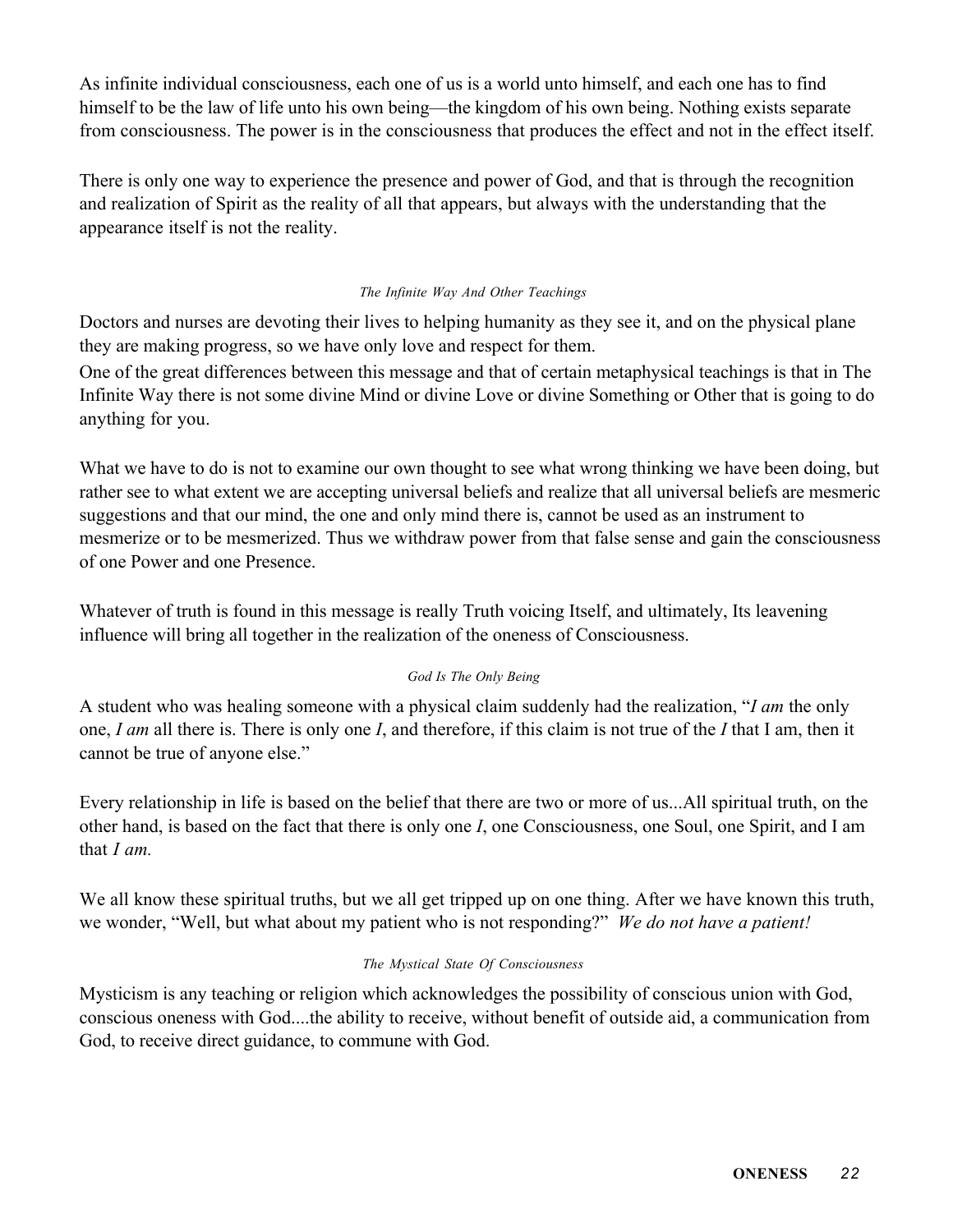The first duty of the disciple, or student, is that of gratitude...Only in expressing gratitude to an individual, are you expressing gratitude to the individuality of God in one of Its forms. You are recognizing God as the source of that for which you are grateful.

### *Body Expresses The Activity Of Consciousness*

The first step in beginning the overcoming of death is the realization that the body does not have any intelligence with which to live or die.

What we call death is but an apparent lapse into deep unconsciousness, from which we become conscious again, usually upon the same level as that upon which we fell asleep.

When we accept in consciousness the thought or belief of death, that is when the body succumbs to it.

# *The Healing Consciousness*

Consciousness must be a transparency for God, and a transparency for God is universal, impersonal, and impartial...Inasmuch as God operates only as the consciousness of love, wherever the opposite qualities are entertained, there is no healing consciousness.

Illumined reason would know that there never had been a death in the spiritual universe. In the metaphysical world, most treatment is reserved for sin, disease, lack, limitation death; but in our work, just as much treatment is necessary for healthy or wealthy human appearances...until we become...firm in our consciousness of the reality of God.

# Living Between Two Worlds

*Becoming Instruments Of Grace Through Reconciliation Light Bearers*

Walk this earth for one purpose only: to show forth God's glory.

# *Choose Whether You Will Make God A Servant Or Whether You Will Surrender To God's Will*

Ask for nothing; seek nothing; abide within yourself in an expectancy of God's grace, God's love, peace, abundance and companionship...when you have the abundance of God, It appears outwardly in an infinite form that will bless you without cursing you. Your mind does not have to work because you are turning within only for the purpose of receptivity.

"Now then it is no more I that do it, but sin that dwelleth in me." Paul recognized the potentiality for evil in him as the carnal mind, not himself...So whether evil comes in the form of a sinful desire or in the form of sickness, learn to recognize it as a temptation, not as a part of you, but as something that is tempting you to believe in a selfhood or a power apart from God.

#### *Releasing Impersonal Love*

At least once a day [I am] going into my inner stillness and realizing that I am neither giving to nor withholding love from anyone. I am now the transparency through which the grace of God embraces all persons everywhere...I am responsible only for letting the light shine. I am not responsible for making somebody open his door to receive it.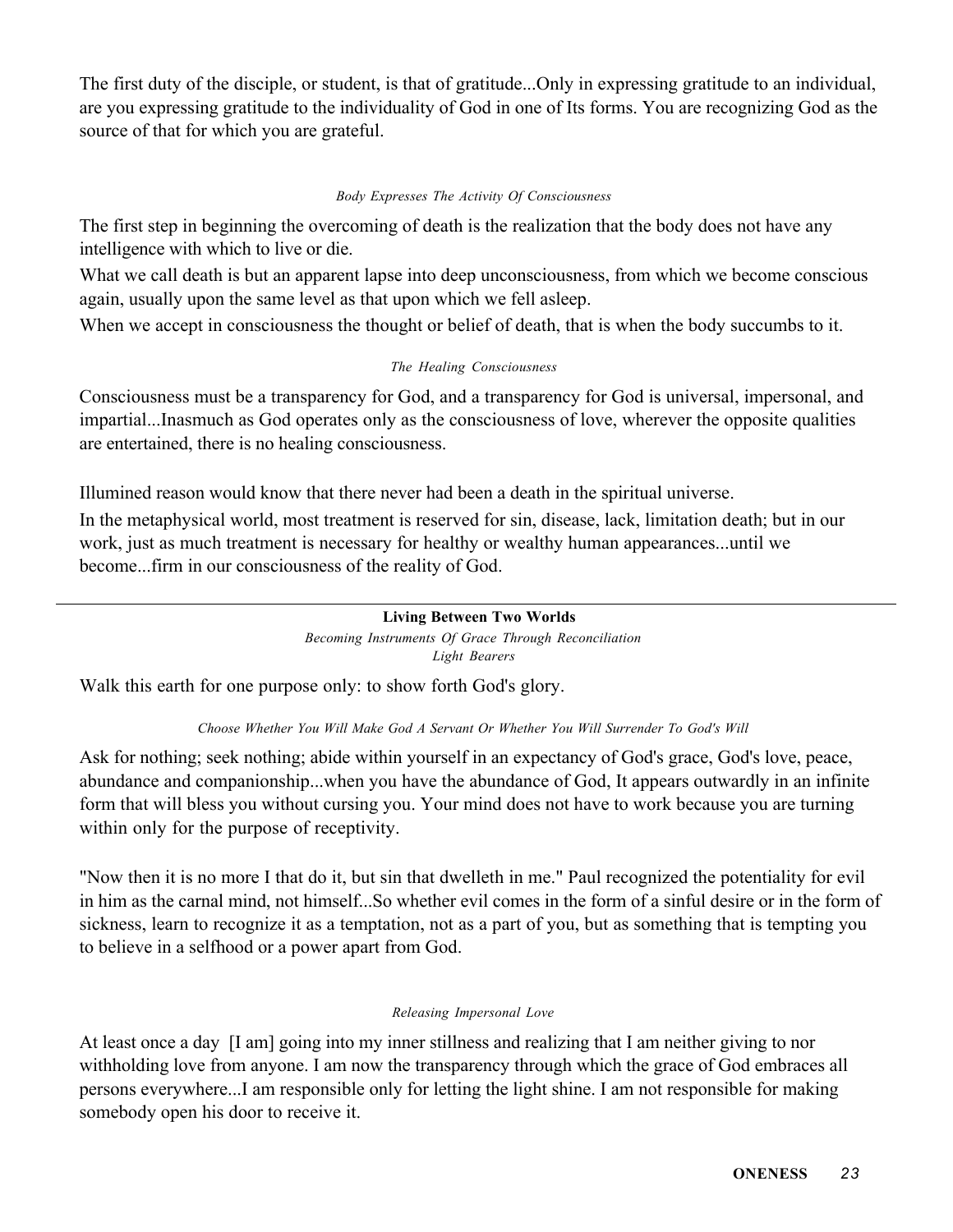#### *Material Sense Is A Sense Of Separation From Consciousness*

Because Spirit is invisible Consciousness and has no qualities, we do not bring forth perfection unless we rise above the mind of good and evil into the realm of Consciousness where we find oneness.

The question is: *What* is God, not *who*, because to think of God as *who* would be to substitute one false image for another.

To become consciously one [with the Father] means to surrender personal will.

To our knowledge, the sun, the moon, and the stars cannot think, and that may be why they are always under the government of God. We, on the other hand, think our way into a sense of separation. Notice the word "sense." We never really become separated from God in life or in death, but through taking thought, we have built up a *sense* of separation from God which acts the same as if it were an actual separation.

# *Hypnotism In And Of Itself Is Not Power*

Every one of us has a Something within him that enables him to rise above the limitations of his humanhood. It does take recognition of it. It takes stick-to-itiveness. And oftentimes after we have learned that It exists, we do not work hard enough to maintain It.

It is just as much a responsibility, and far more important, for a person to make himself free of the universal carnal mind and to make himself consciously one with the Infinite as it is for a person to decide to be a success in life in whatever field he may choose.

We always project the temptation so that it appears outside of us, and we say "He tempted me"; "She tempted me"; It tempted me.

# *One World*

Dominion comes through recognizing the spiritual nature and identity of every individual. This transforms our world and gives us dominion over sin, sickness, and ultimately over death. In the recognition of our spiritual identity, we are not tabernacling with that which was never born and will never die.

If you feel there is any evil in [all the trouble spots in the world], it is really in your perception of them. There can be no evil in them. God did not create one nation good and another bad, one person well and another sick. Therefore you have dominion–dominion over your concepts.

Out here, sin, disease, death, lack, and limitation do not exist. If you are experiencing them, you are experiencing them in your own thought and projecting the image outwardly. It is like a moving picture. The picture is actually on the film, but it is projected onto the screen, and, if you did not know better, you would think the picture is on the screen, when it really is on the film. In our ignorance we think that there are sick and sinning people out here. No, they are only in our own thought....The proof of that is that when someone turns to an enlightened consciousness...the image or picture dissolves and disappears.

The Christ is one name for the son of God. The other name is *I.* They both mean the same thing: the presence, the power, the wisdom, and the love of God

The major factor in leaving the two worlds for the one world is acknowledging the *I*. The *I* of me wants me to acknowledge my Christhood. It wants me to acknowledge my *I* within is God.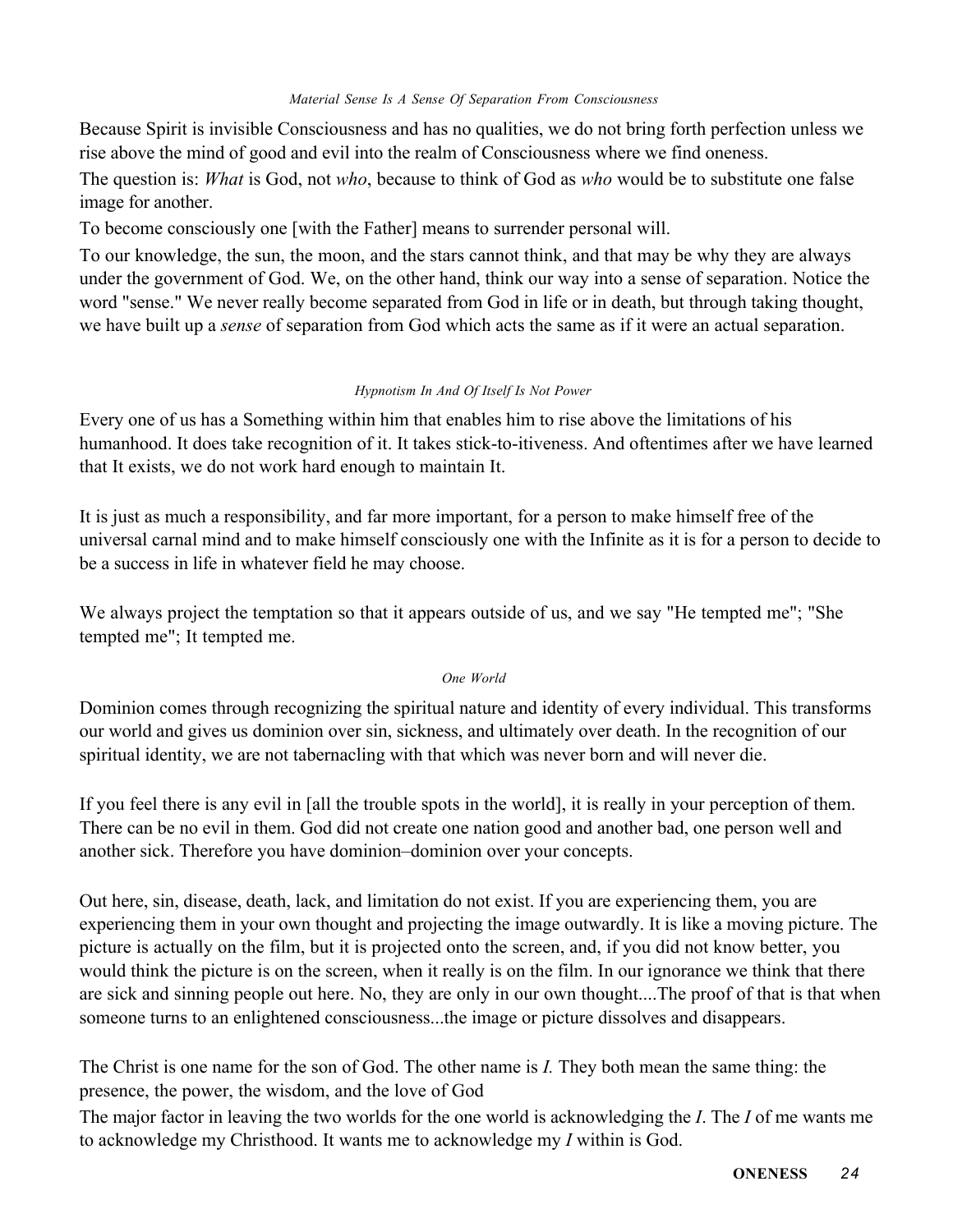The only reason we can bring forth a healing is that the only ones who come to us are the sons of God. The healing consists in recognizing that.

To yourself, this moment, say the word *"I,"* softly, gently: *I, I.* That very *I* in the midst of you is the law of resurrection. That very Selfhood, that very spiritual presence of God is working in you to resurrect your body, your health, your family, your love, your career.

### *The Land Of Milk And Honey Or The Cross*

It is one thing for me to acknowledge that the Christ is incarnated in you and for you to acknowledge that the Christ is incarnated in me. It is quite another thing to reach the place of realizing that there is no "you" and there is no "me:" there is only Christhood.

#### *Meditation Is The Way To Freedom*

Very few persons have been able to lift themselves above the two worlds because no one can do this unless he has a revelation.

#### Living Now

*An Idea Whose Time Has Come God's Instruments*

Vacuum/stillness attunes one to unconditioned Consciousness

### *The Realization Of God's Presence, The One Essential*

Joel: I have learned not to want messages for classes or patients or students only conscious oneness. One with spiritual life of every plant and animal through conscious union with God

# *Remove The Malpractice By Impersonalizing The Error*

Conviction of oneness necessary in impersonalizing. Need for only one treatment because only one belief: a selfhood or power apart from God.

*Across The Desk/ Notes From Hawaii July 1963*

Lifting up I dramatically in one month

*Love Is The Power Of Resurrection*

Our consciousness contains the givingness of God, love

*Christmas Message*

Christ in consciousness of mankind will one day be permanent

*Transcending Karmic Law*

Joel on deathbed after five years of healing practice 1938

Man Was Not Born To Cry *Awake*

No one can believe what he cannot comprehend–which is why you lose many companions on the spiritual path.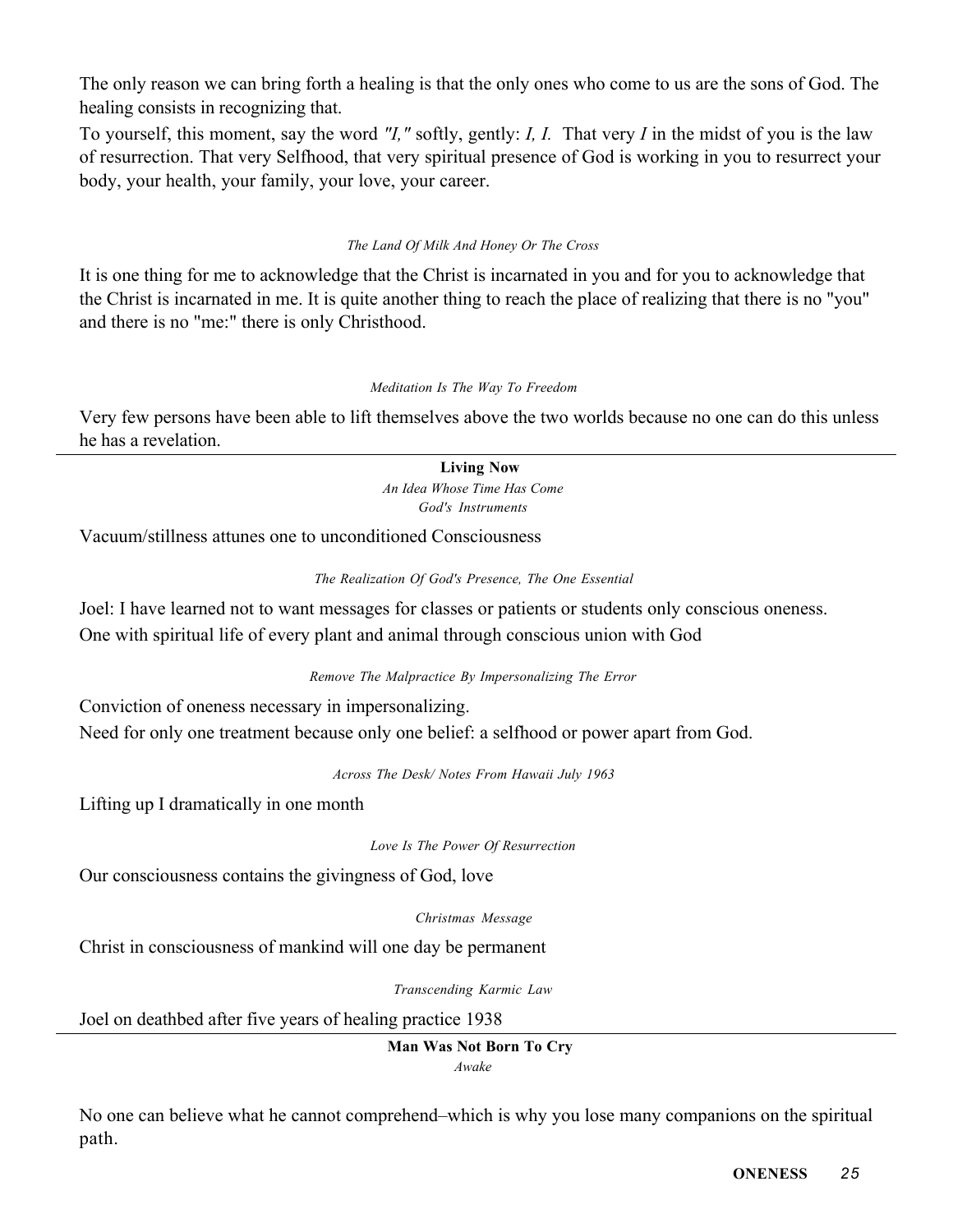#### *Across The Desk*

If we are bringing through goodness or great mental and intellectual capacity, we must "die daily" to the belief that we are good...and acknowledge that it is only the life of God, the wisdom of God, and the love of God that are flowing through us.

It is a loving and generous thing to give or send someone a pamphlet, a book, or something that may show him that there is another way of life than the one he now knows. But rarely is it wisdom to go further than that.

One of the reasons Jesus was persecuted was because he made himself equal with God....He denied himself and permitted God to be his life, his mind, his goodness, and his healing power.

### *There Is Only One Self*

By understanding the basic nature of error to be a fear about self and that actually there is only one Self, God, we do no react to the fears of our patients or our students, and they quickly become free. If there were no "I" to be sick, where would sickness be? If there were no "I" to sin, where would sin be? If there were no "I" to die, where would death be?

### *Dwelling In The Kingdom*

If we decide that one hour is the measure of truth that we will take in, we can expect one twenty-fourth of a day of peace, joy, and love.

### *The Power To Become The Son Of God*

No one is responsible for the degree of his receptivity or spiritual integrity.

This *I* that you are embodies all the presence and power of the Godhead, and...since...there is but one Presence and one Power, you...have no fighting to do, and no overcoming.

When love is gone from one, futility sets in. When love steals in, life begins again.

Who can read of enslaved peoples or pauperized natives without pouring out love to those not yet awakened, and coming more alive in the love we pour out?

You "die daily" only in proportion as you starve out your human selfhood and let it "die." You let it "die" by consciously abiding in the word *I* and in the fact that that *I* is the only One.

# *Across The Desk*

How can we tell a person who has not attained the consciousness able to recognize the Christ that he should live by Grace, without worry, fear, accidents, death, or poverty?

In the spiritual literature of the world, there are seven spiritual leaders credited with having been born of a virgin...one of whom was Gautama, the Buddha.

It is a miracle of Grace that one with God is a majority.

One of the very earliest revelations given to me was that it is not necessary for me to...give treatments to anyone: it is only necessary for me to find my own inner peace, and then the peace that I find, the awareness of harmony, wholeness, completeness, immediately becomes the experience of those turning to me for help.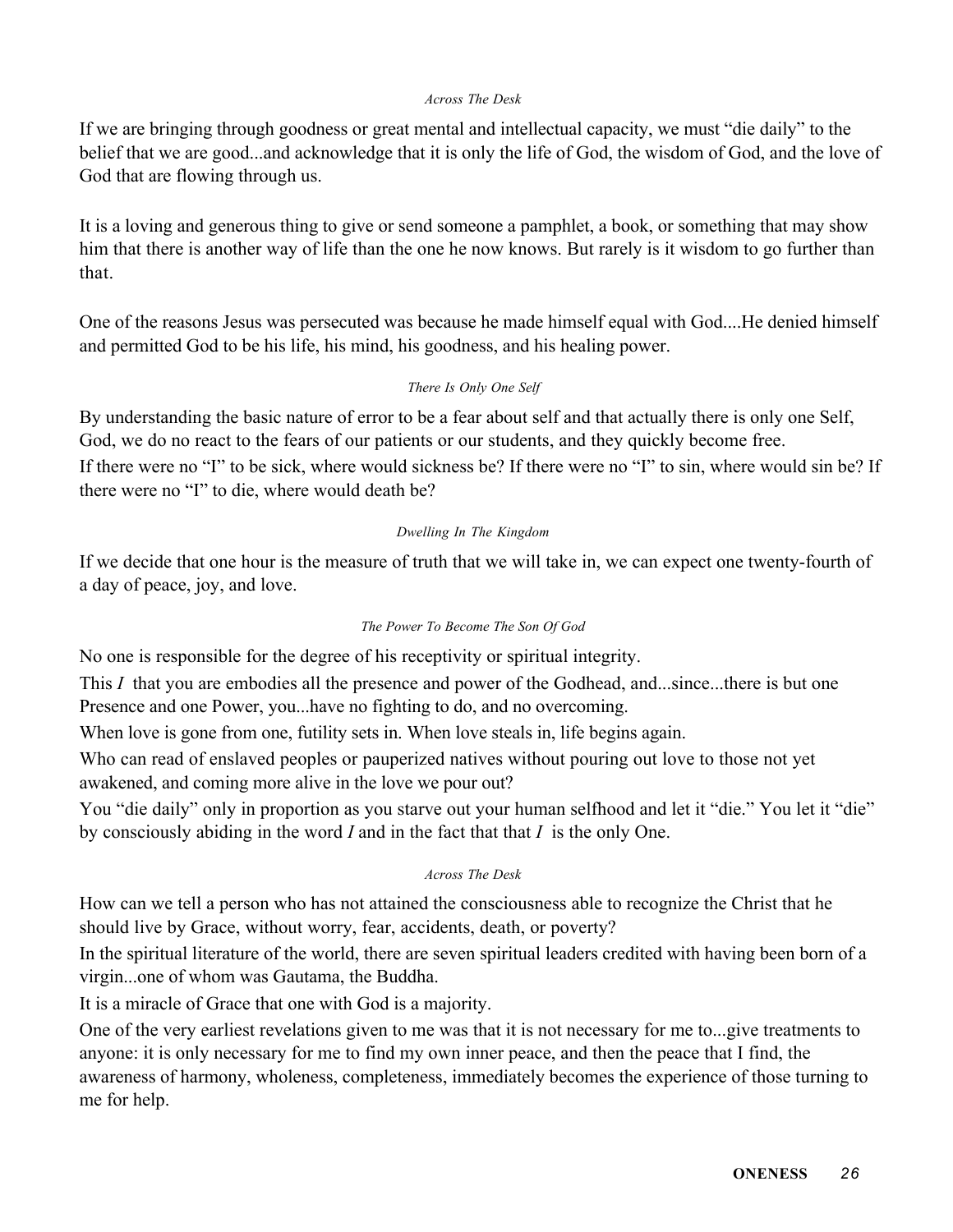It is not your becoming more loving that makes love operate for you. It is the realization that the nature of God is love and the kingdom of love is already established within you.

> Our Spiritual Resources *Begin Prayer With The Word God God Is The Life Of Individual Being*

The harmony of my being is dependent only upon my realization of my oneness with God.

There is only one time when you can be of help to a person, and that is when you can close your eyes to the appearance and go straight to God.

Until a person transcends all sense of human love, it is utterly impossible to understand God as Love.

We find God only when we drop our concepts and thoughts about God and are honest enough to admit, "There is only one thing that I can be sure of concerning God, and that is that...I have a feeling that there is a God. [God is]

# *Bringing God Into Daily Experience*

Never...make a move without without consciousness of oneness.

[The Presence we release] does the work, and that relieves the pressure while we, in turn, become beholders, witnesses, standing a little apart and to one side watching our life unfold.

# *Developing Spiritual Consciousness*

There is a part of us, our Soul, which is deathless and birthless—timeless: It has never been born; It will never die. It is that part of us which was created in the beginning in the image and likeness of God.

# *The Principle Of One Power*

And the most important point of all is to go into our meditation with an absolute and unshakable conviction of the one power and of the nothingness of that which appears as sin, disease, death, lack, and **limitation** 

How can anyone fear an evil power if there is only one power and that one power is God?

Let no one think for a moment...that his treatment is going to get God to do something for [his patients or students]. God's work is done.

Mind imbued with the truth that there is only one power is a law of regeneration, resurrection, and renewal.

One of the deepest truths of the Bible is that to know God aright is life eternal.

# *Our Function In The World Crisis*

Let us not for a moment think that we can take a spiritual stand for the world and make its demonstration. Our prayer is...that material sense be destroyed in order that brotherly love may be established in the hearts and souls and minds of peoples and governments all over the world.

There is no carnal mind, because there is no mind but the one.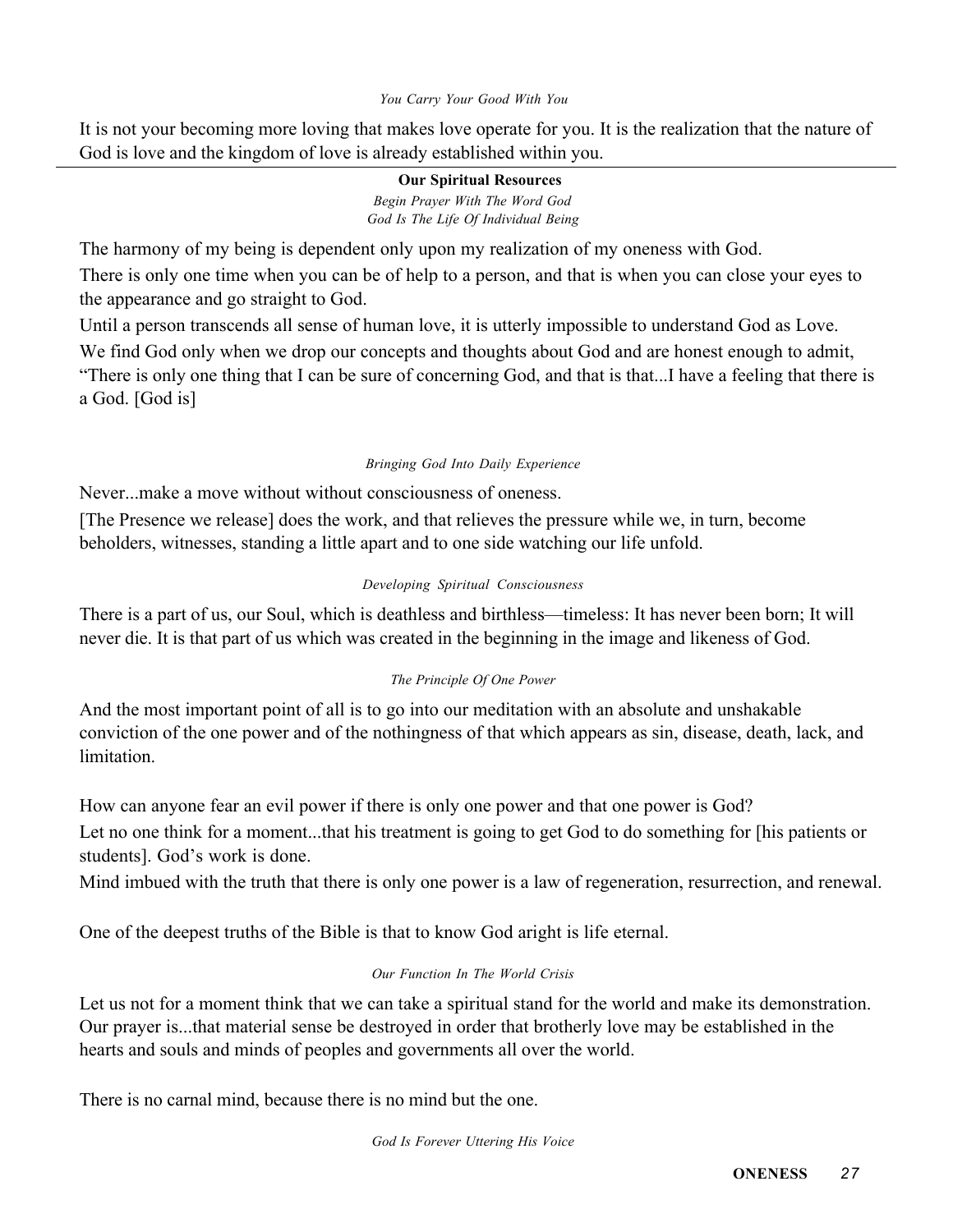The message that you receive [in meditation] is the one your particular consciousness interprets for you in accordance with your need.

*Thou all-knowing Wisdom, Thou divine Love, forgive me for having intruded in Thy province. I offer no advice; I make no suggestions; and I ask for no favors. Thy grace is my sufficiency in all things.*

We may work faithfully and consistently with some principle of health, studying, learning, and putting the principle into practice, until one day all of a sudden it happens, and we enter the very consciousness of health.

With me healing comes as the result of an inner, realized conviction of the universal nature of God as Love, Life, and Truth, and the fact that It is all here and now where I am.

# *The Invisible Is The Substance Of All Form*

As you contact the Father within, realize your oneness with the Spirit, and feel that answering "click," you are at-one with your opportunity.

Be sure in your meditation that your attitude is one of realizing that God is infinite intelligence, that God knows the nature of the demonstration, and that you are receptive to whatever form the demonstration is to take.

Can you picture the joyful experience of going through life being friends with anybody and everybody in the whole world, knowing that no one has anything you need or want and you have nothing anyone else needs or wants?

My entire experience has been one of beholding God, the Spirit, become flesh—harmonious, healthful flesh—and that not only as the flesh of the body, but as the flesh of the pocketbook and the flesh of the everyday relationships with human beings in the world.

The day will come when you will not consciously have to make a new contact eight or nine times a day: the contact you have made will have become a permanent one.

The only barrier to the expression of perfection is the belief in two powers...which must be recognized as no power since there is only one power, God.

The spiritual life is not such an austere one that it denies the living of a normal life to anyone.

We are expressing love in proportion as we release the world of men and women from every form of bondage.

# Surrender Your Body To The *I* Of Your Being

Somewhere deep down within us, something will come into expression to assure and reassure us that we have surrendered ourselves to the Infinite Invisible, and in one way or another, It will let us know that It has taken over.

We shall see that *I* am at the center of the universe, simultaneously looking forward, backward, to the left, and to the right, beholding this entire universe all at one time, including the past, the present, and the future for I and the Father are one.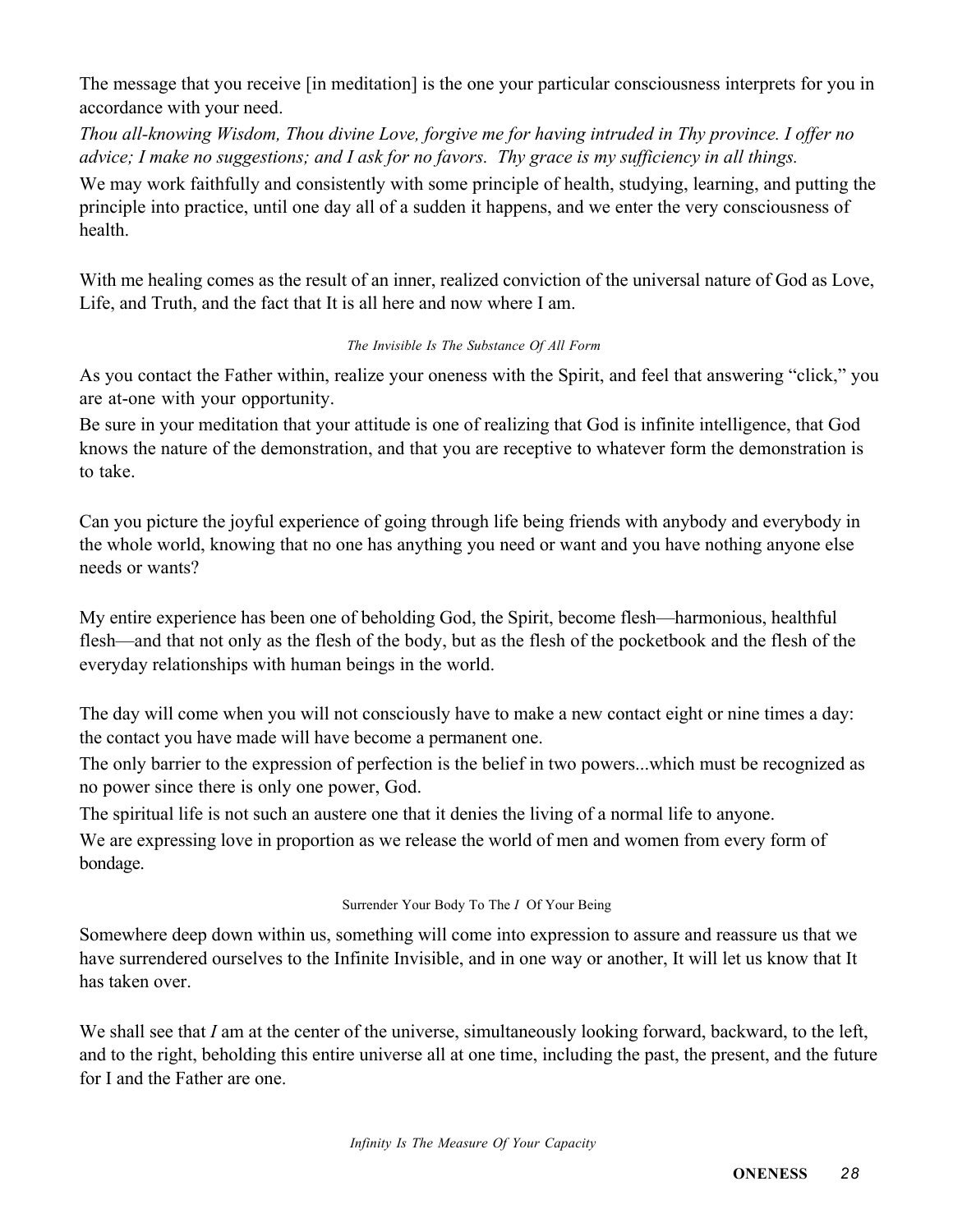I have had to be at death's door twice, and come back, so that I could learn and teach the principles of healing.

If you have a consciousness of God as supply and a consciousness of God as the source of all beauty, intelligence, wisdom, guidance, and protection, that is all you will ever need.

You are not dependent upon a government, upon a husband, a wife, or a job, even though at this present time, one of these might seem to be the source of your supply. Therefore, do not cast these aside, but begin right now to break your dependence on them by understanding that you have within you the source of your good.

### Realization Of Oneness

*Get Thee Hence, Satan The Nothingness And Non-power Of Temptation*

Love God supremely by accepting God as the only power.

#### *Changing The Atmosphere Of Your Home*

No one left to heal or improve when you remove belief in two powers.

*No "and"*

Hypnotism is a temporary control of mind, belief in selfhood apart as birth growth and death.

*Transition As Unfolding Consciousness*

after death either greater freedom or greater limitation.

Love God by realizing God is not responsible for evils of the world.

Spiritual Interpretation Of Scripture

*Basis Of Understanding (basis Of Understanding)*

God appearing, good unfolding, Life expressing, Love revealing.

We must realize our oneness with every spiritual idea...happiness, prosperity, friendliness, health.

*(scriptural Symbols)*

The great task of getting used to the idea that there is but one Power.

*(spiritual Healing)*

Spirit feels as if It were something separate from oneself.

*(spiritual Sense Of Truth)*

Mortal mind would love to set up saviours and take potshots at them

*(stages Of Consciousness)*

Material and mental state are one

The Altitude Of Prayer *Bringing Our Gift To The Altar Breaking The Prison Bars Of The Mind*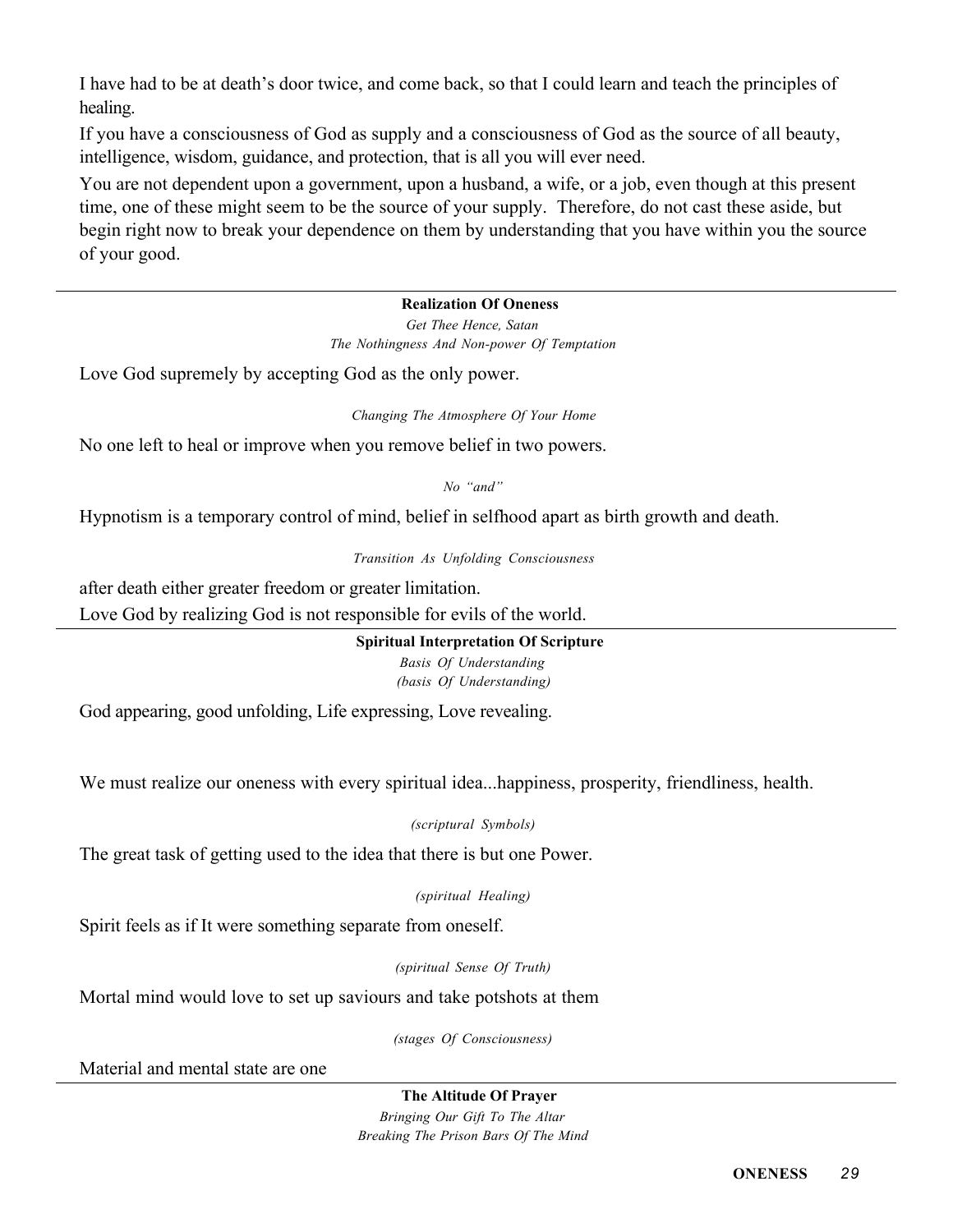Love is expressed in forgiveness, praying for enemy and benevolence

Love is not a sensual emotion

You are not good and you are not bad: you are ME "oneness"

*Cleansing The Temple*

There is no vacuum without an inflow of Spirit for these are one

*The Ultimate: Realization Of One Selfhood*

Only one divine Being infinitely manifested as your being.

*Reincarnation*

Dying daily leads to final death of personal self.

*Selfless Prayer*

Joel on deathbed: Let me find myself and my mission.

# The Art Of Meditation

*Meditation: The Experience The Beauty Of Holiness*

Even a little understanding of God enables us to discern, in a measure, God's life, love, and joy embodied in man and the universe. In this understanding, our life and love expand and become more pure, joyous, and free, leading us into a higher dimension of life. We begin to live not so much in the world of effect as in the world of cause, discovering our good in the Cause of all that exists rather than in effect–in things, persons, or places. The more understanding we have of Cause, God, the greater is our enjoyment of all persons and things.

Evil is but a suggestion or temptation to accept a creator apart from God.

*God is individual mind; the mind of God in me addresses the mind of God in you. The one infinite Intelligence, acting through me, communicates with the one infinite Intelligence acting through you. One Intelligence speaks; one Intelligence hears; we are one. We are in agreement, not because we agree with each other, but because God agrees with itself. God is the only mind; so in this one mind there can be no misunderstandings.*

God so loved the world that He gave Himself to this world, appearing visibly as the Son of God, which, according to His promise, I am and which you are. God is my being and God is your being: God is our true identity.

His infinite understanding becomes our understanding. His infinite love becomes our love. God's blessings are not ours because you are you or I am I. They are God's blessings unto God–God's blessings flowing unto Its own Self as the Son, the Father bestowing His all as the Son. It is the Father giving, the Son receiving, and yet one, only one–Father and Son. In oneness, in conscious union with God is our strength; in conscious union with God is our supply; in conscious union with God is our peace, joy, power, dominion, and our every blessing.

"I and my Father are one." How can we be separated from God? "Thou seest me, thou seest The Father that sent me"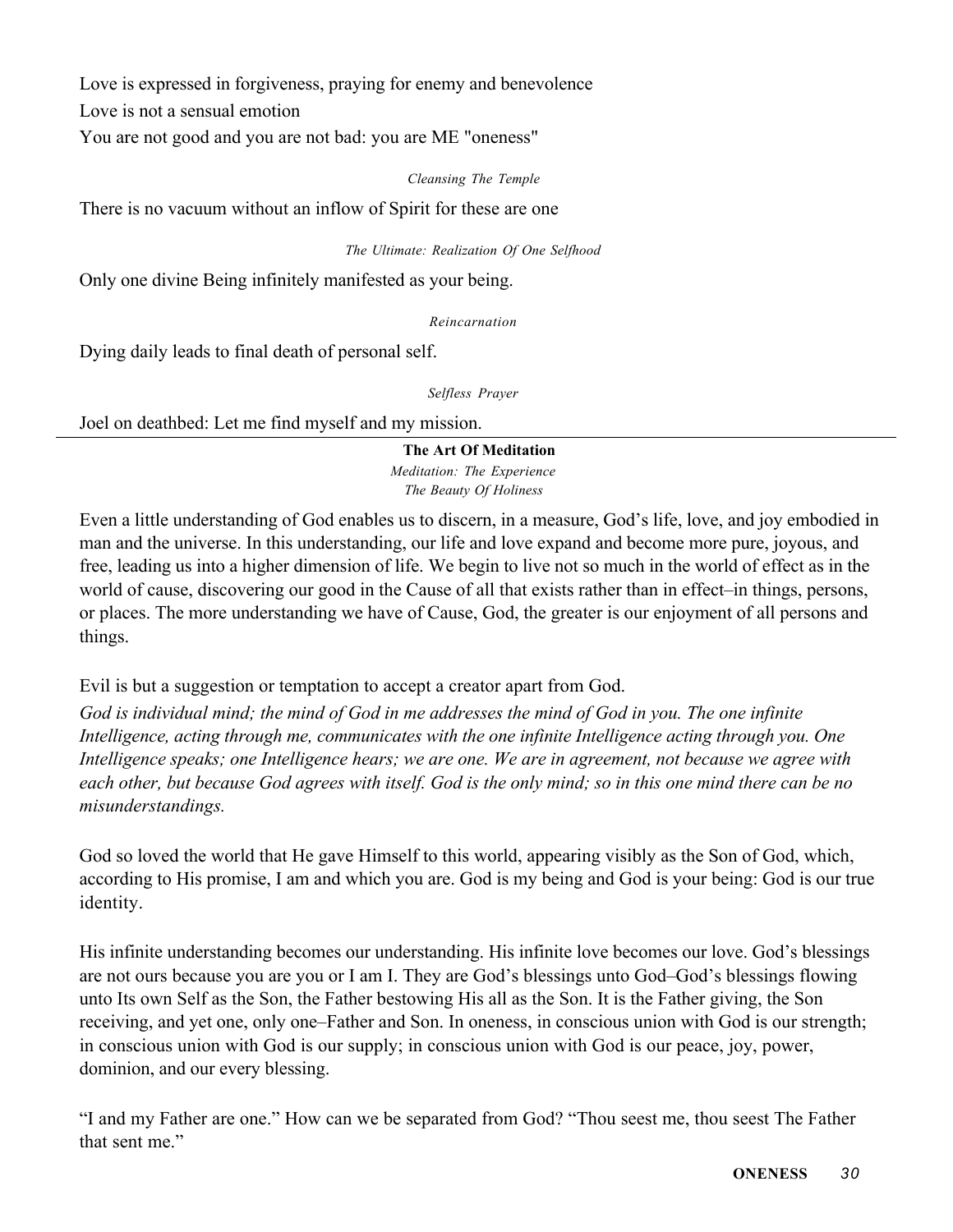*I awaken in the morning with confidence, rejoicing in whatever work is given me to do. Whatever that work is, I do it, not in order to earn a living or in the sense of performing an onerous duty; but, with joy and gladness. I let it unfold as the activity of God expressing through me.*

"In my Father's house are many mansions."...each state of consciousness [is] one of God's many mansions.

It is not too difficult to be what the world calls a go-getter...and thereby glorify and magnify the personal sense of I. It is much more difficult to wait for the world to come to us; but if we once realize the Christ is the real mind of our being, the real soul, the real wisdom, the real love, we shall find that everything and everybody will gravitate to that Christ, and our divine activity will be brought to our very door.

Meditation is the art of divine appreciation, through which we learn rightly to appraise man, his achievements, and the universe. Our appreciation of the outer forms is increased because the meditation gives us an understanding of the divine Love which produced the form. When we understand the mind and the soul that has produced any form of good, we can better appreciate the good itself....Meditation develops the insight which carries us from the object to its creative principle, and then, with this new insight, the world is revealed as it really is.

Men and women have assumed that because they were fathers and mothers they were originators, instead of knowing that they are the instruments through which God acts to express Himself–not to perpetuate you or me, or my children or your children. God operates as love in our consciousness to produce His own image and likeness. This expression of God we have called your child and mine, forgetting that this is *God's* child, and not a personal creation or a personal possession.

Spiritual man rests in his conscious oneness with God and lets the infinity of good manifest: never does he seek, desire, or want; he stands and serves. The more of a transparency for the Christ we are, the more of a servant we become. We serve as an instrument through which the Father feeds His flock. We become the avenue through which the infinite spiritual good of the divine Source pours forth into visible expression.

The moment we begin to draw from this inexhaustible storehouse, which never takes account of what is in the visible world, we cease being concerned with how much or how little we have, or with whether the current economic status of the world be one of prosperity or depression. God has given to us infinite bounty, and it is unlimited in its expression, as long as we recognize that the earth is the Lord's; the silver is the Lord's; the gold is the Lord's. It is only when we are trying to get our share of the world's goods, believing that the earth, the silver, and the gold are personal possessions, belonging to human beings, that we are limited.

# *The only time I can live is now; and now, in this moment, God, the one Life, is expressing Itself. I do not express life: Life expresses Itself as my infinite, individual, indestructible being.*

*The world has made us natural enemies of one another. One animal preys upon another, and the great animal, man, preys upon all the other animals. The way of the world is separation; the way of the Christ is oneness. Isaiah caught this vision of oneness when he said: "The wolf also shall dwell with the lamb, and the leopard shall like down with the kid...They shall not hurt nor destroy in all my holy mountain."*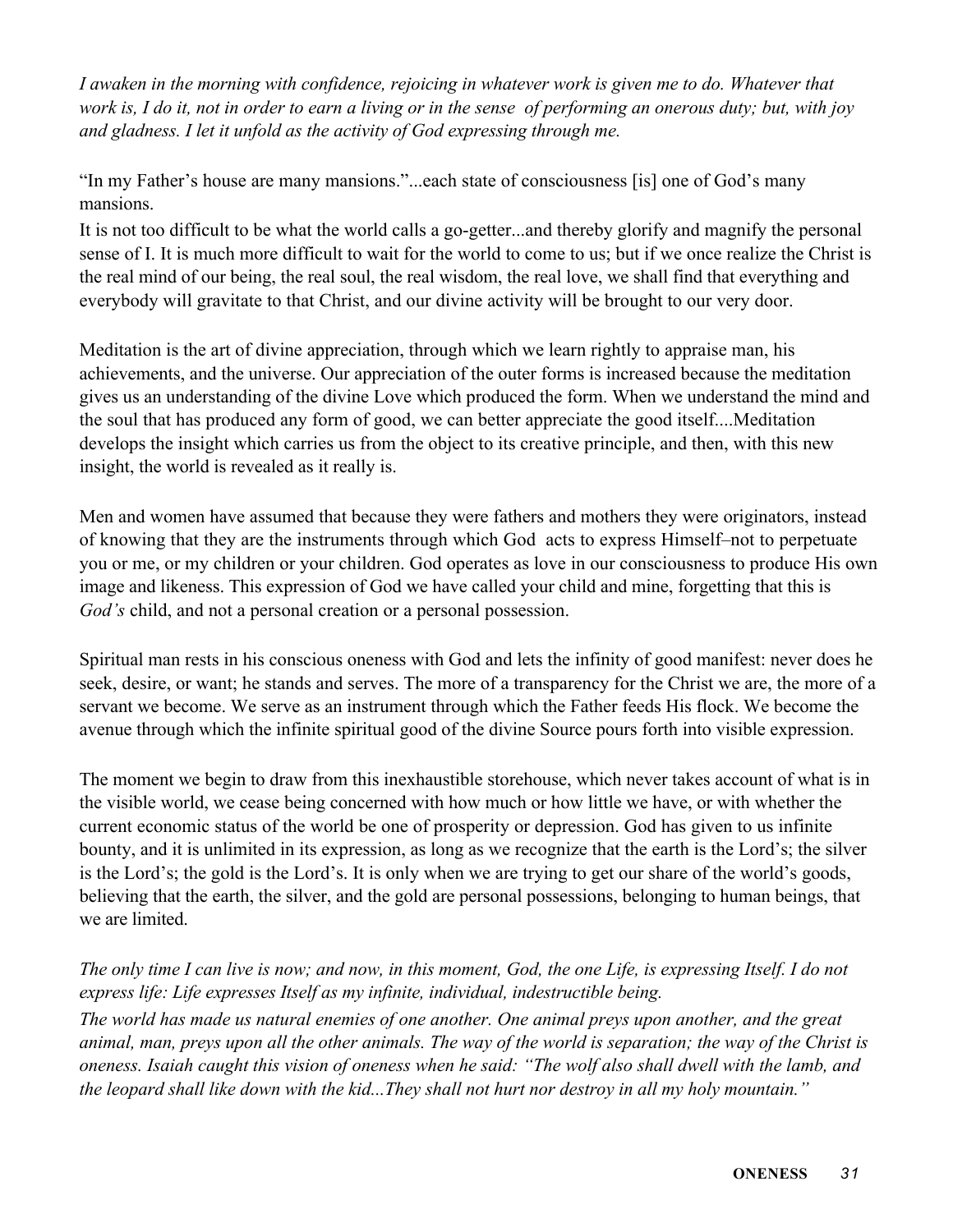#### *Illumination, Communion, And Union*

Any temptation that a human being has ever had is multiplied many times as soon as he obtains even a degree of spiritual illumination. As he goes on to greater illumination, however, these temptations fall away one by one until only one temptation remains–egotism, the temptation to believe that "I" of my own self can do something or be something. That, too, must finally yield to the risen Christ.

As discord or inharmony flash across their horizon, they will resist the temptation to affirm truth, and instead turn to that center where the Christ is enthroned and let it make the crooked places straight. It, not they, will be the blessing.

Communion, carried to its ultimate, results in the final relationship which is union with God. In communion, such a high state of consciousness is reached that it is possible to turn within at any time of day or night and feel the presence of the Lord. It is as if It were saying, "*I* am walking beside you"; then again It may say, "Heretofore, *I* have walked beside you, but now *I* am within you"; finally, you hear It say, "Heretofore, *I* have been within you, but now *I am* you–*I* think as you; *I* speak as you; *I* act as you; your consciousness and My Consciousness are one and the same, because there in now only My Consciousness.

I have been asking our students in The Infinite Way to devote one meditation period each day to God alone–not for themselves, their families, their business, their patients, or their students, but for God alone. It is only when we are presenting the Christ to the world that we are in danger of losing It ourselves; when the Christ has taken over sufficiently, It presents *Itself* to the world silently, secretly, gently, and so quietly that no one in the world recognizes or knows what It is, but everyone feels Its influence.

There is that in human nature which does not wish to be destroyed, and it knows that the one Power that can annihilate human wickedness, arrogance, and egotism is the presence and the power of the Christ realized.

#### *The Indissoluble Union*

Anything that God did not create was not created, was not made. In the light of this truth there is only one Substance and because there is only one Substance, there is no substance to be destroyed, to be healed, or to be improved.

Everyone has the allness of the Godhead locked up within his own being–not just a part of it. God cannot be divided. The allness of God is in one tiny leaf–in every leaf.

If we realize that meditation is a conscious activity of our Soul, there will be no danger of our falling asleep or becoming drowsy. Two or three minutes of meditation should be enough to drive away the weariness one sometimes feels at the end of a strenuous day's work.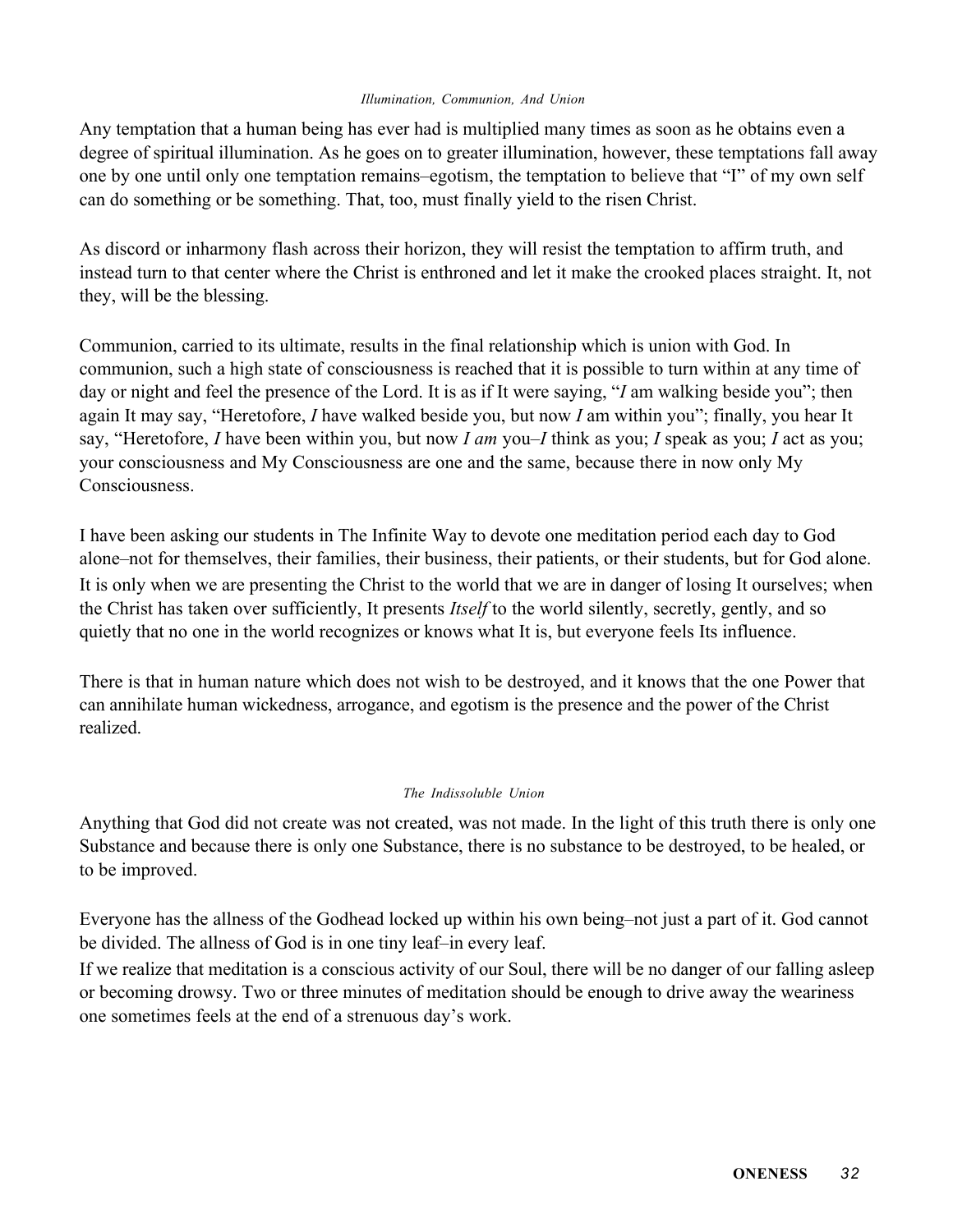In achieving conscious contact with this Sea of Spirit or the Father within, we find divine Love pouring Itself into expression, so that we no longer live by personal effort alone, but by grace. Rather than seeking our good from persons or things, we tap this universal soul and become beholders of Its activity, pouring forth as the ideas which become the human forms of good necessary to our present experience.

It is the nature of the human being to love self-indulgence: ease, comfort, riches, intemperance, gluttony, indolence, and sensuality. These operate in our consciousness as a sense of separation from God...As a matter of fact, this sense of separation is all there is to humanhood.

Look at that statement, "I and my Father are one." Visualize a figure one and see contained in that figure one the Father, the Son, and the Holy Ghost. That one is God, the Creative Principle, invisible; that one is the Son, appearing as the figure one; that one is the invisible Holy Ghost, which maintains and sustains the Son throughout all eternity. That one never becomes two; it never becomes a minus one, because there is something inherent in it that maintains its oneness. Just so every person is one with God.

The moment we have a God-experience, that gentleness is there, that peace is there, that warmth is there; and with it comes a love toward everything in this world, a sense of companionship and joy in one another. What difference does it make if the fullness of the Lord blooms as a flower or as a dollar? There is no point of transfer between that which is in God and that which is in us. All that is in God is in us at this very moment, because "I and the Father are one."

What is the best way, if there is a best way, of achieving this realization of our true Selfhood?..There is a shortcut. That shortcut, so simple and yet so very difficult, is to perform a bit of mental surgery on ourselves and cut away all our desires. Let us take a good sharp scalpel and cut out of ourselves all desire for person, place, thing, circumstance, or condition. Every desire must be cut away in order that only one remains: To know Thee, whom to know aright is life eternal.

# The Art Of Spiritual Healing

*Spiritual Healing: The Practice What About This Body? [continued]*

Anything to the contrary [of the one Law] is but a material sense of law. Protective prayer consists in knowing that no one has a selfhood apart from God. The five senses may testify to limitation, but I accept only the truth that I and the Father are one.

# *The Language Of Spiritual Healing*

All problems fade out in proportion as you develop this ability to be quiet, to behold, and to witness divine harmony unfold, and because of the principle of oneness, you patient experiences this harmony. All the errors—sin, disease, infection, contagion, death, lack, limitation, weather, climate..not worth fighting.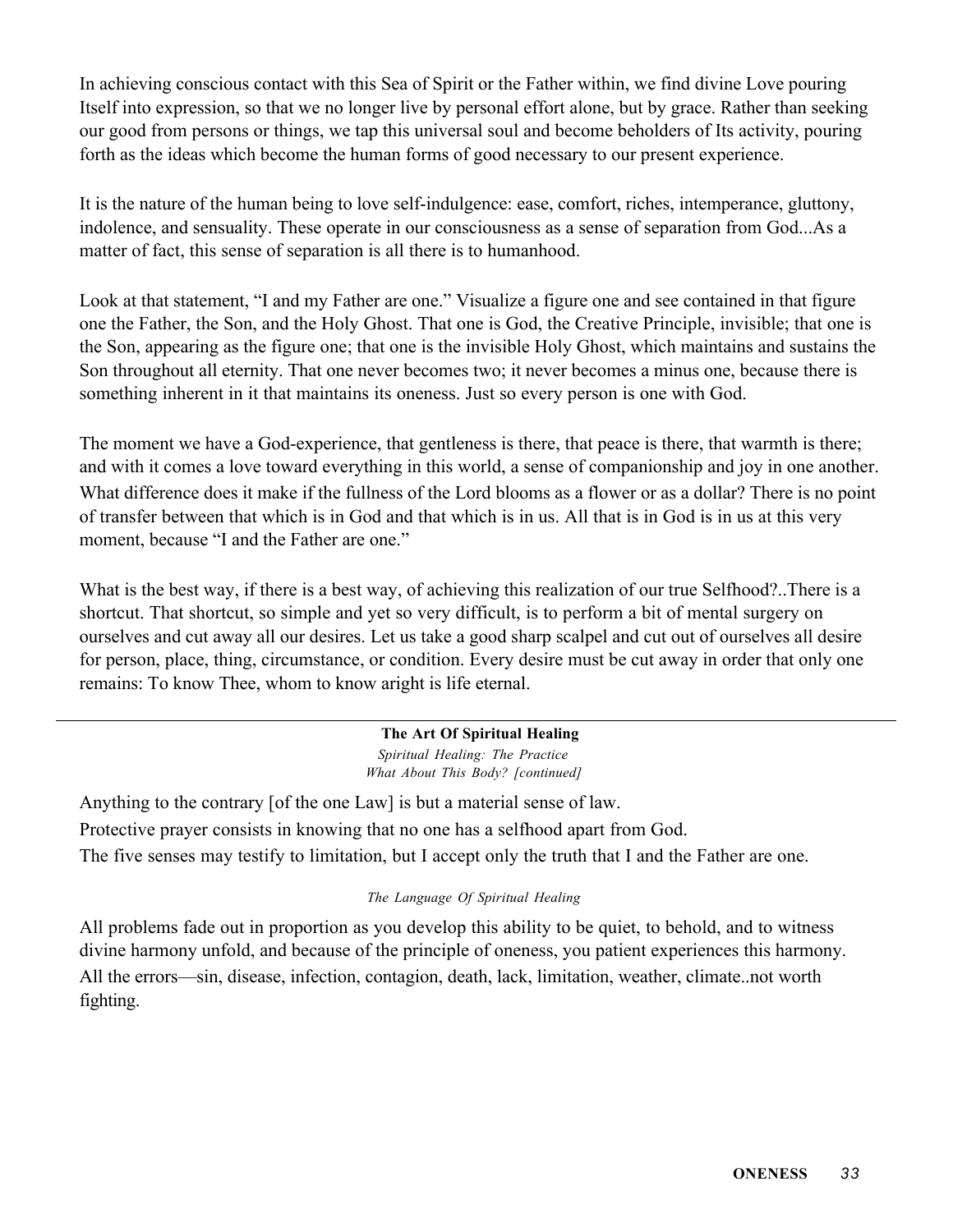Begin to understand that the nature of your being is God, the nature of your Soul is God, the nature of your mind is God, and the nature of your body is the temple of God. Your very body is the temple of the living God: Stop condemning it; stop hating it; stop fearing it. Your mind is an instrument through which God, Truth, can flow: Do not condemn your mind and do not call it a bad mind or a mortal mind or a material mind. There are no such minds; there is only one mind and that mind is an instrument of God. When you stop condemning your mind, you will find that your mind is a clear transparency for the Soul.

If it is true that God is one, the only law there can be is the law of God. Is there a law of disease if God is infinite law? The nature of God as one eliminates any such possibility; it eliminates laws of disease, laws of sin, laws of false appetite. If there is any law on earth, it must be the law of the nature of God. And what is the nature but love, intelligence, and wisdom?

Since God is infinite, God's law must partake of the nature of God [love, intelligence, wisdom]. There is only one way—break the hypnotism..and the forms disappear.

Until you can realize that there is nothing to battle because there is only one power, you will be carrying a chip on your shoulders, everlasting fighting people, sin, disease, false appetite, lonesomeness, and poverty. One condition after another will arise in your experience as long as you are fighting and resisting; but when you understand God as one power, you become convinced that there is nothing to oppose Him.

What have I to fear? There is a God and that God is love. That ends my whole problem. When you understand God as one power, you become convinced that there is nothing to oppose Him.

### *Treatment Is A Realization Of Omnipresence*

One year I averaged 135 calls a day The Holy Ghost...that is our awareness of the oneness of God and man.

# *Beyond Words And Thoughts*

In resisting the temptation to demonstrate things [Jesus] proved that he was above the law of mind and matter.

Newspapers, radios, television, gossip - hypnotizes us into the temptation to accept a power apart from God.

#### The Contemplative Life

*Beginning The Contemplative Life Your Givingness Of Yourself Brings The Givingness Of The Universe To You*

Before love can flow to us, we first must put it out here.

No person can ever hope for spiritual enlightenment unless he can first of all recognize that there is only one creative Principle in this world, whether It created cabbages or kings.

The teacher's function is to unveil the light that already constitutes your innermost being, self, or identity. The function of the teacher and the teaching is to unveil the presence of the Spirit of God that is within you, so that you can eventually live in this conviction, "Thank You, Father; You and I are one."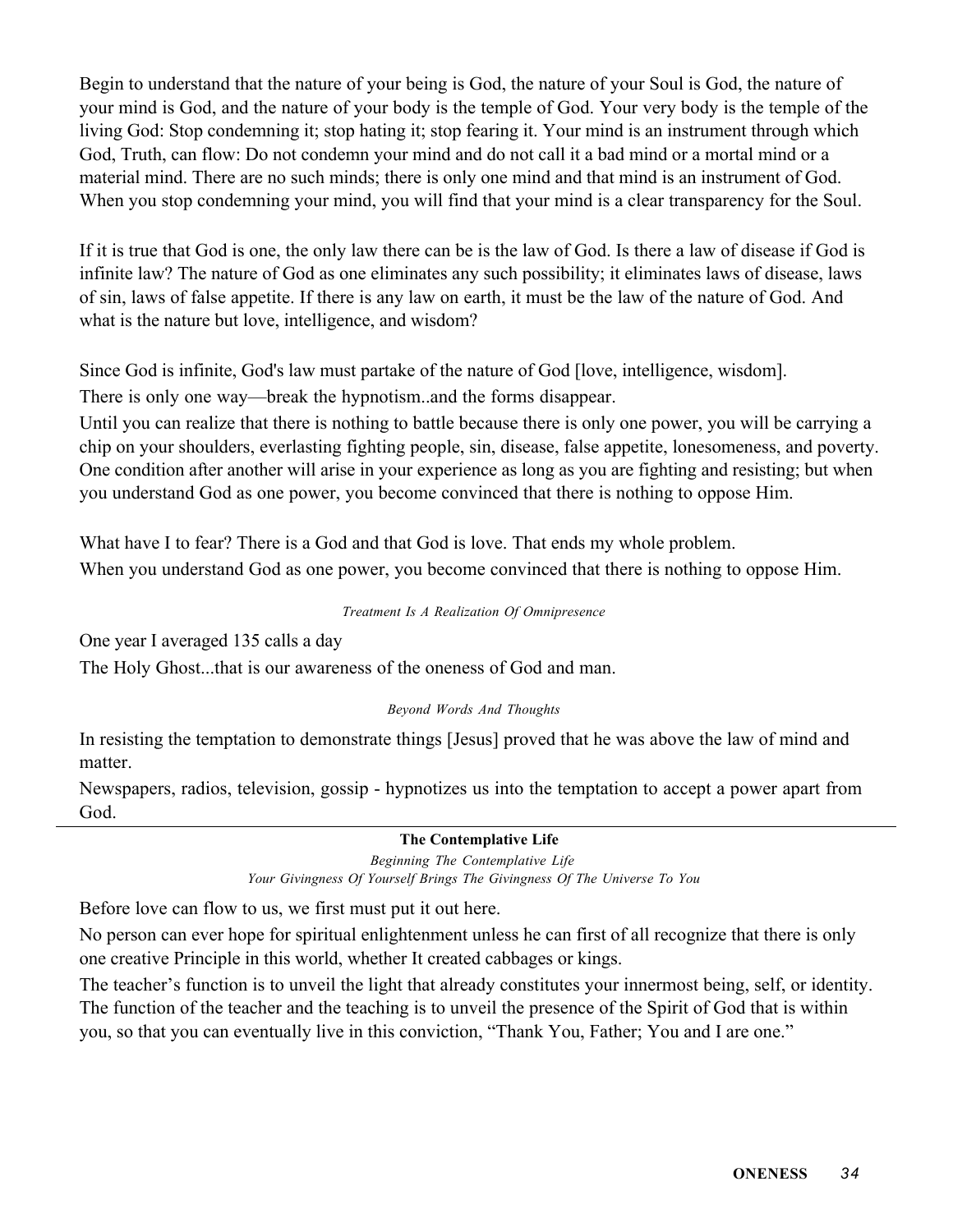There is no way for one person to demonstrate supply for another because everyone, everywhere, has all that the Father has–infinity–and to try to get something out here, when there is nothing out here but space, is folly

#### *The Transcendental Consciousness Brings A Release From Concern For Persons Or Things*

It is an impossibility for my Father and me to become separate because we are not two: we are one! Spiritual consciousness instantly releases us from all material concern including fear of death. Spiritual consciousness is a state of consciousness which instantaneously releases an individual from all material concern...[including] fear of death.

When I am consciously one with God, I am instantaneously one with all the good necessary for my experience. Therefore, I must stop taking thought about my supply, my health, or my home. I must stop taking anxious thought or concern for the things of this world, and I must make every effort to abide *consciously* in my oneness with God.

# *The Contemplative Life Brings A Consciousness Of Life As Indestructible*

*I* has no sex. Once you become aware of the *I* that you are, you will find it completely independent of body and completely independent of sex, manifesting as either sex, even though it will still be *I*. That is because *I* is spiritual; *I* is one with God; *I* is of the nature of God. There, *I* is without finite form, yet *I* can manifest as, in, or through finite form. When you have realized that, the sting of death leaves you because you will know then that you are *I*, and *I* will always be your state of consciousness, except that you will progressively elevate until there is nothing finite left.

If we kill in self-defense, we are doing just what the world is doing: we are operating from the standpoint of the law of self-preservation, and the self we are trying to preserve is a finite sense of self that has no contact with God. That is why we are trying to save it. If we understood our true identity as one with God, we would not have to try to save it. God can govern and care for His own universe. In the face of danger, we withdraw judgment and realize, "Whatever is real is God-maintained and God sustained.

If we were in an art gallery, standing before the works of the great masters, we would be beholders because all that we would be trying to do would be to draw from the picture what the artist had placed there....We do not enter the picture: we behold it. If we enter anything, it would be the consciousness of the artist to behold exactly what he beheld because we are now of one consciousness–one mind.

No one can experience anything that is not a part of his consciousness, and when death is no longer a part of consciousness, he cannot die.

The discipline of the spiritual path consists of the ability to discipline one's self so as not to see a picture that has to be changed, altered, improved, or removed, and the vision to look out at the pictures this world presents with this conviction, "It is I; be not afraid," and then stand still and bear witness while God brings about the transformation of the visible scene.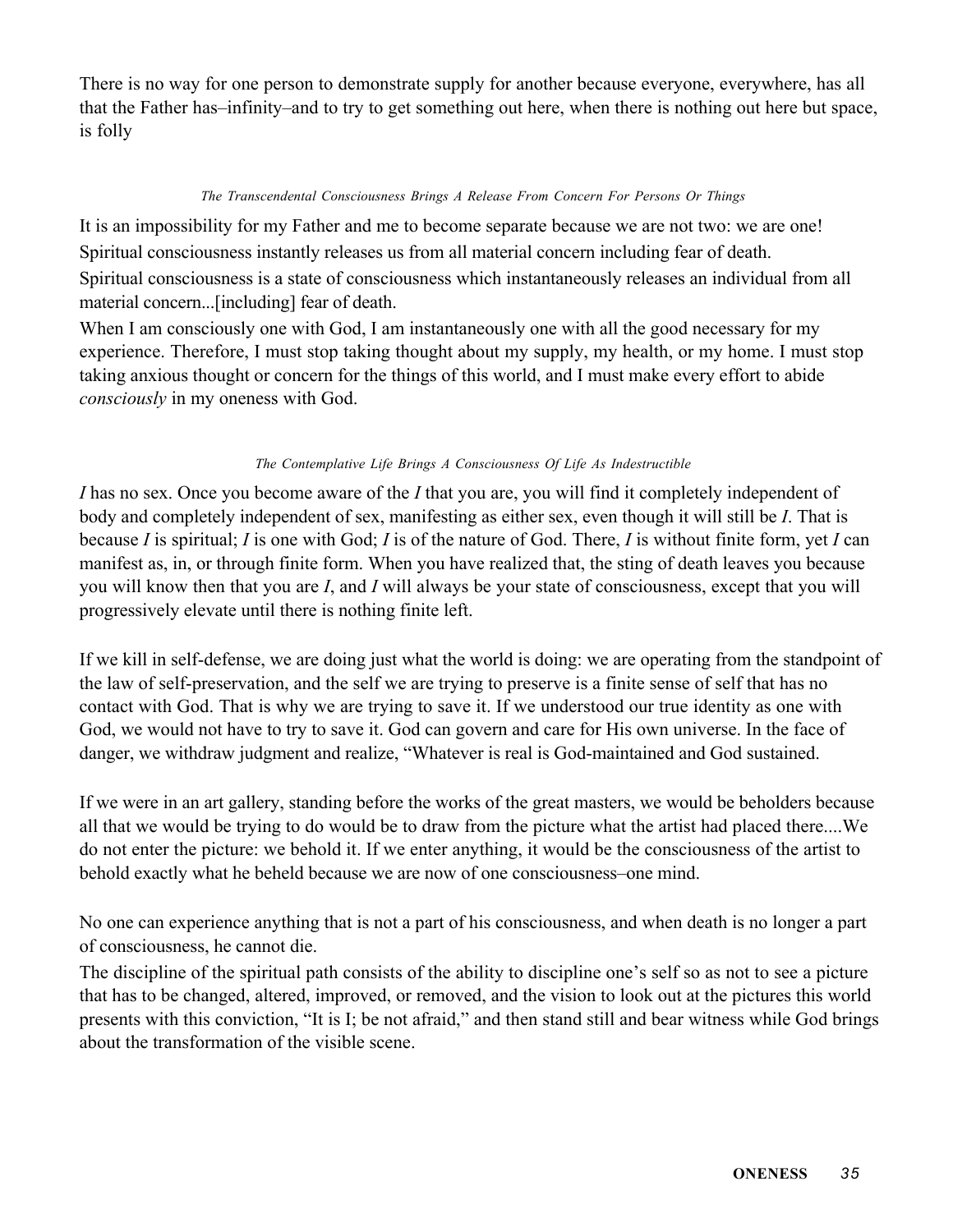A meditation should be directed toward the realization of oneness with God....always bearing in mind that the kingdom of God is within you.

In the moment that you attain conscious realization of your oneness with God, you also attain your oneness with all forms of good necessary to your experience. These begin to come to you without taking thought for them.

With this realization [of Omnipotence], we instantly lose our fear of material conditions, forces, or powers, and even our fear of mental forces or powers. We rest in the assurance that since there is but one power, we have nothing to fear.

# *Daily Practice Is Essential*

As we deal with the appearances of everyday human living–national conflicts, international conflicts, family conflicts, or individual conflicts– we realize that we are beholding only the activity of a universal belief in two powers. We will never know harmony until we recognize that whatever we are dealing with is but a belief in two powers, and then establish ourselves in the realization: *"I and my Father are one." In this oneness, the infinite All-power, which is spiritual, is the only Presence and the only Power functioning in my experience.*

In the practice of The Infinite Way...bringing harmony into the lives of our students is brought about not by treating each problem differently, as if rheumatism were different from consumption, or a headache different from a muscle ache, or unemployment different from disease, or false appetite different from lack; but by treating any and all of these as impersonal products of the universal belief in two powers...So, every single claim of human discord, in whatever category, is treated always from this one basis.

# Joel recommends God Is One (Living The Infinite Way)

The function of the Christ is to break our attachment to "this world," to the pictures of "this world." It acts to overcome our love of the good things of "this world" and our fears and hates of the evil things of "this world" in the realization that both the good and the evil appearances are but appearances, the human dream, if you like.

We must know what we are going to do when we begin to meditate: we are going to remember consciously that the Spirit of God is closer than breathing, that within our consciousness is the fullness of the Godhead bodily, and that God is fulfilling Himself as our individual experience. God is fulfilling Himself in an individual way, in one as an artist, in another as a merchant, a lawyer, or as a statesman. In any and every form is God fulfilling Himself; God is fulfilling Himself at our particular level of consciousness, at our particular state of receptivity. This must be consciously remembered.

*Erasing Our Concept Of God, Prayer, And Grace*

We owe every one love.

*Your Own Will Come To You*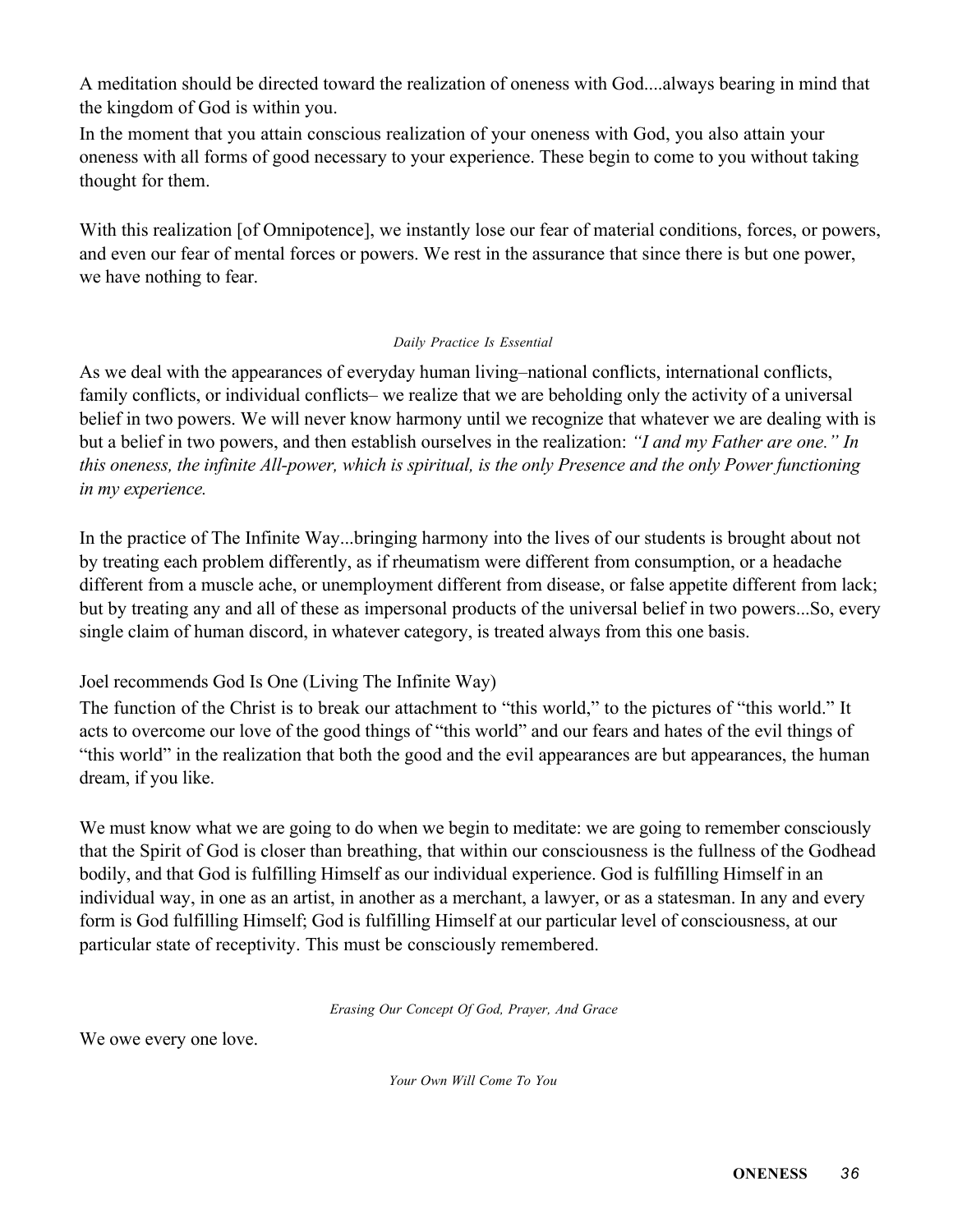As your desire for anything, anybody, or any condition in the external world comes to an end, you begin to live this inner life of conscious oneness with God, and then your external life begins to take care of itself...It is very much like what Burroughs says in his poem "Waiting":

 *Serene, I fold my hands and wait Nor care for wind, or tide, or sea: I rave no more 'gainst Time or Fate, For, lo! My own shall come to me.*

*"Be still and know that I am God." Be still and know that* I *who am speaking to you from within am He....Why pray for anything?* I *am here in the midst of you, and* I *will give you all things: more than you yourself could ever ask for or know or want. But leave it with Me...But do not seek* Me *for loaves and fishes: seek* Me *for* Me..*and* I *will be the Presence that goes out before you to make the crooked places straight.* I *will be the love that greets you in every Soul.*

In order to build a consciousness of truth, all Infinite Way students should know the following passages as well as they know their own names:

The New Horizon,*The Infinite Way God is One, Living The Infinite Way* Break the Fetters That Bind You, *1958 Infinite Way Letters* Contemplation Develops the Beholder, *The Contemplative Life* Introduction, Love Thy Neighbor, *Practicing the Presence* The Relationship of Oneness, *The Art of Spiritual Healing*

Inasmuch as God already *is* and is closer than breathing you cannot really achieve God: you can only achieve the realization of God's presence, which is already always with you. When you stop trying to get health and understand that there is but one thing to get and that is a realization of God, you become quiet, and something marvelous happens inwardly and outwardly when you stop desiring something external to yourself.

The major point that everyone on the spiritual path must constantly remember is that he is not seeking a power–not even a God power– to do anything for him or for anyone else. It is not that he does not need God-power, because God-power is forever present; but no one can bring the power of God into his experience by praying for it, by asking for it, by sacrificing, by being good, or by observing rites, rituals, fast or feast days.

The only demonstration of supply you can make is the demonstration of conscious oneness with God. *There can only be one home because I live and dwell in God; I live and move and have my being in God. Who would want to live in any other place? Who would want any other home? Heaven forbid that I should want any home other than the "secret place of the most High," or that I should ever desire to be any place other than "hid with Christ in God," established in my spiritual home in the bosom of the Father.*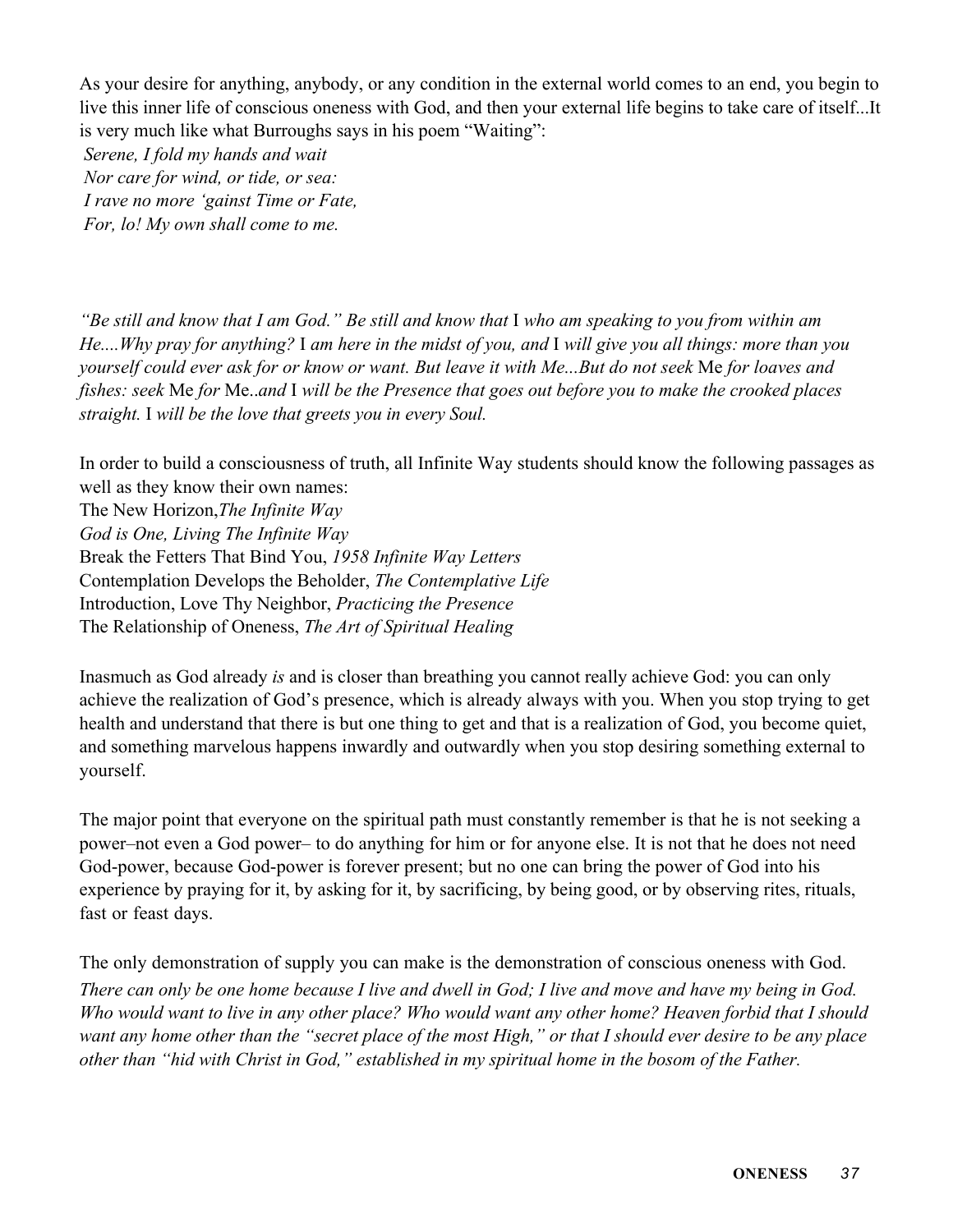Whatever is of a rightful nature that should be a part of your human experience comes to you because it is a law that the Word becomes flesh, becomes experience, form, and effect, not by virtue of what you may do, but merely by virtue of your inner life of contemplation and realization, a life of living, moving, and having your being in God and having God live and move and have His being in you, so that God and you are eternally one in realization.

# *Put Up Thy Sword*

Always remember that we are not dealing with a great power or a power supreme over other powers; we are dealing with an individual acknowledgment; we are standing fast in one Power, besides which there are no other powers.

At any moment that a problem of any nature begins to come to your attention, instantly remember that you are not to take up the sword–not the mental sword or the physical sword–but that you are to relax and resist not evil in the realization of Omnipotence. The next three of four days of your life may be very miserable because when you begin a work of this kind, it seems...that two or three devils manage to find you, and each of them has two or three temptations for you.

No one has ever been able to use a law of God: one can be used *by* the law of God; he can be a servant of the law of God; he can be an instrument through which God works, but he cannot *use* God. There is only one Power, and the secret of harmonious living is the acknowledgment and recognition of one Power.

# *The Seed Must Be Nurtured In Secret*

A seed of truth planted in your consciousness or mine requires time in which to fulfill itself before it can come into full-blown realization...That is what our practitioners and teachers are doing. Truth that has come to fruition within them has become a demonstrated truth that they can share, and the fact that it has become demonstrated truth in them makes it of power. Then they are like the Master of whom it was said, "For he taught them as one having authority, and not as the scribes."

Every time that some evidence presents itself to you of an erroneous form of power, realize within yourself that this cannot be true if Omnipotence is true. Every time something presents itself to you of an erroneous or destructive nature, realize within yourself that, in the light of Omnipresence, this presence cannot be. Whenever any temptation comes to you to go to God and tell Him something about your problems, immediately bring to your thought the word Omniscience–all knowledge, all wisdom–and remind yourself that God already knows all.

In my opinion, gratitude finds its highest expression in the realization of God as the invisible Source of all that is visible. The sunshine, the rain, rivers, lakes, mountains–all these exist as God's expression of His infinite Being, of His infinite abundance spread forth for the sons and daughters of God, not for one or two, not for the favored few, but for all.

One illumined consciousness becomes the consciousness of those it touches.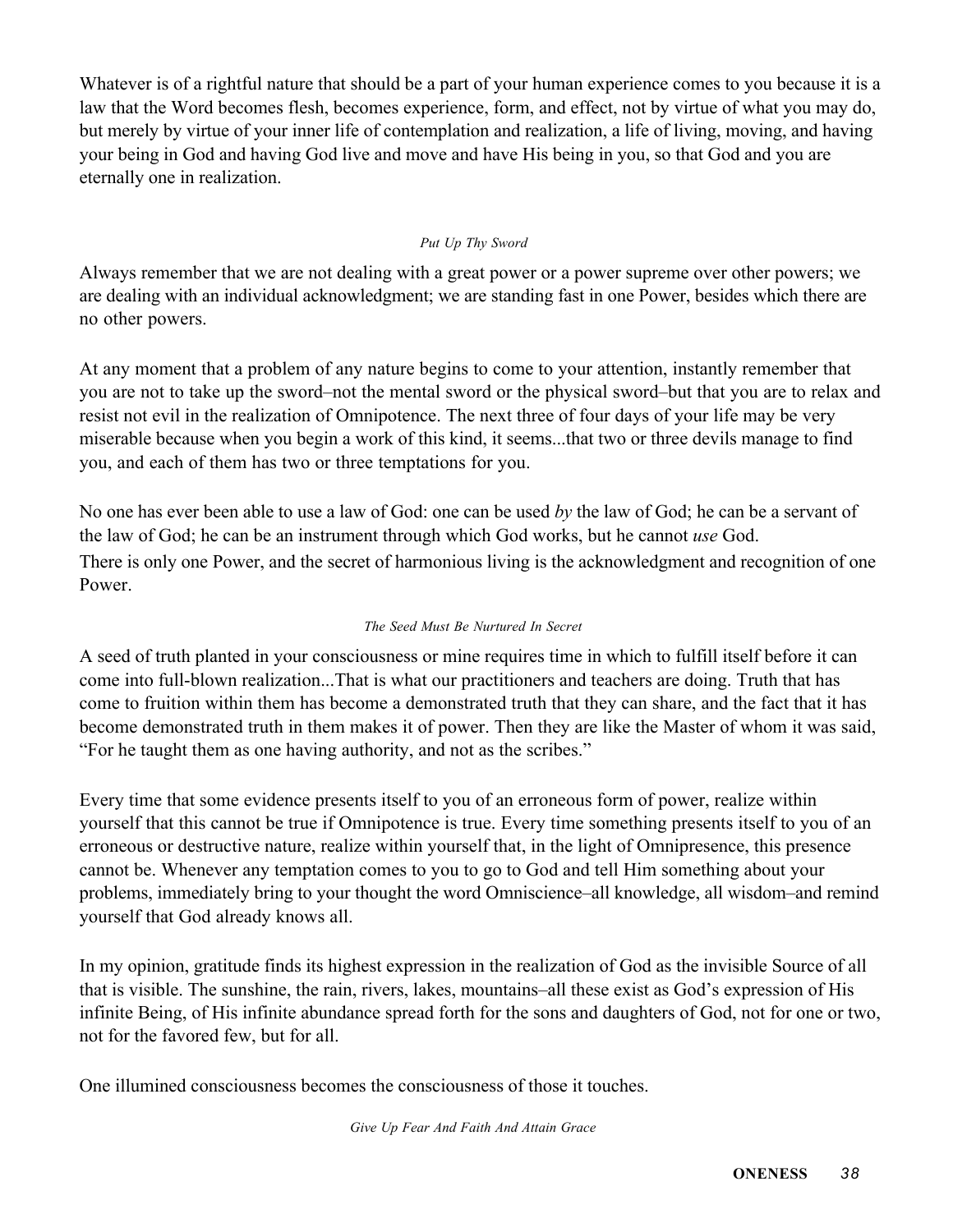None of us has attained full and complete freedom for the simple reason that we cannot attain full and complete release from fear and faith. The reason is that neither this fear or this faith is personal. It is a universal miasma, a universal hypnotism, and as much as we might individually overcome it, there still will be enough of the universal operating so that, as I said before, even the most dedicated find that they are not one hundred percent free from the sins and diseases of the world, although many of them attain a measure of freedom.

#### *The Final Step Must Be Taken Alone*

The spiritual life is an individual life. There are ways of receiving help from a teacher and from one another, but the final battle and final victory are entirely individual matters, which must be fought out in the consciousness of each one of us...No one can take your temptation from you but you, and no one else can surmount the temptation.

### *The Rejection Of The Christ*

Bit by bit we begin to learn something of what Jesus meant when he said that his followers must leave all for his sake. Unless we begin to give up faith and trust and hope in the outer world, unless we come to the place of renouncing what the Master called "this world," even a good "this world," we cannot enter the spiritual kingdom. "My kingdom is not of this world," and even if this world has become a healthy, wealthy, or peaceful one, there is yet another place for us. It is "My kingdom," and it is a world made up of entirely different standards from those of even the very best human standards.

#### The Infinite Way *Our Real Existence*

*Our Real Existence*

Presence felt as if lurking in background of one's consciousness

*Spiritual Illumination*

When consciousness is afire with Truth and Love..

#### *(supply)*

You cannot live scientifically as man or idea; you must realize yourself to be Life, Truth, Love...I AM.

*The Christ*

Death is the belief that consciousness loses its awareness of its body.

#### The Infinite Way Letters 1955 *Christmas, 1955 A Beholder*

Look away from person, and behold Love appearing through all.

There seems to be a presence, much like an actual figure, within my consciousness, yet One not restricted or entombed in flesh

transition to that place where there is no life of one's own to be fulfilled

*Essential Points*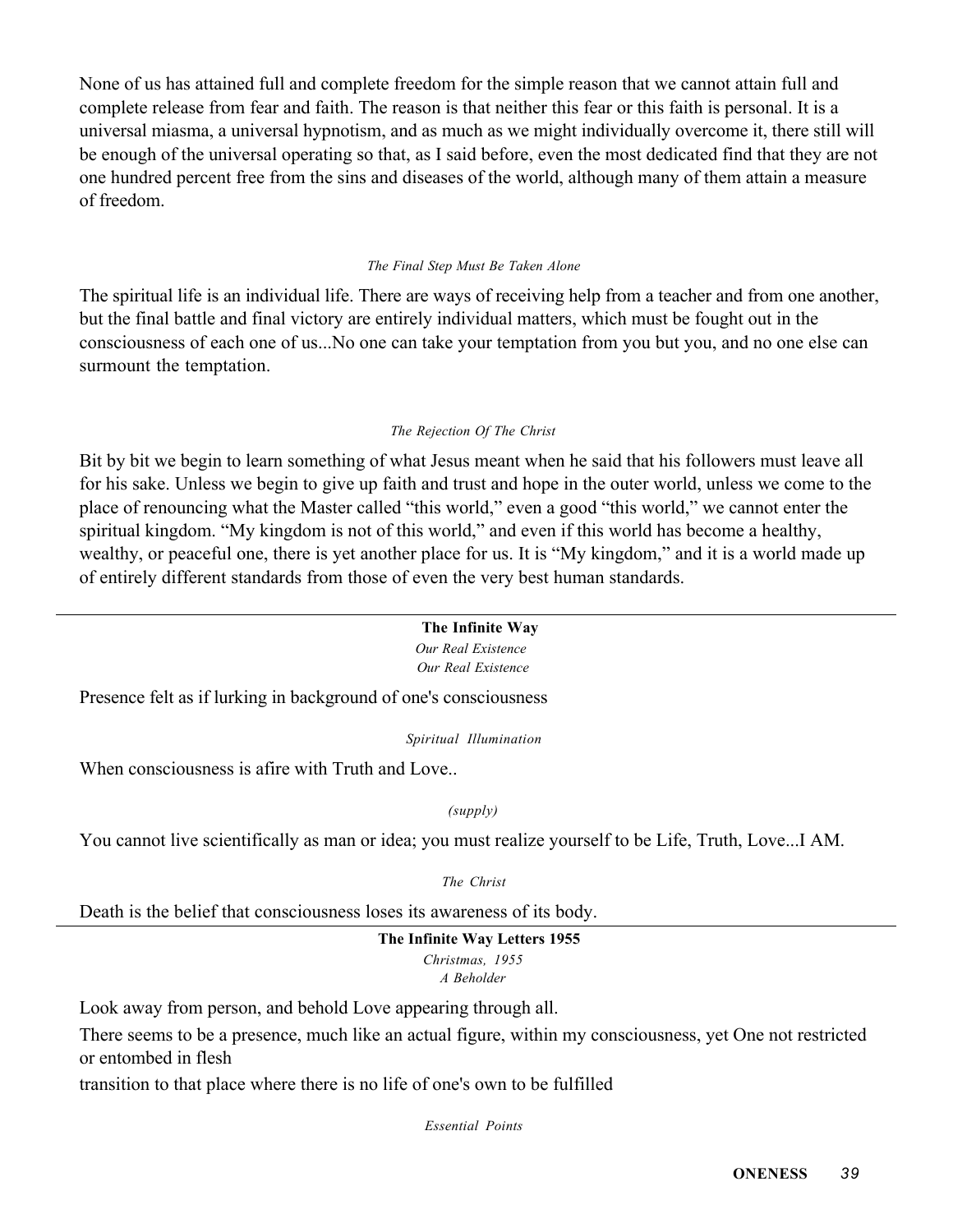As you rise higher in spiritual Grace, more and more temptations will come to you, not less.

# *There Are No Added Things (written By Student)*

God must speak His own message wordlessly, and to no one.

No message from God is an Absolute one..because there is the translation or interpretation to stand in its way.

...patient must [not believe] that the power of God can bring one through illness.

# *Conscious Union With God*

Divine Mind, an Infinite Intelligence imbued with love, functions as your being when conscious thinking has been stilled.

God Is, Life Is, Love Is..this truth will set you free from the belief that you must go to God for anything God is not withholding love and life; God is being love and life.

If God is Infinite Intelligence, Divine Love and the only Power, why desire at all?

The price is merely giving up concern for one's own welfare.

There is only one way to pray: "Thank You, Father."

True prayer: absolute conviction that God is intelligence and love; that there is no power apart from God.

# *Immortality*

faulty premise that death could be a part of God's Creation.

I "die daily"—the transition from one state of consciousness to another.

Only one thing makes the Law effective unto you and that is the acknowledgment that the Mind of God is your mind.

Open my mind to righteous judgment / Open my eyes to see the Christ in all I meet / Open my ears to hear the Voice of God / Open my mouth to speak the Word of Truth / Open my heart to Love / Open my hands to serve

passing from one of the many mansions into another of the many mansions

To die daily simply means to drop the limited material concept for one more nearly spiritual.

# *Contemplation*

Prayer is one of the most beautiful experiences on earth

# *Protection*

[Because God is One] there is no power from which we need protection.

Every day there are temptations to believe that [somebody is] in need of something in that nature of form. love, enjoy, and appreciate everything in the world of form [without] feeling that you need anything. Until one has divested of every material aid one cannot know the experience of complete reliance on the Infinite.

until you can actually feel that God is One

You will attempt to bring about adjustments based on the fact that a sin, disease, or death have already occurred.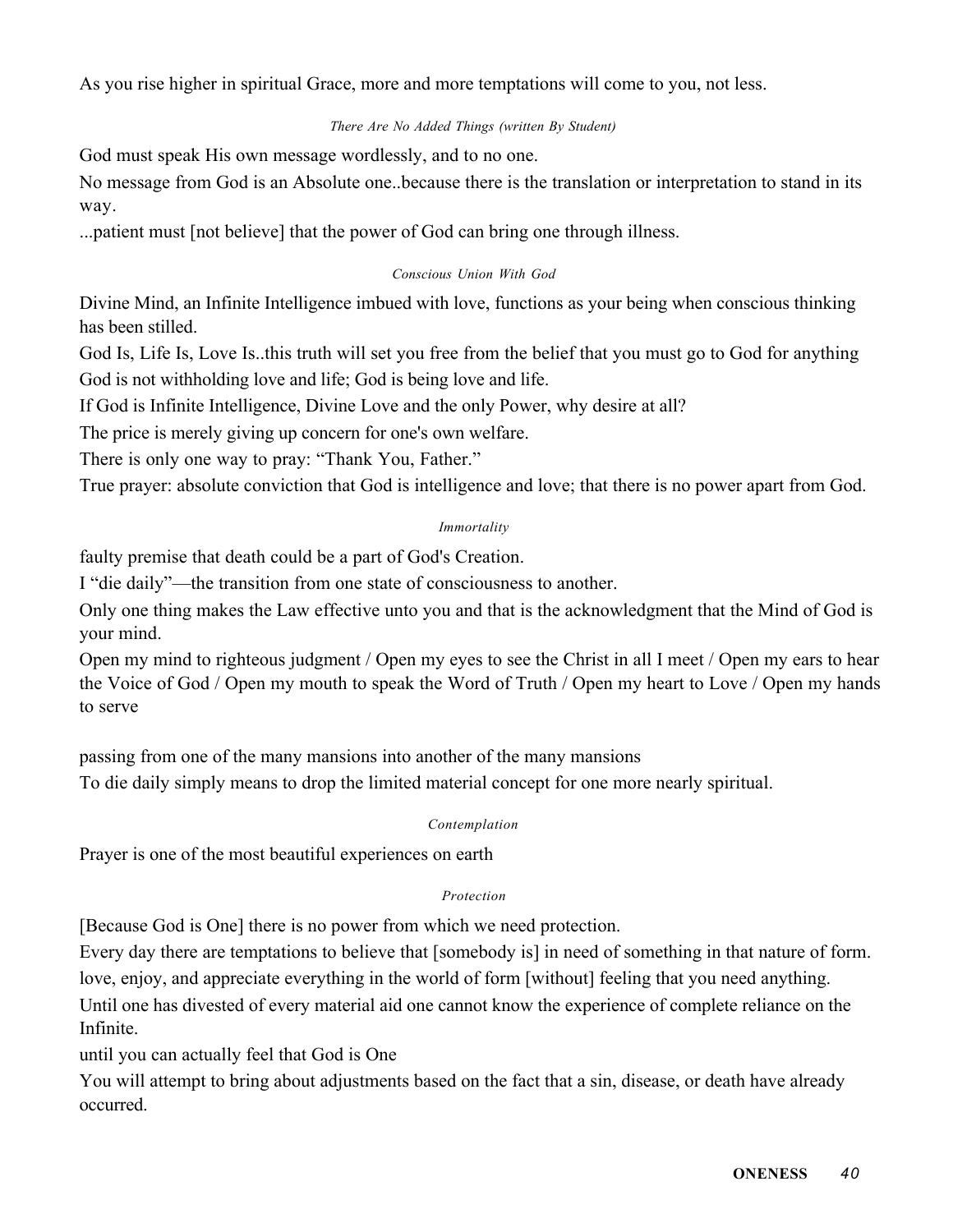#### *Suggestions For Healing Work*

healings..when we effectively know our oneness in God in complete abandonment of effort to overcome anything

Secret of healing: When a call comes from help...say, "Rumor, temptation, appearance, nonsense."

#### *One Power*

The Master submitted to the crucifixion in order to prove there is no power even in death. This Vision is attained by giving up the desire to change or improve any one or any thing.

#### *The Ninth Commandment*

If I say, You are poor, I virtually say I am poor. There is one Selfhood When you go to God without desires (no "I")..one of the biggest steps you will ever be called upon to take.

#### *The Invisible Nature Of Your Life*

God has given each one a great opportunity to live by his own consciousness Out of the consciousness of God cannot come age, limitation, weakness or death.

#### The Infinite Way Letters 1956

*Contemplative Meditation The Middle Path*

Cast upon the waters your understanding of oneness....of God's grace as your sufficiency...and these will return to you.

For every individual on earth there is a teacher, visible or invisible, and the first prayer of every student should be that he be led to that teacher...and accept the grace which comes through the heart and Soul of such an enlightened one.

One of the happiest days that ever comes to an individual is when he first realizes that God's grace is all he will ever need.

There are no laws of opposites—there is only one spiritual law, good, which governs God creation.

#### *Spiritual Preparation*

It is not a difficult matter—this spiritual realization which reveals harmony where discord has been in evidence—but it requires a consecration to the study and practice until consciousness of one power is attained.

The unfoldment of the nature of error reveals the awareness of one Power, and establishes us in it. There is nothing and no one to heal [and] healing work is but the realization of this truth in one way or another.

#### *The Infinite Way Lesson For Children: Obedience*

Your earthly parents are His direct deputies to whom are entrusted the responsibility and privilege of representing and establishing God's care, protection, discipline, and love in your lives.

*Judge Not According To The Appearance, But Judge Righteous Judgment*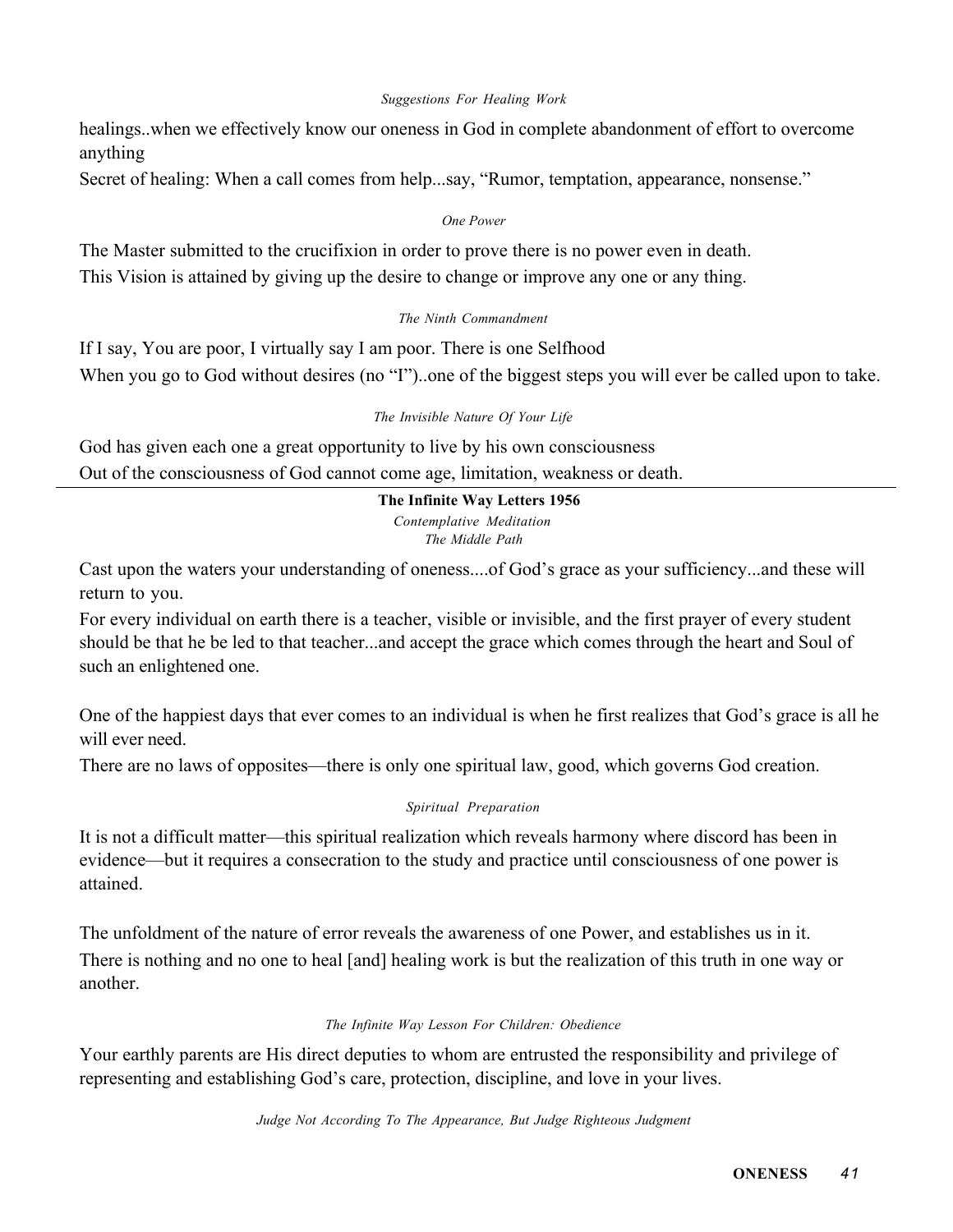If it is neither good nor evil, what is it? There is only one answer: It is!

Inner communion is a complete release from "this world," followed by the opening of the Soul faculties, whereby one is enabled to commune with God at will....in which the presence of God is felt, imparting Itself to us

One of the most difficult steps in overcoming the personal self is the conviction that we are entitled to retain our opinions and ideas [about good and evil].

One Soul unites all creation in Its embrace, and is the Life of all creation. Soul is not in a being or form of being—nor is Soul separate from being—for Soul is Being!

There is no place where I leave off as the life of one, nor begin as the life or mind of another, but all is one. Under Grace the being is flooded with light, the body is weightless and without sensation. There is a oneness with all being and with nature, and one is of the very substance and nature of all creation. When there is no longer a reaction to the human good or to the human evil, the most difficult step on the spiritual path, the one which ultimately leads to the death of the personal self, has been surmounted. With the death of the personal selfhood and the birth of the Christ realization, there comes an inner ability to sense another's reactions and thoughts.

You are consciously one with God only when you realize that God is your individual being.

# *The 147th Psalm*

As you open consciousness in the silence, pondering that one statement [of truth], another will come to mind, and another, and soon you will discover that it is not the truth that you know—*this is the truth that God knows!*

Few people realize that in metaphysics, health is not so much a matter of receiving "treatments' as in living the life of love.

Only as we can release each other from the bondage of duty, obligation, and debt, and dwell in the realization that *God alone is love;* that our expectancy is of *God;* and that *God's love* fulfills the law—does love flow freely to us and through us to others.

Spiritual love finds outlet through the pure in heart—those who have learned that God alone is supply...their fortress and high tower; their husband, wife, or companion. When the spirit of love touches us, we are instantly freed from death—for love, it is revealed, is life.

# *The Bridge Over Which We Travel*

The Infinite Way is a restatement of the eternal truth that within you...is an invisible Source of life, protection, supply, peace, harmony, and love.

When we love God with all our heart...soul, and...mind, that love is a realization of God as the all and only power.

# *Spiritual Power*

"Let what will come!...Forever I am I...For though God say: There shall be naught but me; Yet He and I are One."

Nor is it possible to feel success, since this is realized as an activity of the Spirit and not of oneself.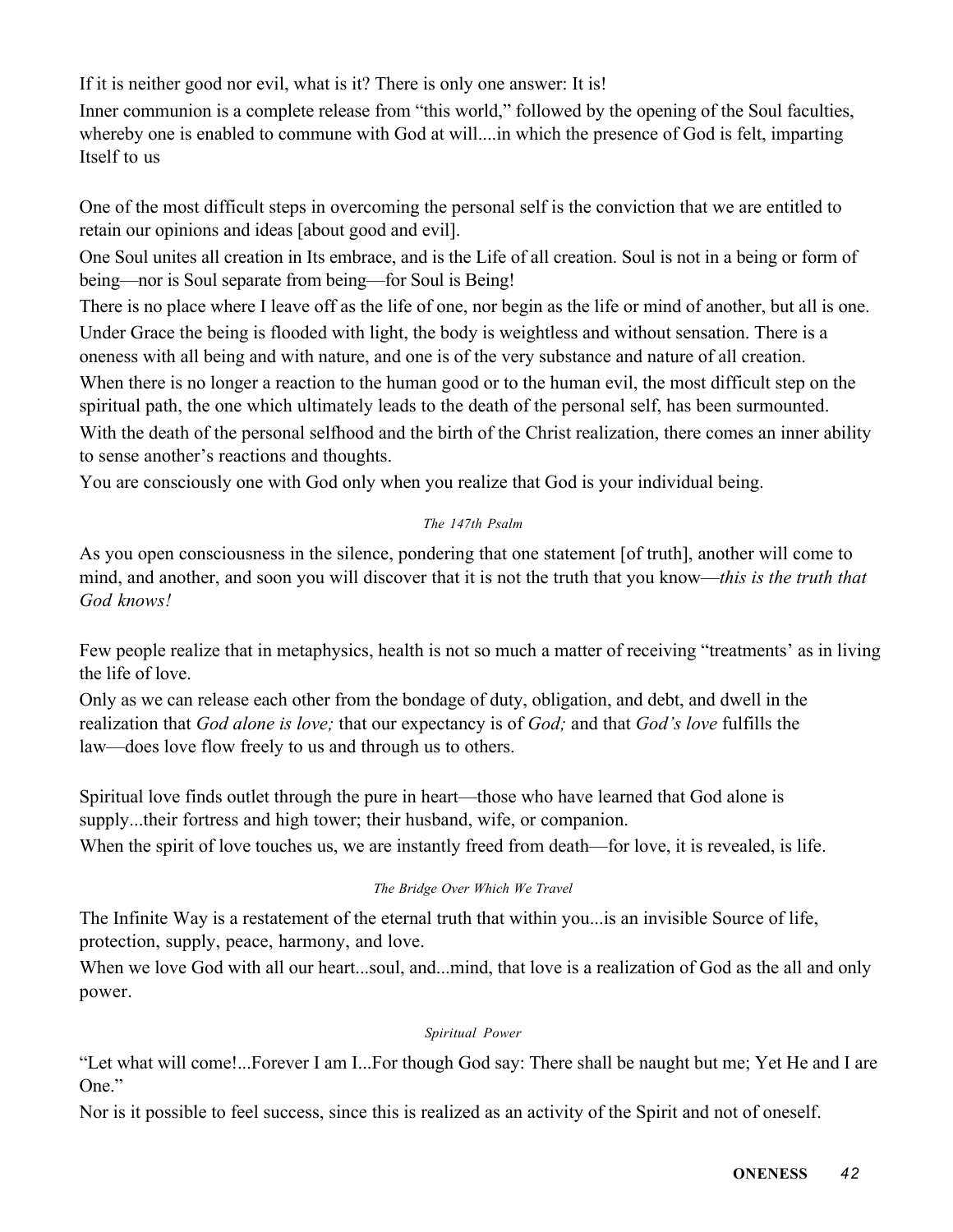One loses the sense of personal pleasure, and in its place an inner joy arises and engulfs one. This joy is never dependent on outer stimulation [and] is not interrupted even during temporary illness, lack, or other discord.

#### *Seek Within*

Do we realize that only God loves, and that all love flows forth from God?

Regardless of how high in consciousness your teacher or practitioner may have risen, he is merely the vine through which the Husbandman pours forth Its love to the branches.

The realization of God as love is the greatest healing influence in the world.

### *Receptivity*

After stilling my thoughts by shutting out the world as much as possible, I will say within myself: "I and my Father are one....."

It takes courage to go without medicine on which one has relied.

### *Withinness*

It is not a matter of God's doing something for you [but] a matter of maintaining conscious oneness with God.

### The Infinite Way Letters 1957

*April: Resurrection Resurrection As The Transformation Of Life*

All of us really are not all of us at all, but only one of us, and that One is God.

Almost all of our effective practitioners have been either at death's door, very sick, very sinful, or very poor.

#### *The Secret Of Healing Is Reaction*

Healing work requires not only intense love for God, but a great reverence for a God who can maintain such a perfect, harmonious universe.

It may take a year before one truth is thoroughly established in your consciousness, but you must persist in its practice until it becomes rooted and grounded in you as *realized truth.*

Since God is one, never under any circumstance is there a person to heal, a disease to cure, a sinner to reform, or a lack to be overcome.

#### *Christ Healing*

Not only is there a creative Principle which produces Its own image and likeness, but...It is the sustaining Principle of life. Its creation must necessarily be of Its own essence--Life, Love, Spirit, Soul--and this is the nature of man.

Our newfound strength of character is quickly noticed: the shining face sometimes appearing even as a halo above one's head; the firmness in authority and decisiveness in approach becoming increasingly apparent. That is the only stone we need against any Goliath—just the words, "I am, thou art, we are one."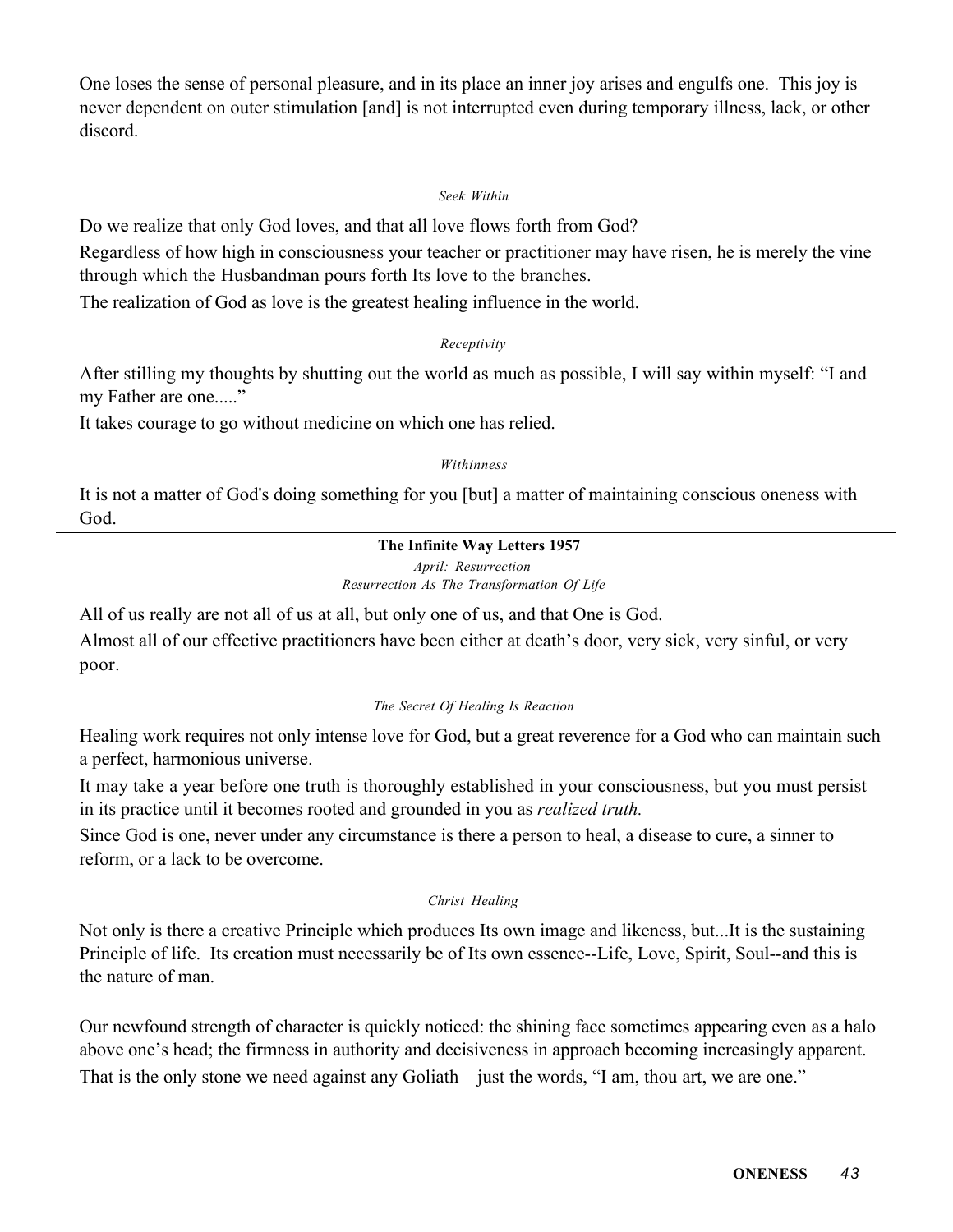Until such time as the heart dictates and compels one to perform an act of purification or an act of sacrifice or an act of devotion, the Christ has not yet come to individual awareness, and the letter of truth is dead and it killeth.

# *Christ-consciousness*

Christ-consciousness is the consciousness of God as *one* and that one, omnipresent good.

Once you recognize God as infinite Intelligence and divine Love, the whole nature of your prayer will change.

Standing fast in this *oneness with God,* we find the negative appearances disappearing, [because they] have been revealed as nothingness...without law, without effect.

# *Out Of Darkness- Light*

All temptation is within yourself; it is the personal self, tempting you to believe that there is a selfhood other than God's own Being, or that there is an activity or condition separate and apart from God.

# *Realize The Christ-peace*

*I live, move, and have my being in Christ; and we are one in God.* You are free in the realization that the work of your hands is love.

# *A Universal Ignorance Holds The World In Bondage*

The Infinite Way message is a revelation of how to remove sin, disease, and death from the world.

# *Flesh As Spiritual Identity*

The Master's entire message and mission was to teach us that we are the children of God. "I and my Father are one...he that seeth me seeth him that sent me."

The moment one rises to that point where he can perceive spiritual light...the body takes its rightful place as his servant instead of his master.

# *Recognize The Christ In All Men*

In this work there is a continual aloneness, [the aloneness of an individual's being one with God] but it is never lonesomeness.

The only way you can love yourself is by knowing your true identity as the child of God.

When you talk to [employer, employee, tradespeople, friends, or relatives] inwardly greet every one of them: "Greetings, child of God. I salute in you the Christ of God."

# *Gratitude For The Realization Of The Spirit*

Each one of us must be a law unto whatever the situation is which we are facing.

Never doubt for a moment that if you walk through the valley of the shadow of death and there recognize God's grace, that even then it will not be too late to step out into perfect health.

When the teacher and the student are so pure in consciousness that neither one is seeking anything for himself..but only to transmit God's grace, then the meditation of a teacher results in that receptivity which brings spiritual freedom and spiritual wisdom to the student.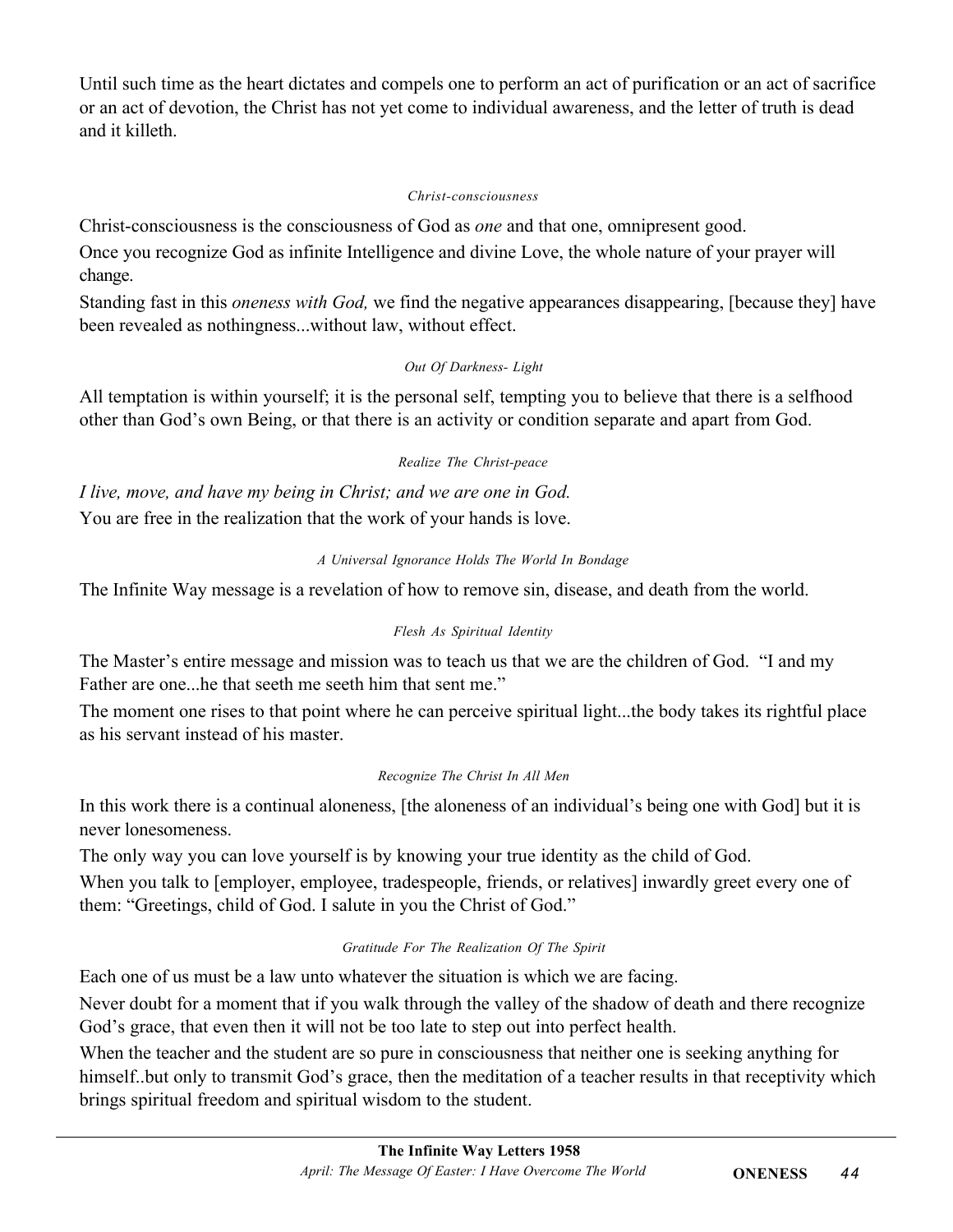#### *Easter*

One beautiful day the truth dawns in our consciousness, "Know ye not ye are the sons of the living God."

### *Returning To The Father- Consciousness*

When someone calls upon you for help to secure employment, your reaction should be that no one needs employment...God, individual consciousness, embodies within Itself the fulness of the Godhead bodily. You are not just a favored son in the beginning; you are one with the Father, the Father-consciousness...the all-embracing, all-embodying one infinite Consciousness.

# *To This End Was I Born*

I have been studying, praying, meditating, and all to one end—to bring myself to the realization that appearances are not destructive, that appearances are not power.

If we could go about our work today with an absolute conviction that neither sin, disease, nor death were reality, we would never be concerned when called upon to face such appearances.

No one *is* a higher state of Christhood, but anyone may attain a higher realization of It than another at any given moment.

We still use the word "I" too much, believing that "I" can do something, whereas "I" is but the instrument through which infinite Intelligence and divine Love function.

### *Across The Desk*

Fill yourself today with love for that old dream. Let yourself be thrilled with the love you once felt for your hopes....Find something to love--not someone. Then give yourself to it.

If I were to spend the entire hour or two in silence, the class would be successful because we would be so attuned to the one infinite Wisdom that we would receive divine impartations.

No one will ever find his freedom until he knows he is not man.

One day there comes a transitional experience. The mind is no longer repeating words, but words are coming to our awareness from within.

#### *Removing Fear*

We do not deny [hate or fear]: we recognize that they have no power to be anything, cause anything, or do anything when the realization of one Power is achieved.

# *Discord Is A State Of Mesmerism*

This is a temptation coming to you to accept a world apart from God, to accept a creation apart from God or a life or a law apart from God, and you must refuse to be confused by that. Wait for that one second of deep breath or inner peace. That should bring the healing.

#### *Travelogue*

..one of the clearest messages of how to heal and how to be healed

#### *The World Becomes Tangible Experience*

This belief in two powers may overwhelm you unless you have stabilized yourself in the principle of one power through continuous daily and hourly practice with each and every appearance.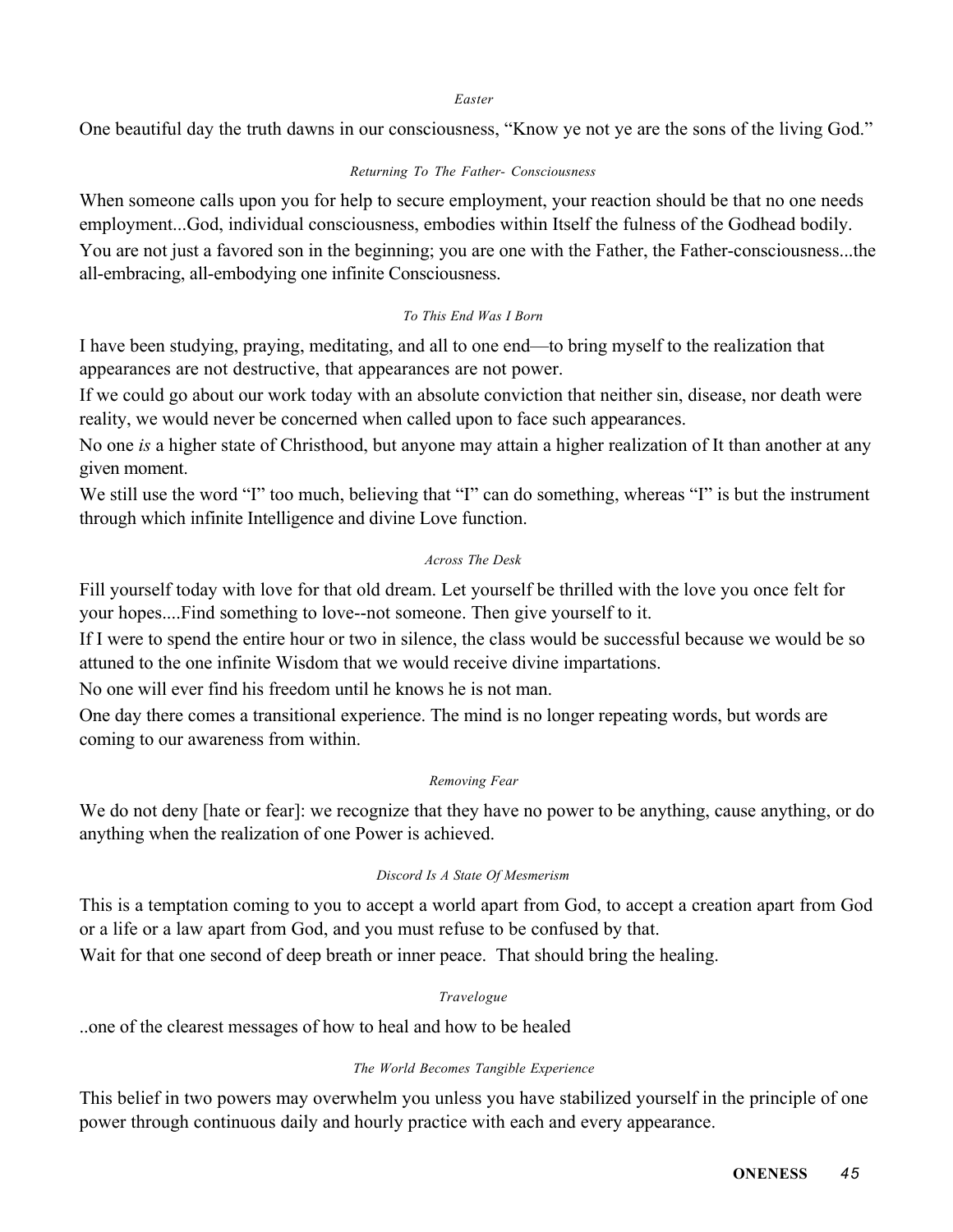*Praying Aright*

There is only one legitimate object of prayer and that is to attain God--to come face to face with God. We do not have to ask one another for anything: all we have to do is to live in an inner communion and obey the impulses welling up from within.

# The Infinite Way Letters 1959

*April: Spiritual Power In Human Affairs The One Essential Is Contact With God*

A Hebrew mystic of 1100 A.D. wrote that if you say that God is love or God is intelligence or God is omnipresent or God is good, you are saying no more than if you had just said: God is.

Do not try to form concepts of what this infinite Intelligence, this divine Love, is because the mind of man cannot grasp it; it can only feel and know that *God is.*

It took me thirteen years to attain [contact with God] while I can often help students attain it in one year. This teaching of monotheism...spread from India to Egypt, where it was accepted by King Amenhotep IV, who ordered that all the gods, their temples, symbols, and statues be destroyed, so that the one God could be worshipped.

# *The Pure In Heart Are Untouched By Evil*

But when one person came along who had a sufficiently strong conviction that there was only one mind in the room, a mind which could not be destructive to itself, then the hypnotist could not operate successfully.

Do you believe that they can withhold anything or take anything from you? If you do, that is what is coming out of your consciousness, and that is what...makes your whole life-experience one of disappointment and failure.

"Protection" The 1955 Letters, December '58, June '59 "Love Thy Neighbor" Practicing The Presence. Reels 5 & 6 1959 Maui Advanced Work Reels 3 & 4 1959 Hawaiian Village Open Class Hawaii Class Work July '58; San Diego August; London and Manchester September; The Hague and Lausanne October NYC November

# *The Demonstration Of Christhood*

God does not really give the Son dominion: *God is dominion expressed as the Son--*the Father and Son, always one.

# *Across The Desk*

Each one of us must eventually embark on the search for the Holy Grail—the awakened consciousness. Never forget that one of the greatest statements in the Bible is, "In all thy ways acknowledge him, and he shall direct thy paths."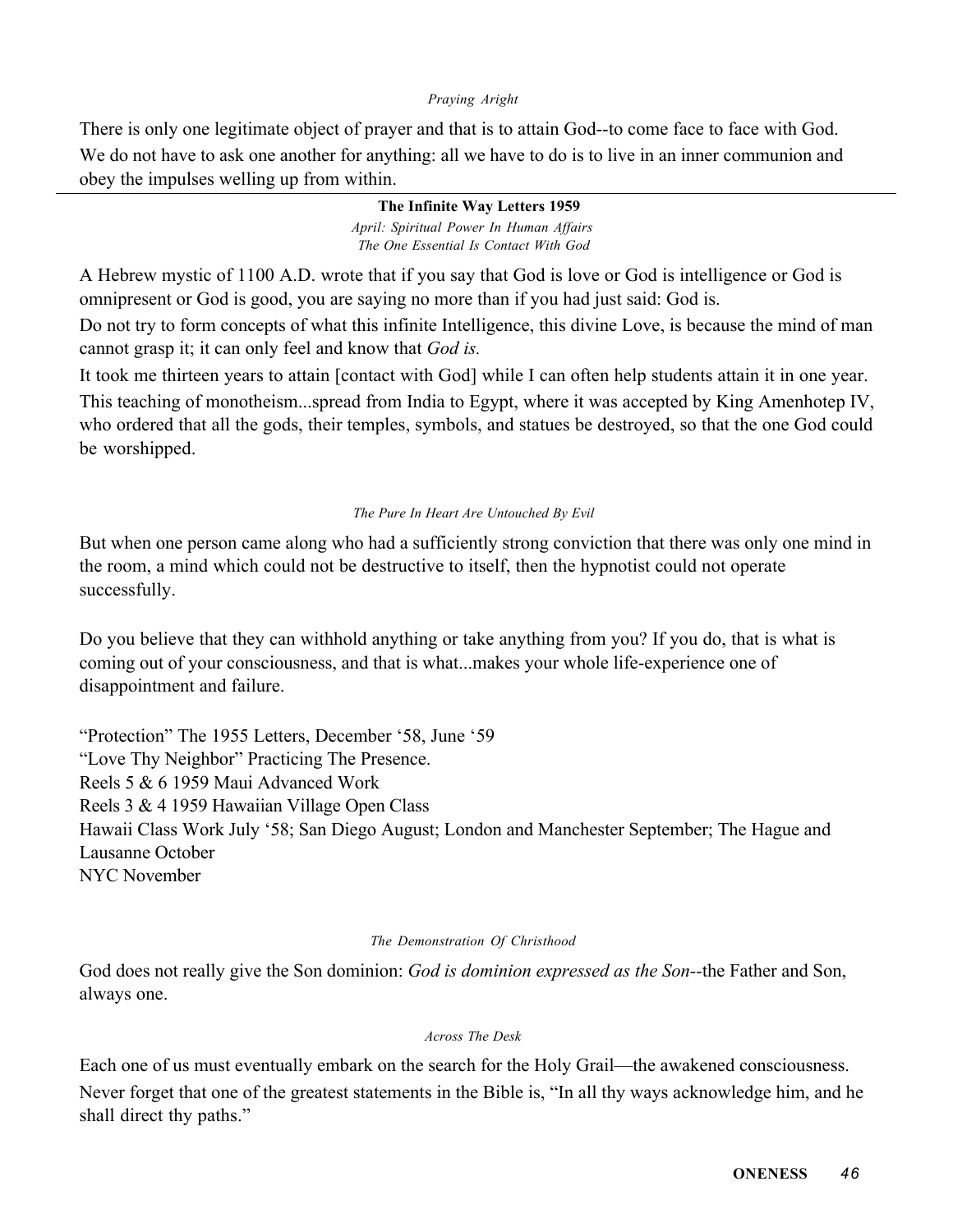To what extent have our many healings inspired us with either a deep love of God or a craving to know God aright?

### *Exercise Your God-given Dominion*

It takes no courage to give up the use of material remedies the moment one realizes that his health is not dependent upon a form or an effect.

The human sense of life will never again touch us so deeply: we shall never again be able to hate or to love quite so intensely as before; we shall neither grieve nor rejoice with the same intensity of human emotions. [The Art of Meditation]

The March and October 1958 Letters and the chapter "Love Thy Neighbor" epitomize the essential principles of Infinite Way spiritual healing.

There is only one real sense, consciousness, of which the five physical senses—sight, hearing, taste, touch, and smell—are but extensions.

When *Leave Your Nets* was published, I thought that that one printing would last forever because certainly only the most advanced students would want it or would be able to understand and appreciate it.

### *Across The Desk*

Be sure to begin every day with the chapters, "The New Horizon," in *The Infinite Way,* "Love Thy Neighbor," in *Practicing The Presence,* and *The Letters* of December 1958 and June 1959. During one class the Christ became so evident that out of a room of 400 people, 200 witnessed the experience...The other 200...only wondered why I had stopped talking.

# All Good Is Embodied In The *I* Of Individual Being

*All of this [good] is embodied in the* I *that I am which I demonstrate in proportion as I...loose every person and let him go in the realization that we owe one another nothing, but to love one another.* God cannot be revealed by such terms as Mind, Soul, Spirit, Truth, Life, or Love, because those are words out here separate and apart from the thinker, and God cannot be something separate and apart from the thinker. When you ponder that, you discover that the thinker is *I,* because *I* am doing the thinking.

It becomes very simple [to see how each one of us can embody all of the Godhead] if we consider the subject of morality, honesty, integrity, or loyalty.

We do not live in our bodies, nor are we the body. For that reason, no one should ever make such a statement as, "I am ill," for *I* am never ill...*I* am nowhere around where the pain or discord is, because *I* do not inhabit this body.

# *Fulfillment*

By the grace of God, you are God's witness to His infinite wisdom, abundance, and love. *God has incarnated Itself as my very being—my intelligence, my life, my love, my Spirit, my strength. Grant me the assurance today that Your love is with me, that Your wisdom guides me and Your presence upholds me. In that assurance, I go forth with joy, knowing that God is fulfilling Itself as this day. And so I resign myself to You, Father.*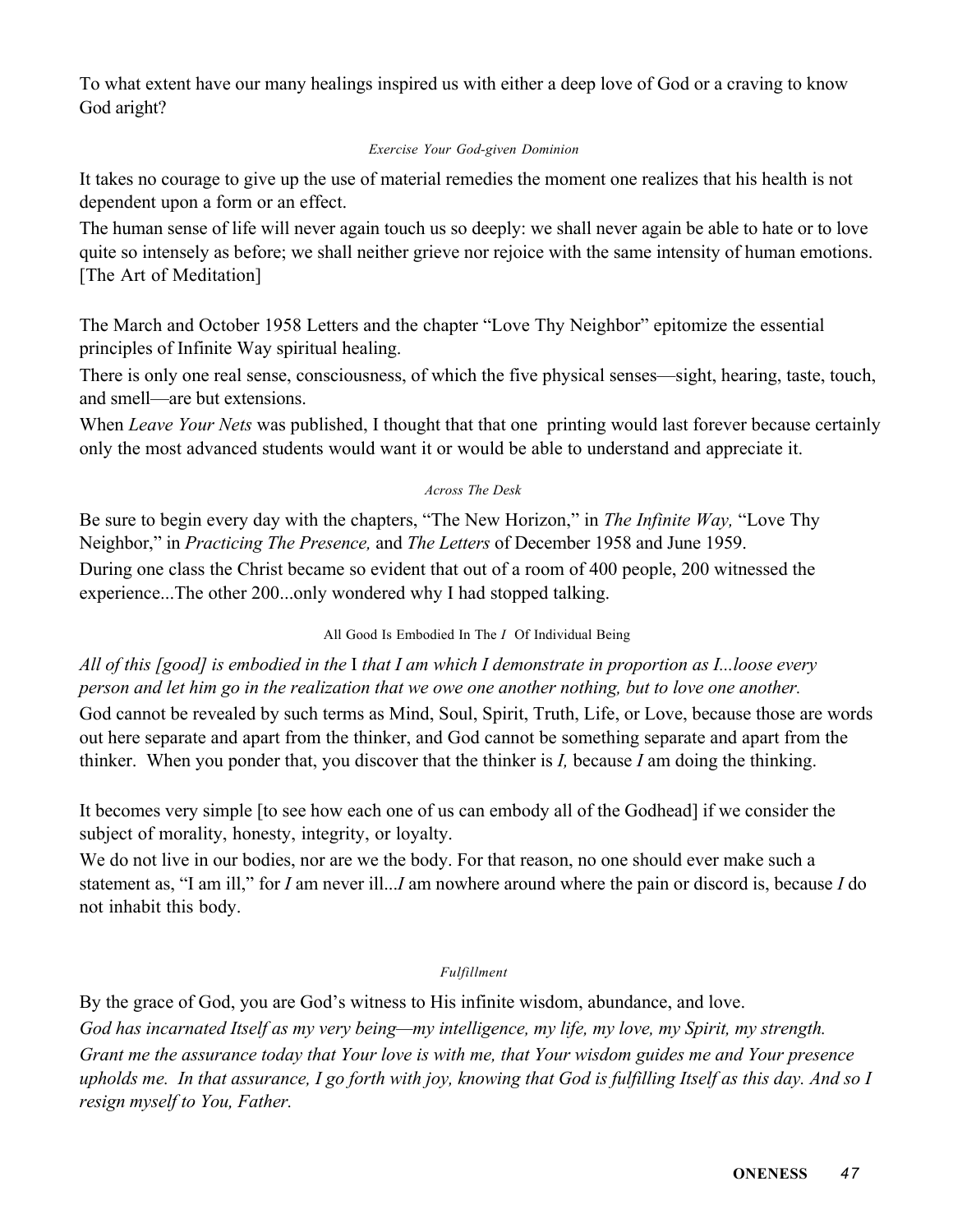It is not a material universe--there isn't one.

### *Recognize The Divine Source*

Although the world in reality is one with its infinite Source, it is not consciously so. Each one of us is an individual, the visible expression of an invisible Life. When we know this and consciously make contact with It, we no longer have a life of our own: It is Its life that flows out into expression as our experience; and our Source being infinite, our demonstration is as infinite as we are able to accept.

Humility...is the ultimate and actual acknowledgment that one's human identity is nothing, and this produces that complete vacuum into which, and through which, the Spirit of God can operate.

I never attempt to answer my mail until I feel the flow of the Spirit within me; and then I rarely answer more than one, two, or three letters before I stop for further meditation.

Our only existence is as an outlet for an infinite Storehouse which is invisible, and...it is possible for us to be consciously one with this infinite Storehouse, this fountain of Good.

That does not necessarily mean an hour of sitting trying to force this silence. It may mean one, two, or three minutes of sitting, waiting, and then getting up and walking around before settling down to try it over again--or reading for a short period of time and then returning to it.

The entire secret of life is bound up in the one word, "Consciousness." If I am consciously aware of this infinite...Source, and if I consciously draw upon it by realizing my oneness with It and letting the flow take place, then my life is lived in, by, and through, and as Spirit.

When you come to that point where you consciously remind yourself in a thousand different ways that all that the Father is, is flowing into expression as your individual being, one day you arrive at the place where you really believe it and have the conviction of it.

# *The Carnal Mind Is Not A Power*

Conscious knowing of the truth spells the death of humanhood because the carnal mind is not whispering suggestions into our deadened mind and making us respond to them.

In spiritual healing, there is always the temptation to try to improve the human scene.

*This picture of mortality which presents itself to me is a temptation to believe in the entity, identity, and reality of mortal creation.*

# The Letters '32-'46

*Business (business)*

Stand ye still and let Love provide the customers.

*(home)*

Only in degree of one's understanding of Truth can he prove it You are now the all-inclusive activity of Mind, Life, Love.

*(malpractice)*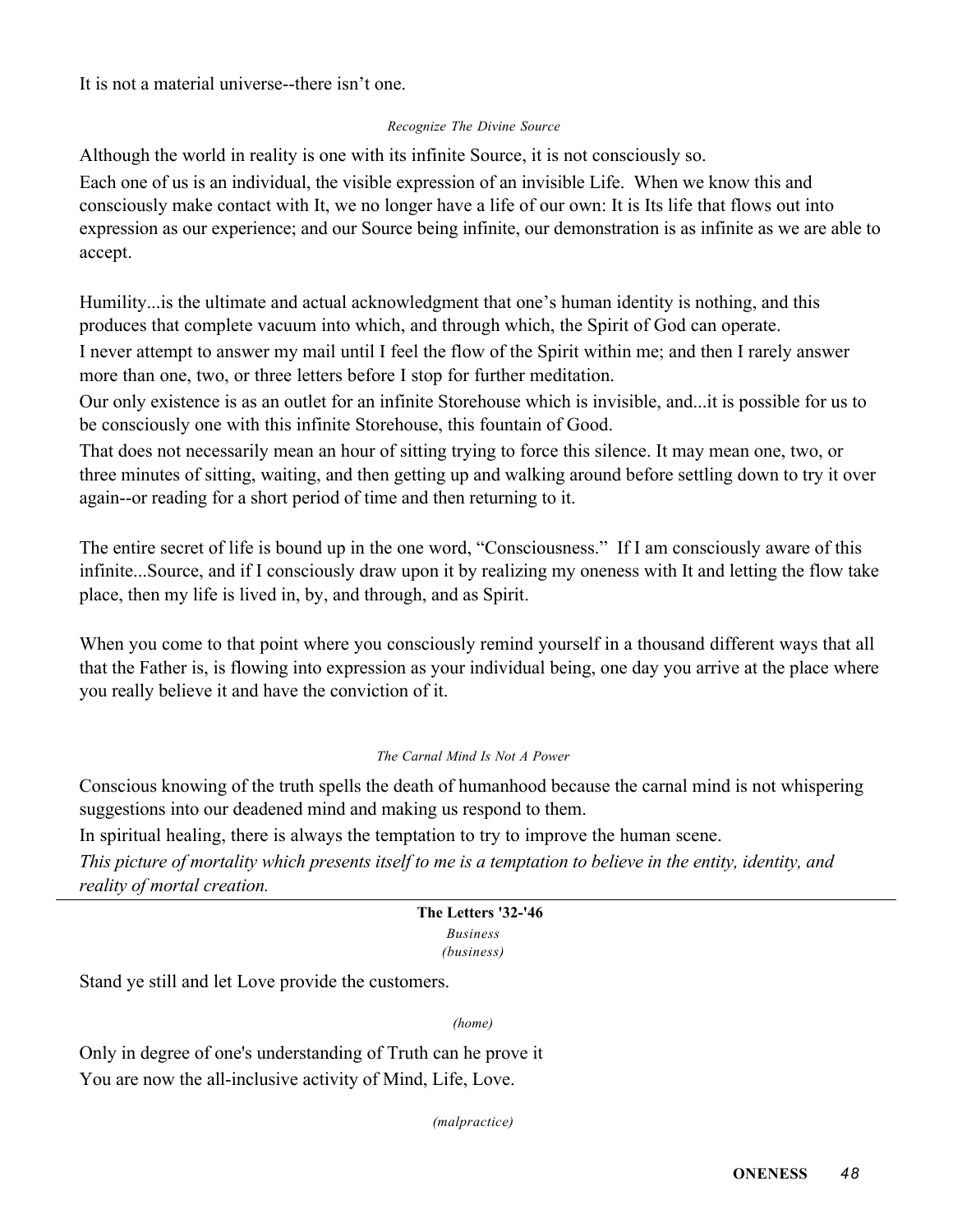There is no divine Love outside you that is going to bless you

*(mind And Idea One)*

To love means to know the relationship of God to His manifestation.

*Supply*

Universal Consciousness and individual consciousness are one

*(the Richard Davis Lecture)*

Fear comes as a temptation to believe in evil as a real power.

The Master Speaks

*The Ever-present Christ Spiritual Power*

Since all there is is the light, what senses see is erroneous, i.e. belief having no oneness with *I.*

### The Mystical I

*An Act Of Commitment Violating Spiritual Law Breaks The Rhythm*

Every time we violate spiritual law, the rhythm [that forms and sustains creation] is broken, and we violate spiritual law every time that we do not acknowledge God as Omnipotence, Omniscience, Omnipresence, and every time that we do not love our neighbor as ourselves... [or] accept a mind other than the mind of God.

This rhythm of the universe makes each one of us an individual, an individual completely governed and fulfilled by the Spirit of God, with all things provided for us in accord with the need of every particular moment, so that we never have to envy out neighbor, be jealous or lustful, because in the rhythm our own will come to us.

We cannot separate this loving of God supremely from loving our neighbor as ourselves as if they were two separate commandments. They are virtually two parts of one commandment...There must be an act of commitment, an "inasmuch as ye have done it unto one of the least of these my brethren, ye have done it unto" yourself; or "inasmuch as ye did it not to one of the least of these," ye have not done it unto yourself...There must be dedication and devotion to this principle, not to persons, but to this principle.

We could do away with all the prisons on earth if we were correctly taught that no one gets away with anything because the judge is closer than breathing: it is one's very own consciousness.

#### *Recognizing Our Neighbor As Our Self*

As soon as the rhythm of the universe is functioning within us, the Christ has entered our soul and the world becomes new, because not only are we loving our neighbor...but we are loving our neighbor *concretely,* and in doing this our neighbor is compelled to love us. Thereby, we deprive our neighbor of the power of not loving us.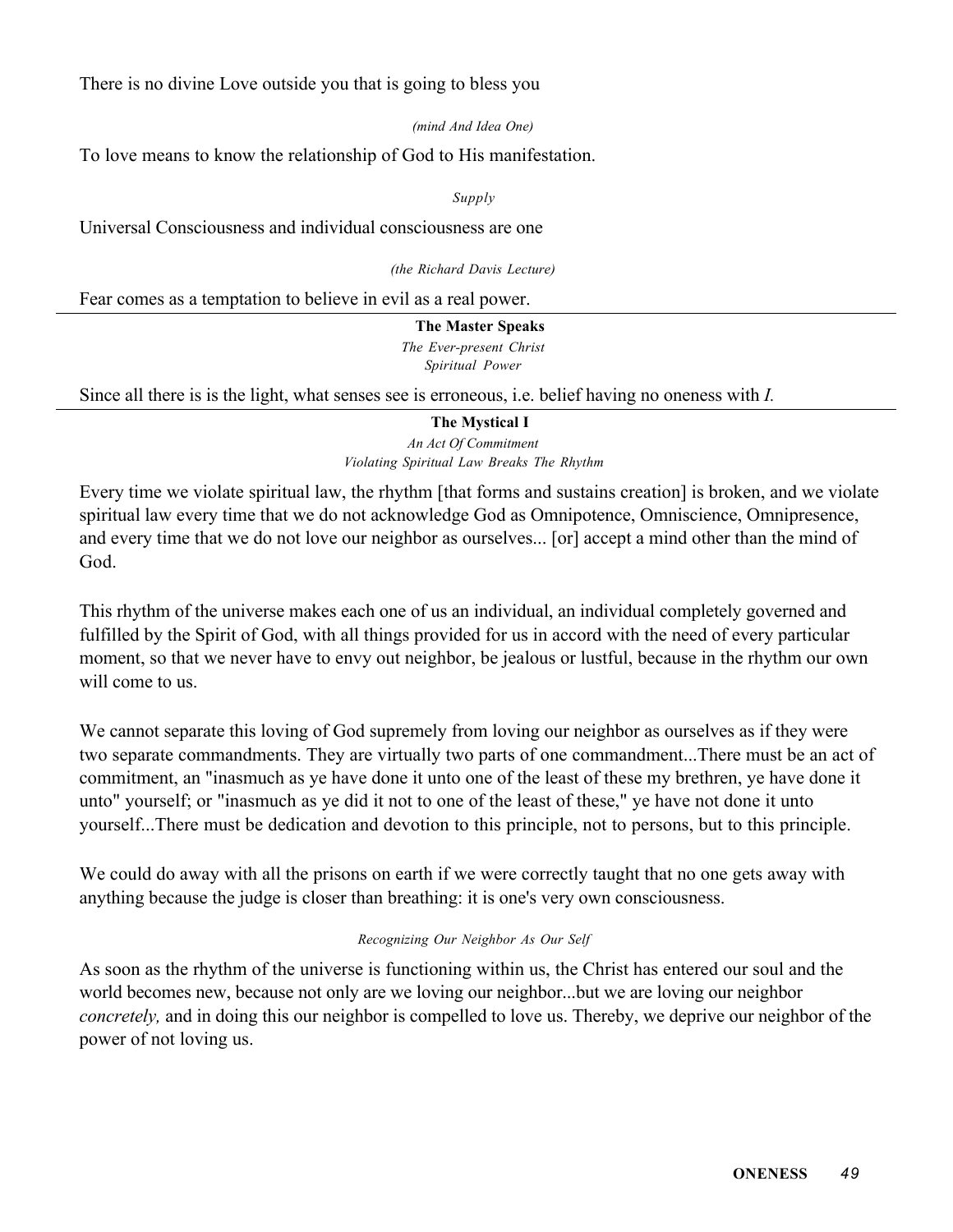God is individual consciousness. That is why we sit in silence with a listening ear, without words and without thoughts, in the presence of the *I* that I am. Out of that still consciousness comes the Word that is power...Learn to sit in an attitude of respect, love, and gratitude before the door of your own consciousness...Do you not see that *I* can enter only as you settle into this peaceful, quiet listening before the door of your own consciousness?

It is this *I* that our thoughts hit up against when the human part of us indulges in the human hates, human loves, human fears, human doubts, and human ignorance. When these hit up against that *I*, they rebound as what we call punishment.

The Hebrews taught, and still do, that on one day a year, by observing the rituals and rites of that day, they are forgiven. But this is impossible. No one is forgiven that which he has in his consciousness which is unlike God. It cannot be forgiven: it has to be forsaken. When it is forsaken, it does not exist and does not have to be forgiven.

This..act of commitment...does not take place on one day and then forever after absolve us from further responsibility. No...every time we meet a person, it compels us to another act of commitment because the human mesmerism is such that we would automatically set this individual as one apart from the others to whom we have been previously committed.

Whatever we may do of an unselfed nature for our fellow man...is the act that proves our acceptance of the commandment to love our neighbor as ourselves. This is the act of commitment confirming our inner agreement. When this has been completed, we are in obedience to the law of God, we are children of God, and now the rhythm of God can flow through us without interruption, without hitting up against barriers, without being deflected, and we can become beholders.

In the beginning, *I* already was endowed from on high with His grace, robed in His Spirit, clothed in His immortality. Thus enfolded in His grace, there was no sin, no disease, no death, and therefore no need to invent a God to get rid of these.

You must be able to look out upon this world and say unto it: "The Spirit of God in me is your Father. You may look to the Father within me for substance and sustenance. You, friend, or so-called foe, may look to the Spirit of God in me, the fatherhood of God in me, for your care." Then you will understand this relationship that has been kept secret from the world, the invisible bond that exists among all mystics. The visible and invisible mystics of the world who have recognized *I* standing at the door of their consciousness, are eternally united in consciousness, sharing with one another.

*I Has No Needs*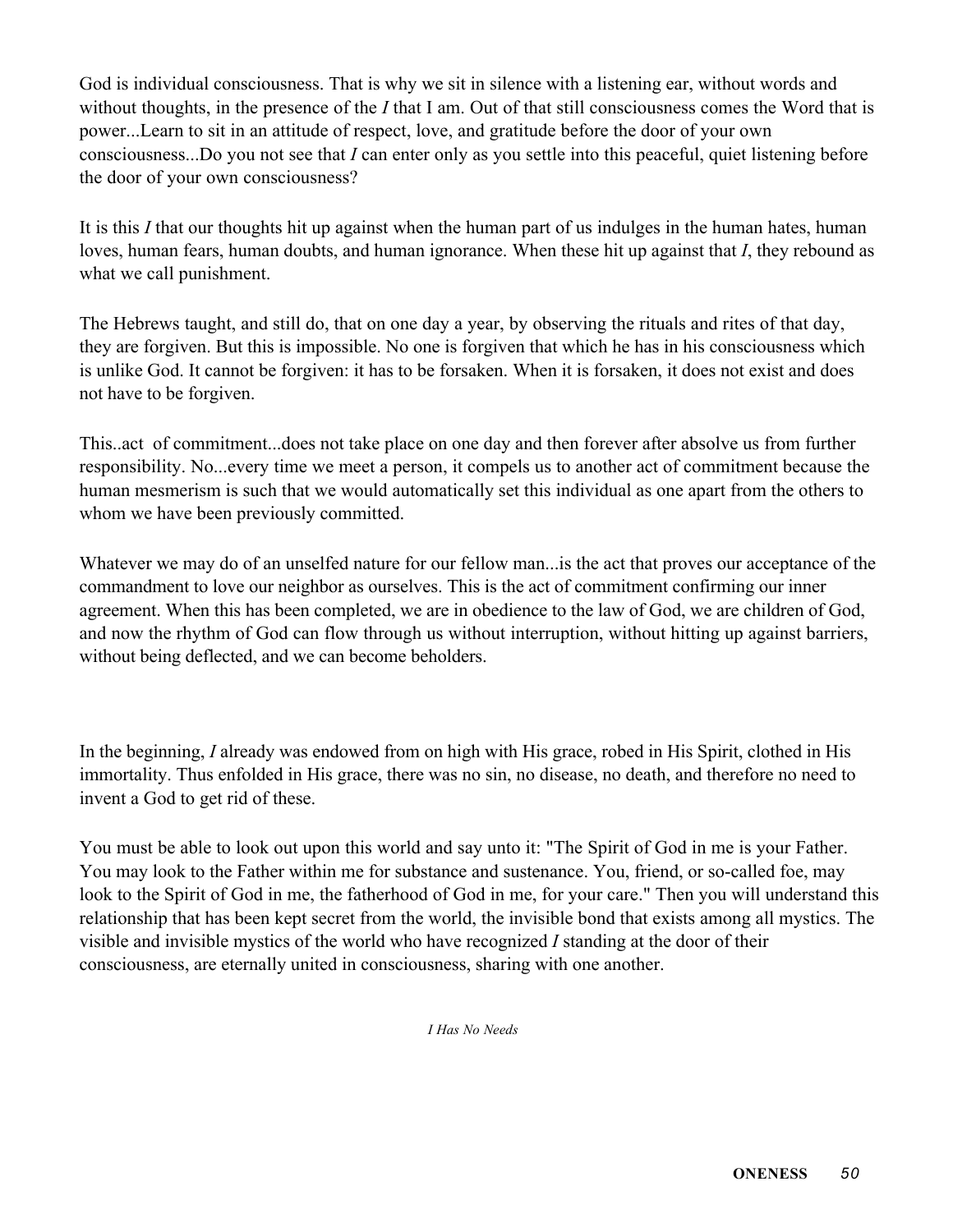All I can see in the mirror is my body, but *I*, who am looking at the body, am invisible, so I cannot even see my Self. I, then, only know that *I* am that Self. That Self is *I*, for we are one and not two. I have no image of It, no do I know Its needs. Think of those last six words for a moment: I do not know the needs of the *I* that I am.

All there is to you is *I* – only not the limited sense of "I" that you entertain of yourself, but the *I* that you really are, the child of God, one with the Father.

Jesus used the Hebrew imagery of father and child, and that always makes us think of a great wise parent and a little immature child: twoness...and it is sometimes necessary to get away from that image of father and child and cling only to *I, I, I. I* and truth are one. *I* and life are one.

There is not *I*, the Father and I, the son. *I* the Father and I the son are one: and therefore, in the presence of the *I* that you are is your fulfillment.

# The Holy Ground Of *I*

As each individual awakens to that Presence, that individual in some measure becomes free, free of the limitations of mortal sense, free of the limitations that would set one person apart from another, or one person's interests apart from another.

God includes individual being, just as the whole tree included the branches. There is no such thing as the life of a tree and the life of a branch of the tree. The life of the tree is the life of the branch as long as they are one...So the human being who sees himself separate and apart from God is withering.

There is only one way in which this [belief in a separate selfhood] can be overcome, and that is to realize that since we are a branch of the Tree, one with the Tree, we have no branch-life, no life that has a beginning, no life that has an ending. We have the infinite and eternal life of the whole Tree. Because of our oneness with the Tree, we have no personal responsibility, no personal life.

This Self and you are one, but It is greater than you. Can you not see that what is invisible, the Source of your inspiration, the Source of your life, the Cause and the creative Principle of your life, even though you are one with It, is greater than you? It is greater in the same sense that we speak of the branch of a tree and the tree as if they were two, but a branch of a tree and the tree are not two: they are one, one tree, and the tree includes the branch.

When this Presence announces Itself to you in an inner assurance that It is present, remember that this means not only Its presence in you, but Its infinite omnipresence...It is announcing that this *I* is present in you, present in me, present in him, present in her, present in it. In other words, you cannot "finitize" God; you cannot channel God to be in one person or in one place.

# *Evil Is Impersonal*

Even to think or say that some thing, person, or condition is *good* is to permit the carnal mind to control us. There is only one Being, one Essence, one Power, and that is Consciousness–God. Consciousness is nether good or evil: It just *IS.*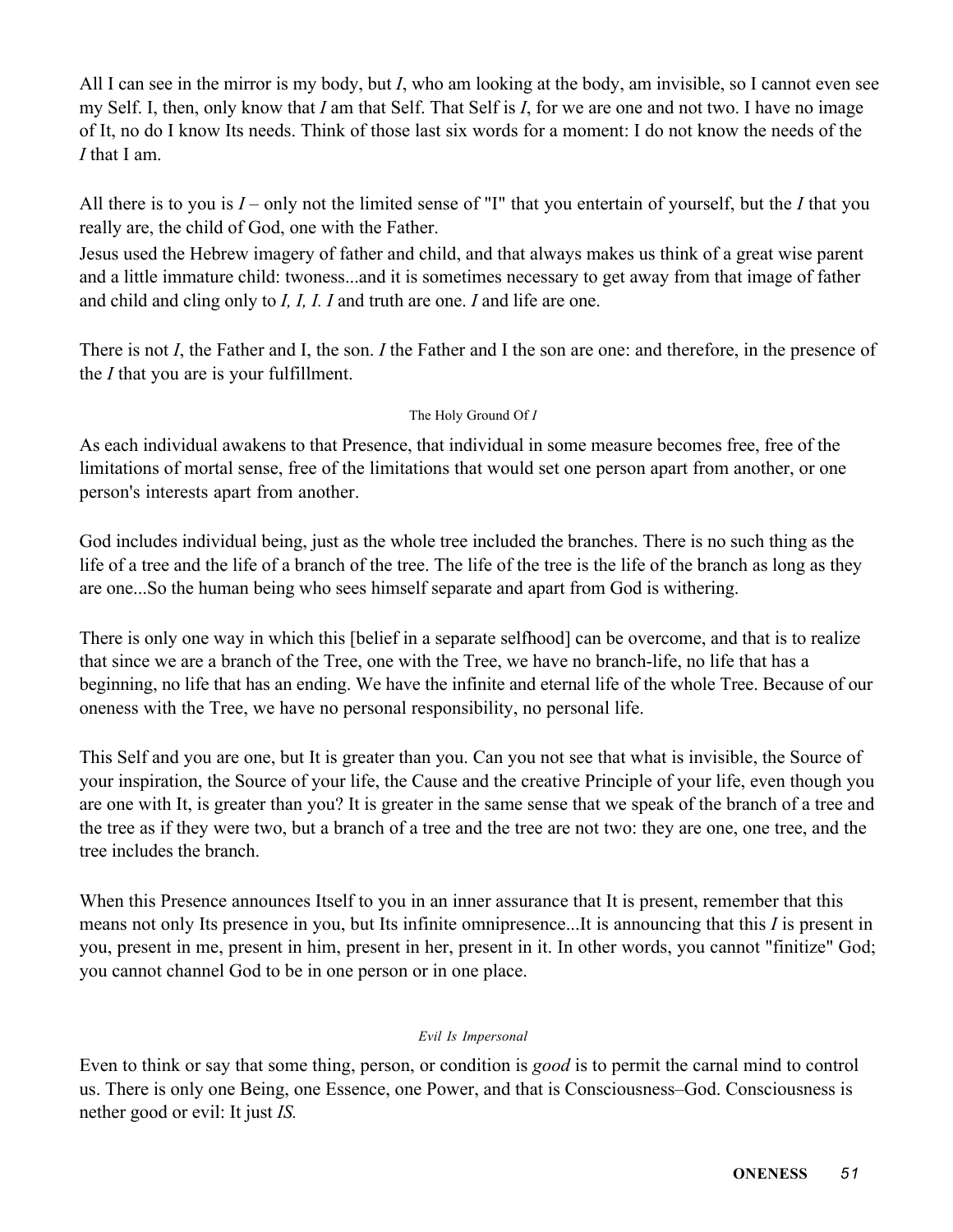The minute you have an image of God in your thought, you are personalizing, and you are expecting that concept to be God, and a concept cannot be God. Only *I* can be God, and you cannot have a mental image of *I*. That is the one word that defies description. Try as you will, you cannot make a mental image of *I*.

#### The Universal Nature Of *I* Makes Us All One

God is not a person...God is not localized as the mind of some one person: God is being. But God is infinite being; therefore, God must be your being and my being. That is why we can accept *I* as the name of God, because I have the name of *I* and you have the name of *.*

Learn to impersonalize. Only when you impersonalize can you become still inside and let *I* do the work, and not think that it is the "I" of you. Remember, there is an *I* in the person you are helping as well as in you, and It is the same *I*, the one and only *I.* Let it do the work without words and without thoughts, and then the personal sense of "I" will not get in the way.

We must make no mental effort to reach God, for we are already one with the Father.

# *Lifting Up The Son Of God*

In my true identity, I am the Christ, that perfected one that you are. But if I look at myself as I appear to be, I know how far short I fall. Regardless of where I am on the spiritual path, I am very, very far short of my Christhood, and this I know better than anyone else.

Throughout this meditation, I have let the other "I" with its problems die, drop out of my consciousness, and if I persist in this, one day it will not come back again, it will not intrude into my mind....Probably it was in the early part of [the Master's] ministry that he said, "I of mine own self do nothing. If I bear witness of myself, my witness is not true," But now you can understand far better how it is that later he was able to say, "He that hath seen me hath seen the Father...I and my Father are one."

When you begin to know yourself as the *I THAT I AM* that is one with God, the *I* that has meat the world knows not of, the *I* that is the meat, the wine, and the water, the *I* that is life eternal, then you begin to live a new life, based on this greatest of all revelations: "I am come that they might have life, and that they might have it more abundantly."

You do not love yourself until you acknowledge your true identity. You are not supposed to love your human self, because even when your human self is good, it is not very good.

#### *In Meditation Climb Into Your I-ness*

In meditation, the personal "I" which is Joel or the personal "I" of any practitioner must cease to function, because no one has the right to believe that he has the power to give a person anything. If he did, where would God come in?